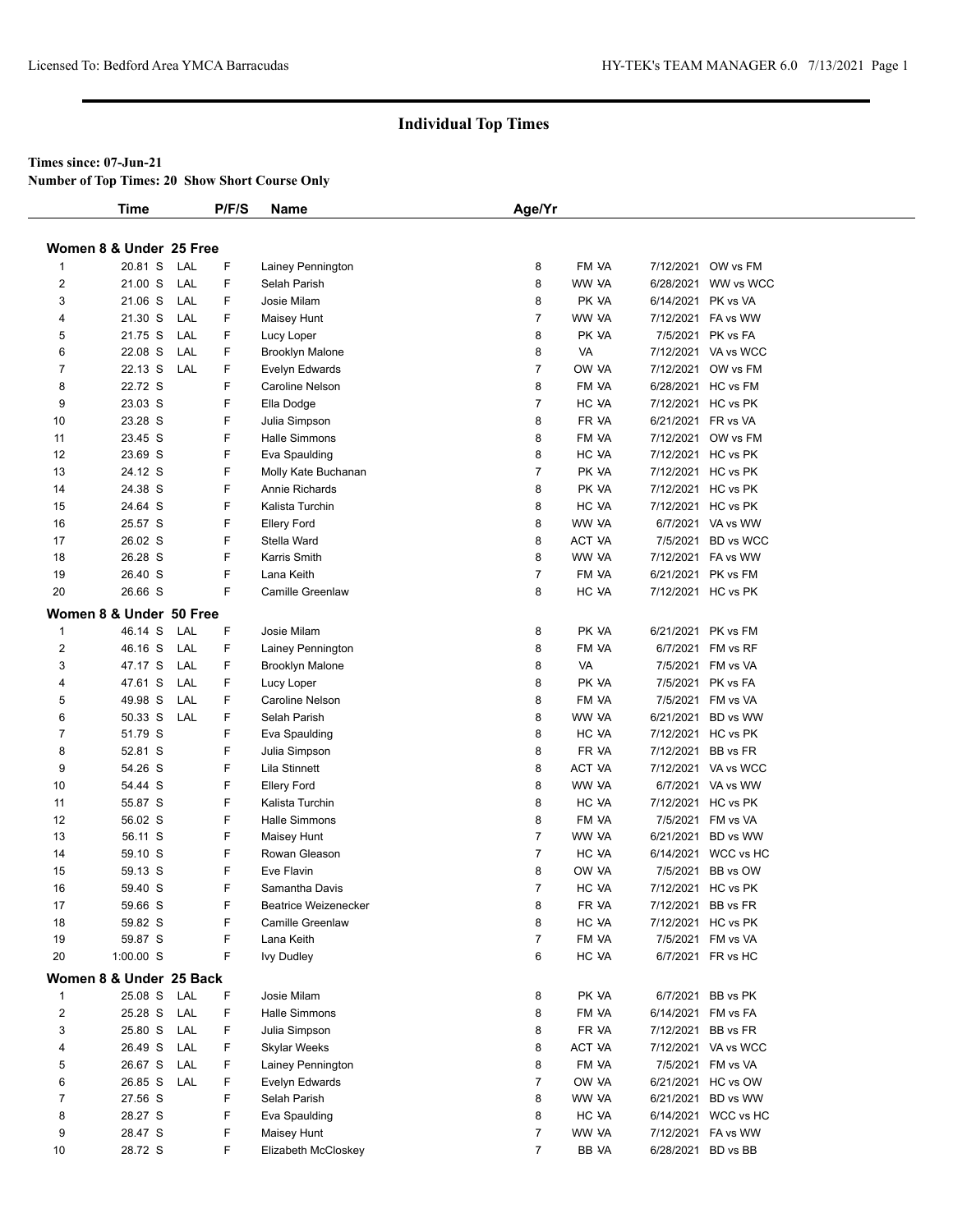**Number of Top Times: 20 Show Short Course Only**

|                | Time                      |          | P/F/S | Name                        | Age/Yr         |               |                    |                     |  |
|----------------|---------------------------|----------|-------|-----------------------------|----------------|---------------|--------------------|---------------------|--|
|                |                           |          |       |                             |                |               |                    |                     |  |
| 11             | 28.73 S                   | F        |       | <b>Brooklyn Malone</b>      | 8              | VA            | 6/14/2021          | PK vs VA            |  |
| 12             | 28.78 S                   | F        |       | Lana Keith                  | $\overline{7}$ | FM VA         | 6/21/2021          | PK vs FM            |  |
| $13*$          | 30.17 S                   | F        |       | Ella Dodge                  | $\overline{7}$ | HC VA         | 7/12/2021          | HC vs PK            |  |
| $13*$          | 30.17 S                   | F        |       | Dabney Morrison             | 6              | OW VA         | 7/12/2021          | OW vs FM            |  |
| 15             | 30.90 S                   | F        |       | Karris Smith                | 8              | WW VA         | 6/14/2021          | WW vs OW            |  |
| 16             | 31.00 S                   | F        |       | Tessa Akershoek             | 8              | FM VA         | 7/12/2021          | OW vs FM            |  |
| 17             | 31.20 S                   | F        |       | Stella Ward                 | 8              | ACT VA        | 7/5/2021           | <b>BD</b> vs WCC    |  |
| 18             | 31.23 S                   | F        |       | Samantha Davis              | $\overline{7}$ | HC VA         | 7/5/2021           | WW vs HC            |  |
| 19             | 31.54 S                   | F        |       | Karis Wu                    | 8              | FM VA         | 7/5/2021           | FM vs VA            |  |
| 20             | 31.57 S                   | F        |       | Caroline Nelson             | 8              | FM VA         | 6/28/2021 HC vs FM |                     |  |
|                | Women 8 & Under 25 Breast |          |       |                             |                |               |                    |                     |  |
| $\mathbf{1}$   | 28.23 S                   | LAL      | F     | <b>Halle Simmons</b>        | 8              | FM VA         | 7/12/2021          | OW vs FM            |  |
| $\overline{2}$ | 28.41 S                   | F<br>LAL |       | Caroline Nelson             | 8              | FM VA         | 7/5/2021           | FM vs VA            |  |
| 3              | 29.47 S                   | LAL<br>F |       | <b>Skylar Weeks</b>         | 8              | ACT VA        |                    | 7/12/2021 VA vs WCC |  |
| 4              | 29.52 S                   | LAL      | F     | Selah Parish                | 8              | WW VA         |                    | 6/14/2021 WW vs OW  |  |
| 5              | 29.61 S                   | LAL<br>F |       | Lainey Pennington           | 8              | FM VA         | 6/28/2021 HC vs FM |                     |  |
| 6              | 29.75 S                   | F<br>LAL |       | Lucy Loper                  | 8              | PK VA         | 7/12/2021 HC vs PK |                     |  |
| $\overline{7}$ | 31.16 S                   | F        |       | Josie Milam                 | 8              | PK VA         | 6/21/2021 PK vs FM |                     |  |
| 8              | 34.84 S                   | F        |       | Eve Flavin                  | 8              | OW VA         | 7/12/2021          | OW vs FM            |  |
| 9              | 35.75 S                   | F        |       | Rowan Gleason               | $\overline{7}$ | HC VA         |                    | 7/5/2021 WW vs HC   |  |
| 10             | 37.00 S                   | F        |       | Evelyn Edwards              | $\overline{7}$ | OW VA         |                    | 6/21/2021 HC vs OW  |  |
| 11             | 37.47 S                   | F        |       | Annie Richards              | 8              | PK VA         | 7/12/2021 HC vs PK |                     |  |
| 12             | 37.59 S                   | F        |       | <b>Brooklyn Malone</b>      | 8              | VA            | 7/5/2021           | FM vs VA            |  |
| 13             | 37.95 S                   | F        |       | Aubrey Comiskey             | 8              | FM VA         | 7/5/2021           | FM vs VA            |  |
| 14             | 38.12 S                   | F        |       | <b>Beatrice Weizenecker</b> | 8              | FR VA         | 7/12/2021          | BB vs FR            |  |
| 15             | 38.52 S                   | F        |       | Lana Keith                  | $\overline{7}$ | FM VA         | 6/21/2021          | PK vs FM            |  |
| 16             | 38.67 S                   | F        |       | <b>Ellery Ford</b>          | 8              | WW VA         | 6/21/2021          | BD vs WW            |  |
| 17             | 38.94 S                   | F        |       | Karris Smith                | 8              | WW VA         |                    | 7/12/2021 FA vs WW  |  |
| 18             | 39.83 S                   | F        |       | Tessa Akershoek             | 8              | FM VA         | 7/12/2021          | OW vs FM            |  |
| 19             | 39.92 S                   | F        |       | Elizabeth McCloskey         | $\overline{7}$ | BB VA         | 7/12/2021          | BB vs FR            |  |
| 20             | 44.25 S                   | F        |       | Dabney Morrison             | 6              | OW VA         |                    | 7/12/2021 OW vs FM  |  |
|                | Women 8 & Under 25 Fly    |          |       |                             |                |               |                    |                     |  |
| $\mathbf{1}$   | 23.79 S                   | F<br>LAL |       | Lainey Pennington           | 8              | FM VA         | 6/28/2021 HC vs FM |                     |  |
| $\overline{2}$ | 26.38 S                   | F<br>LAL |       | Selah Parish                | 8              | WW VA         | 6/14/2021          | WW vs OW            |  |
| 3              | 26.71 S                   | F<br>LAL |       | Skylar Weeks                | 8              | <b>ACT VA</b> |                    | 7/12/2021 VA vs WCC |  |
| 4              | 26.89 S                   | F<br>LAL |       | Lucy Loper                  | 8              | PK VA         | 7/12/2021 HC vs PK |                     |  |
| 5              | 27.39 S                   | F        |       | <b>Halle Simmons</b>        | 8              | FM VA         | 6/28/2021 HC vs FM |                     |  |
| 6              | 28.10 S                   | F        |       | Evelyn Edwards              | $\overline{7}$ | OW VA         |                    | 7/12/2021 OW vs FM  |  |
| $\overline{7}$ | 28.49 S                   | F        |       | Maisey Hunt                 | $\overline{7}$ | WW VA         |                    | 6/14/2021 WW vs OW  |  |
| 8              | 29.08 S                   | F        |       | <b>Brooklyn Malone</b>      | 8              | VA            | 7/12/2021          | VA vs WCC           |  |
| 9              | 29.46 S                   | F        |       | Ella Dodge                  | $\overline{7}$ | HC VA         | 7/12/2021 HC vs PK |                     |  |
| 10             | 30.02 S                   | F        |       | Eva Spaulding               | 8              | HC VA         |                    | 7/5/2021 WW vs HC   |  |
| 11             | 30.31 S                   | F        |       | Josie Milam                 | 8              | PK VA         | 7/5/2021           | PK vs FA            |  |
| 12             | 30.49 S                   | F        |       | <b>Ellery Ford</b>          | 8              | WW VA         | 6/28/2021          | WW vs WCC           |  |
| 13             | 31.65 S                   | F        |       | Karris Smith                | 8              | WW VA         | 6/21/2021          | BD vs WW            |  |
| 14             | 34.19 S                   | F        |       | Lila Stinnett               | 8              | <b>ACT VA</b> | 7/12/2021          | VA vs WCC           |  |
| 15             | 35.39 S                   | F        |       | Margaret McCloskey          | $\overline{7}$ | BB VA         | 7/12/2021          | BB vs FR            |  |
| 16             | 35.61 S                   | F        |       | Lana Keith                  | $\overline{7}$ | FM VA         | 6/14/2021          | FM vs FA            |  |
| 17             | 36.76 S                   | F        |       | Kendall Frasier             | $\overline{7}$ | WW VA         |                    | 7/5/2021 WW vs HC   |  |
| 18             | 36.88 S                   | F        |       | Jona Chisolm                | 6              | PK VA         | 6/21/2021          | PK vs FM            |  |
| 19             | 37.85 S                   | F        |       | Eve Flavin                  | 8              | OW VA         | 7/12/2021          | OW vs FM            |  |
| 20             | 38.51 S                   |          | F     | Lizzie Milam                | 8              | PK VA         | 6/21/2021          | PK vs FM            |  |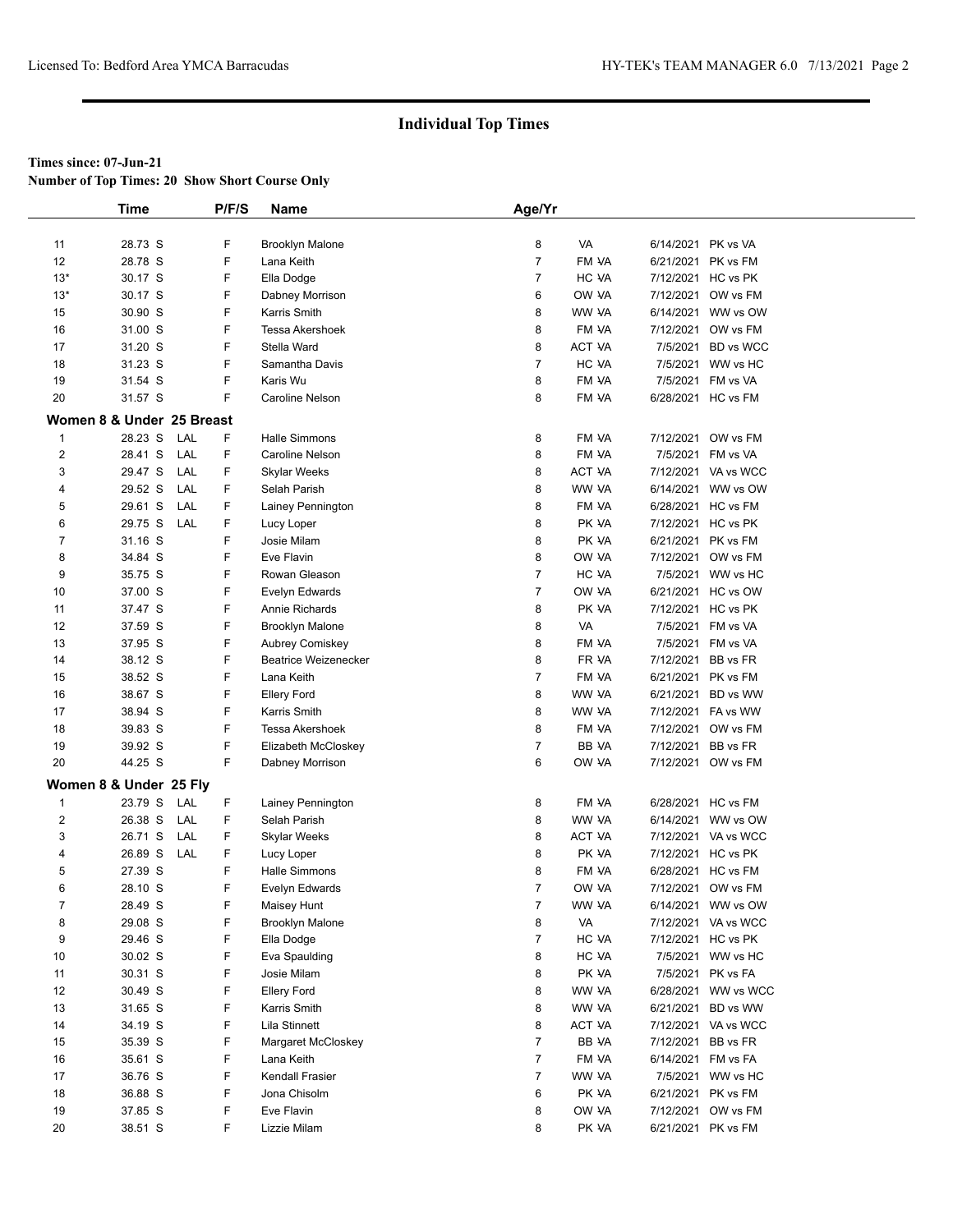### **Times since: 07-Jun-21**

**Number of Top Times: 20 Show Short Course Only**

|                         | <b>Time</b>               | P/F/S    | Name                   | Age/Yr         |               |                    |                     |
|-------------------------|---------------------------|----------|------------------------|----------------|---------------|--------------------|---------------------|
|                         | Women 8 & Under 100 IM    |          |                        |                |               |                    |                     |
| 1                       | $2:00.10$ S               | LAL<br>F | Josie Milam            | 8              | PK VA         |                    | 6/14/2021 PK vs VA  |
| $\overline{2}$          | $2:00.61$ S               | F<br>LAL | Lainey Pennington      | 8              | FM VA         |                    | 6/7/2021 FM vs RF   |
| 3                       | $2:11.63$ S               | LAL<br>F | Selah Parish           | 8              | WW VA         |                    | 7/5/2021 WW vs HC   |
| 4                       | 2:15.81 S                 | F        | <b>Halle Simmons</b>   | 8              | FM VA         |                    | 7/12/2021 OW vs FM  |
| 5                       | 2:21.49 S                 | F        | Evelyn Edwards         | $\overline{7}$ | OW VA         |                    | 6/21/2021 HC vs OW  |
| 6                       | 2:37.87 S                 | F        | Karris Smith           | 8              | WW VA         |                    | 6/28/2021 WW vs WCC |
| 7                       | 2:52.22 S                 | F        | Eve Flavin             | 8              | OW VA         |                    | 7/12/2021 OW vs FM  |
|                         |                           |          |                        |                |               |                    |                     |
|                         | Women 9-10 25 Free        |          |                        |                |               |                    |                     |
| $\mathbf{1}$            | 15.71 S                   | LAL<br>F | <b>Broughton Webb</b>  | 10             | OW VA         |                    | 6/28/2021 OW vs PK  |
| $\overline{2}$          | 15.73 S                   | LAL<br>F | Xenia Bannister        | 10             | PK VA         |                    | 6/28/2021 OW vs PK  |
| 3                       | 16.04 S                   | LAL<br>F | <b>Taylor Woodruff</b> | 10             | OW VA         |                    | 6/21/2021 HC vs OW  |
| 4                       | 16.88 S                   | LAL<br>F | Jameson Johnson        | 10             | WW VA         |                    | 7/12/2021 FA vs WW  |
| 5                       | 17.18 S                   | F<br>LAL | Sophie Richards        | 9              | PK VA         |                    | 7/12/2021 HC vs PK  |
| 6                       | 17.33 S                   | F<br>LAL | Phebe Dodge            | 10             | HC VA         |                    | 7/12/2021 HC vs PK  |
| 7                       | 17.38 S                   | F<br>LAL | Callen Campbell        | 10             | OW VA         |                    | 6/21/2021 HC vs OW  |
| 8                       | 17.53 S                   | F<br>LAL | Leeanna Smith          | 10             | ACT VA        |                    | 7/12/2021 VA vs WCC |
| 9                       | 17.69 S                   | LAL<br>F | Leyla Reyes            | 9              | PK VA         |                    | 7/12/2021 HC vs PK  |
| 10                      | 18.15 S                   | F<br>LAL | Ava Dragan             | 10             | <b>RF</b>     |                    | 7/12/2021 RF vs BD  |
| 11                      | 18.24 S                   | F        | Emerson Eiban          | 9              | FM VA         |                    | 7/5/2021 FM vs VA   |
| 12                      | 18.28 S                   | F        | Virginia Phillips      | 9              | PK VA         |                    | 7/12/2021 HC vs PK  |
| 13                      | 18.65 S                   | F        | Krisiley Stengel       | 10             | HC VA         |                    | 7/5/2021 WW vs HC   |
| 14                      | 18.78 S                   | F        | Eliza Fink             | 10             | <b>ACT VA</b> |                    | 7/5/2021 BD vs WCC  |
| 15                      | 18.97 S                   | F        | Delaney Rodriguez      | 10             | PK VA         |                    | 6/28/2021 OW vs PK  |
| $16*$                   | 19.01 S                   | F        | June Sinclair          | 10             | PK VA         |                    | 7/12/2021 HC vs PK  |
| $16*$                   | 19.01 S                   | F        | Arynn Hutchinson       | 10             | HC VA         |                    | 7/12/2021 HC vs PK  |
| 18                      | 19.05 S                   | F        | <b>Bailee Stickle</b>  | 10             | VA            | 6/28/2021 VA vs RF |                     |
| 19                      | 19.17 S                   | F        | Ada Compton            | 10             | RF            | 7/12/2021 RF vs BD |                     |
| 20                      | 19.18 S                   | F        |                        | 10             | BD VA         |                    | 7/12/2021 RF vs BD  |
|                         |                           |          | Saya Hirst             |                |               |                    |                     |
|                         | <b>Women 9-10 50 Free</b> |          |                        |                |               |                    |                     |
| 1                       | 34.07 S                   | LAL<br>F | <b>Broughton Webb</b>  | 10             | OW VA         |                    | 6/28/2021 OW vs PK  |
| 2                       | 34.25 S                   | LAL<br>F | <b>Taylor Woodruff</b> | 10             | OW VA         |                    | 7/12/2021 OW vs FM  |
| 3                       | 35.55 S                   | F<br>LAL | Xenia Bannister        | 10             | PK VA         |                    | 6/28/2021 OW vs PK  |
| 4                       | 37.66 S                   | F<br>LAL | Leeanna Smith          | 10             | ACT VA        |                    | 6/21/2021 WCC vs RF |
| 5                       | 37.90 S                   | LAL<br>F | Jameson Johnson        | 10             | WW VA         |                    | 7/12/2021 FA vs WW  |
| 6                       | 38.05 S                   | F<br>LAL | Sophie Richards        | 9              | PK VA         |                    | 7/12/2021 HC vs PK  |
| 7                       | 39.21 S                   | F<br>LAL | Callen Campbell        | 10             | OW VA         |                    | 6/28/2021 OW vs PK  |
| 8                       | 39.34 S LAL               | F        | Phebe Dodge            | 10             | HC VA         |                    | 7/12/2021 HC vs PK  |
| 9                       | 39.38 S LAL               | F        | Leyla Reyes            | 9              | PK VA         |                    | 7/12/2021 HC vs PK  |
| $10$                    | 41.82 S                   | F        | Delaney Rodriguez      | 10             | PK VA         |                    | 6/21/2021 PK vs FM  |
| 11                      | 42.25 S                   | F        | Emerson Eiban          | 9              | FM VA         |                    | 7/12/2021 OW vs FM  |
| 12                      | 42.30 S                   | F        | Ava Dragan             | 10             | RF            |                    | 7/12/2021 RF vs BD  |
| 13                      | 42.45 S                   | F        | Krisiley Stengel       | 10             | HC VA         |                    | 7/12/2021 HC vs PK  |
| 14                      | 42.73 S                   | F        | <b>Bailee Stickle</b>  | 10             | VA            |                    | 7/12/2021 VA vs WCC |
| 15                      | 43.33 S                   | F        | Eliza Fink             | 10             | ACT VA        |                    | 7/5/2021 BD vs WCC  |
| 16                      | 43.34 S                   | F        | Rome Petrikonis        | 10             | PK VA         |                    | 6/14/2021 PK vs VA  |
| 17                      | 44.31 S                   | F        | Ada Compton            | 10             | RF            |                    | 6/21/2021 WCC vs RF |
| 18                      | 44.34 S                   | F        | Ava Rempfer            | 9              | HC VA         |                    | 6/21/2021 HC vs OW  |
| $19*$                   | 44.45 S                   | F        | June Sinclair          | 10             | PK VA         | 6/14/2021 PK vs VA |                     |
| $19*$                   | 44.45 S                   | F        | Saya Hirst             | 10             | BD VA         |                    | 7/12/2021 RF vs BD  |
|                         |                           |          |                        |                |               |                    |                     |
|                         | <b>Women 9-10 25 Back</b> |          |                        |                |               |                    |                     |
| 1                       | 18.71 S LAL               | F        | Taylor Woodruff        | 10             | OW VA         |                    | 6/28/2021 OW vs PK  |
| $\overline{\mathbf{c}}$ | 19.03 S LAL               | F.       | <b>Broughton Webb</b>  | 10             | OW VA         |                    | 6/7/2021 OW vs BD   |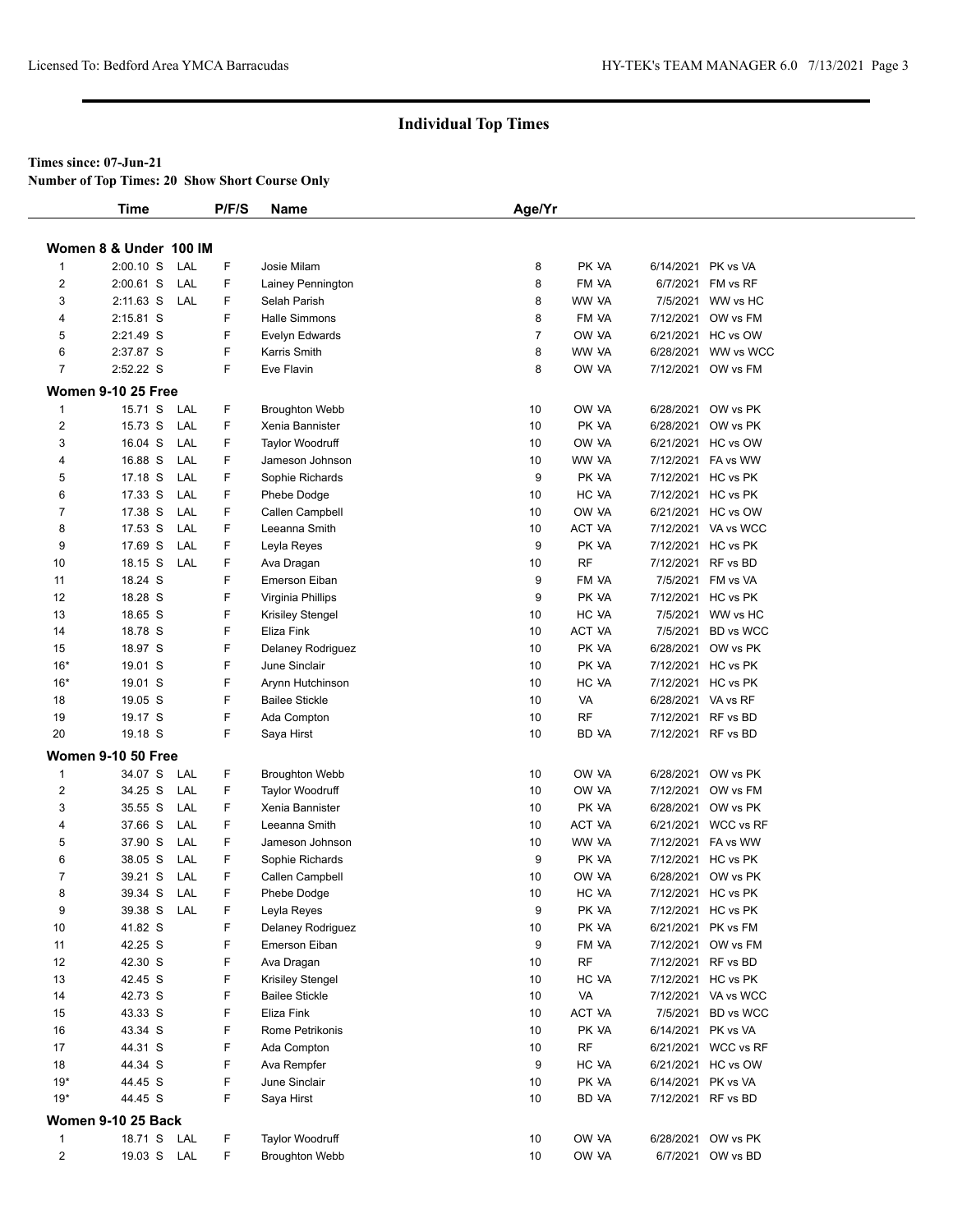**Number of Top Times: 20 Show Short Course Only**

|                | <b>Time</b>              |     | P/F/S | Name                  | Age/Yr |             |                    |                     |
|----------------|--------------------------|-----|-------|-----------------------|--------|-------------|--------------------|---------------------|
|                |                          |     |       |                       |        |             |                    |                     |
| 3              | 19.88 S                  | LAL | F     | Callen Campbell       | 10     | OW VA       | 7/5/2021           | BB vs OW            |
| 4              | 20.81 S                  | LAL | F     | Eliza Fink            | 10     | ACT VA      |                    | 6/21/2021 WCC vs RF |
| 5              | 21.04 S                  | LAL | F     | Jameson Johnson       | 10     | WW VA       |                    | 6/14/2021 WW vs OW  |
| 6              | 21.06 S                  | LAL | F     | Phebe Dodge           | 10     | HC VA       |                    | 6/14/2021 WCC vs HC |
| 7              | 22.52 S                  | LAL | F.    | Rome Petrikonis       | 10     | PK VA       |                    | 7/12/2021 HC vs PK  |
| 8              | 22.80 S                  | LAL | F     | Kenleigh Holt         | 10     | ow ya       |                    | 6/28/2021 OW vs PK  |
| 9              | 22.91 S                  | LAL | F     | Saya Hirst            | 10     | BD VA       | 6/28/2021          | BD vs BB            |
| 10             | 23.14 S                  |     | F     | Leyla Reyes           | 9      | PK VA       |                    | 7/12/2021 HC vs PK  |
| 11             | 23.51 S                  |     | F     | Delaney Rodriguez     | 10     | PK VA       | 6/28/2021          | OW vs PK            |
| 12             | 23.54 S                  |     | F     | June Sinclair         | 10     | PK VA       |                    | 7/12/2021 HC vs PK  |
| 13             | 23.68 S                  |     | F     | Leeanna Smith         | 10     | ACT VA      |                    | 7/5/2021 BD vs WCC  |
| 14             | 23.71 S                  |     | F     | Nora Compton          | 10     | <b>RF</b>   |                    | 7/5/2021 RF vs FR   |
| 15             | 23.97 S                  |     | F     | Neko Colbert          | 9      | HC VA       |                    | 7/12/2021 HC vs PK  |
| 16             | 24.29 S                  |     | F     | <b>Marley Bradley</b> | 10     | BD VA       | 6/28/2021 BD vs BB |                     |
| 17             | 24.45 S                  |     | F     | Sophie Richards       | 9      | PK VA       | 6/21/2021 PK vs FM |                     |
| 18             | 24.61 S                  |     | F     | Ava Rempfer           | 9      | HC VA       |                    | 7/5/2021 WW vs HC   |
| 19             | 24.89 S                  |     | F     | Krisiley Stengel      | 10     | HC VA       |                    | 6/14/2021 WCC vs HC |
| 20             | 25.29 S                  |     | F.    | Ellington Hermosa     | 9      | HC VA       |                    | 7/12/2021 HC vs PK  |
|                | Women 9-10 25 Breast     |     |       |                       |        |             |                    |                     |
| 1              | 19.93 S                  | LAL | F.    | <b>Broughton Webb</b> | 10     | OW VA       |                    | 6/14/2021 WW vs OW  |
| 2              | 22.30 S                  | LAL | F     | Virginia Phillips     | 9      | PK VA       |                    | 7/12/2021 HC vs PK  |
| 3              | 22.71 S                  | LAL | F.    | Xenia Bannister       | 10     | PK VA       |                    | 6/28/2021 OW vs PK  |
| 4              | 22.87 S                  | LAL | F     | Phebe Dodge           | 10     | HC VA       |                    | 7/12/2021 HC vs PK  |
| 5              | 23.00 S                  | LAL | F     | Taylor Woodruff       | 10     | OW VA       |                    | 6/7/2021 OW vs BD   |
| 6              | 23.88 S                  | LAL | F.    | Ava Dragan            | 10     | <b>RF</b>   | 7/12/2021 RF vs BD |                     |
| 7              | 24.73 S                  | LAL | F.    | Callen Campbell       | 10     | OW VA       |                    | 7/5/2021 BB vs OW   |
| 8              | 24.81 S                  | LAL | F     | Arynn Hutchinson      | 10     | HC VA       |                    | 7/12/2021 HC vs PK  |
| 9              | 25.34 S                  |     | F.    | Lauren Bliss          | 10     | <b>FAST</b> |                    | 7/5/2021 PK vs FA   |
| 10             | 25.54 S                  |     | F     | Neko Colbert          | 9      | HC VA       |                    | 7/12/2021 HC vs PK  |
| 11             | 25.85 S                  |     | F     | June Sinclair         | 10     | PK VA       |                    | 7/12/2021 HC vs PK  |
| 12             | 25.87 S                  |     | F     | Mary McCloskey        | 10     | BB VA       | 7/12/2021 BB vs FR |                     |
| 13             | 25.95 S                  |     | F     | Rome Petrikonis       | 10     | PK VA       |                    | 7/12/2021 HC vs PK  |
| 14             | 26.04 S                  |     | F     | Annabelle Fischer     | 9      | PK VA       | 6/21/2021 PK vs FM |                     |
| 15             | 26.12 S                  |     | F.    | Meredith Cox          | 9      | FM VA       |                    | 6/28/2021 HC vs FM  |
| 16             | 26.14 S                  |     | F     | Lila Basten           | 10     | PK VA       |                    | 7/12/2021 HC vs PK  |
| 17             | 26.17 S                  |     | F     | Kenleigh Holt         | 10     | OW VA       |                    | 7/12/2021 OW vs FM  |
| 18             | 26.40 S                  |     | F     | Jameson Johnson       | 10     | WW VA       | 6/21/2021          | BD vs WW            |
| 19             | 26.48 S                  |     | F     | Leeanna Smith         | 10     | ACT VA      |                    | 7/5/2021 BD vs WCC  |
| 20             | 26.50 S                  |     | F     | Krisiley Stengel      | 10     | HC VA       |                    | 7/5/2021 WW vs HC   |
|                | <b>Women 9-10 25 Fly</b> |     |       |                       |        |             |                    |                     |
| 1              | 17.34 S LAL              |     | F     | Taylor Woodruff       | 10     | OW VA       |                    | 6/28/2021 OW vs PK  |
| $\overline{2}$ | 18.16 S                  | LAL | F     | <b>Broughton Webb</b> | 10     | OW VA       |                    | 6/7/2021 OW vs BD   |
| 3              | 18.43 S                  | LAL | F     | Callen Campbell       | 10     | OW VA       |                    | 6/21/2021 HC vs OW  |
| 4              | 18.92 S                  | LAL | F     | Leeanna Smith         | 10     | ACT VA      |                    | 6/28/2021 WW vs WCC |
| 5              | 19.12 S                  | LAL | F     | Xenia Bannister       | 10     | PK VA       |                    | 7/12/2021 HC vs PK  |
| 6              | 20.04 S                  | LAL | F     | Krisiley Stengel      | 10     | HC VA       |                    | 7/5/2021 WW vs HC   |
| 7              | 20.06 S                  | LAL | F     | Phebe Dodge           | 10     | HC VA       |                    | 6/7/2021 FR vs HC   |
| 8              | 20.42 S                  | LAL | F     | Sophie Richards       | 9      | PK VA       |                    | 6/21/2021 PK vs FM  |
| 9              | 20.53 S                  | LAL | F     | Rome Petrikonis       | 10     | PK VA       |                    | 6/21/2021 PK vs FM  |
| 10             | 20.74 S LAL              |     | F     | Jameson Johnson       | 10     | WW VA       |                    | 6/21/2021 BD vs WW  |
| 11             | 22.74 S                  |     | F     | Kenleigh Holt         | 10     | OW VA       |                    | 6/14/2021 WW vs OW  |
| 12             | 23.04 S                  |     | F     | Delaney Rodriguez     | 10     | PK VA       |                    | 7/5/2021 PK vs FA   |
| $13*$          | 23.10 S                  |     | F     | Mary McCloskey        | 10     | BB VA       | 6/7/2021           | BB vs PK            |
| $13*$          | 23.10 S                  |     | F     | June Sinclair         | 10     | PK VA       |                    | 6/21/2021 PK vs FM  |
|                |                          |     |       |                       |        |             |                    |                     |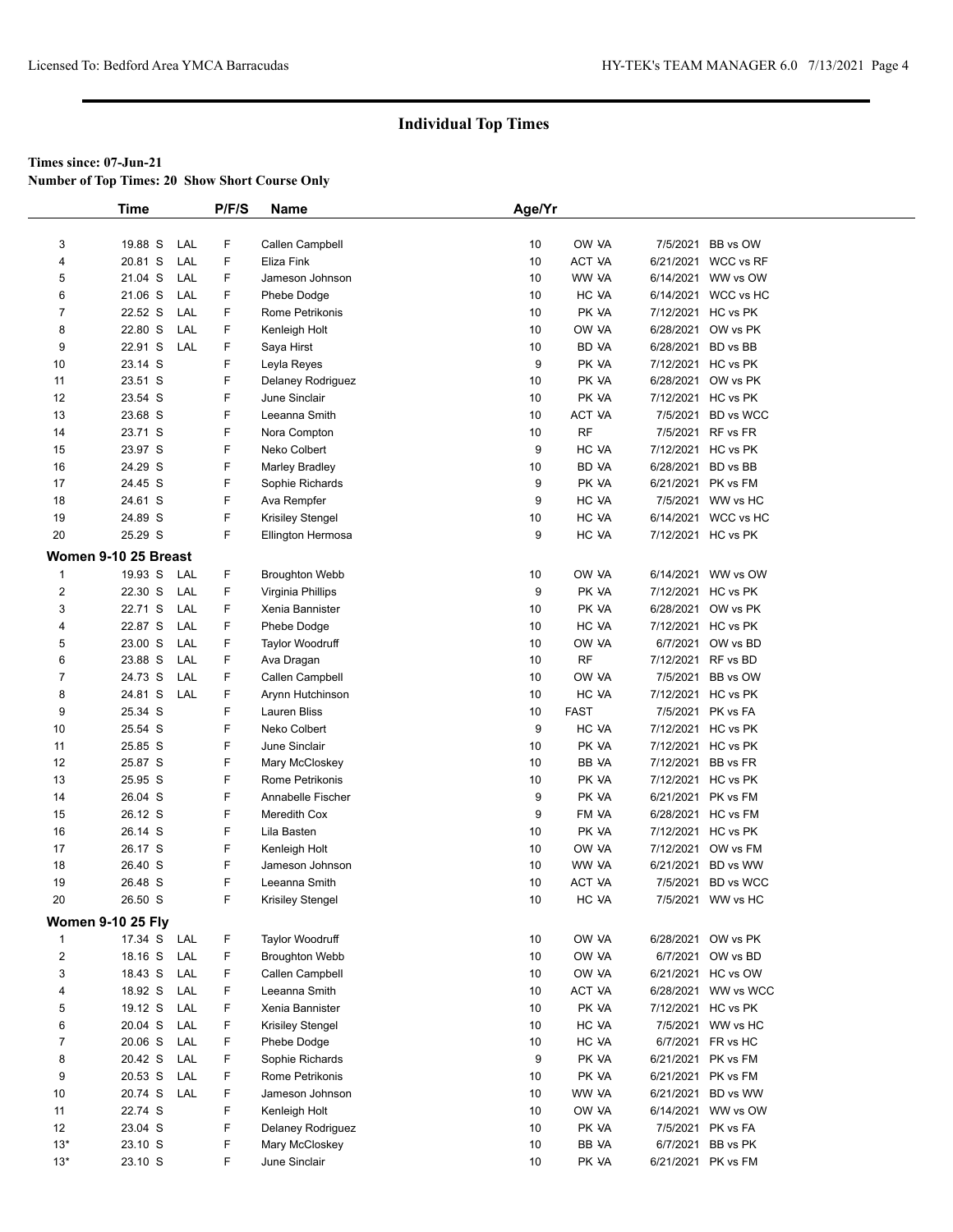**Number of Top Times: 20 Show Short Course Only**

|                         | <b>Time</b>                 | P/F/S | Name                    | Age/Yr |             |                    |                     |
|-------------------------|-----------------------------|-------|-------------------------|--------|-------------|--------------------|---------------------|
|                         |                             |       |                         |        |             |                    |                     |
| 15                      | 23.18 S                     | F     | Leyla Reyes             | 9      | PK VA       |                    | 6/21/2021 PK vs FM  |
| 16                      | 23.23 S                     | F     | <b>Shelton Speakes</b>  | 9      | VA          | 6/21/2021 FR vs VA |                     |
| 17                      | 23.70 S                     | F     | Meredith Cox            | 9      | FM VA       |                    | 7/5/2021 FM vs VA   |
| 18                      | 23.82 S                     | F     | Emerson Eiban           | 9      | FM VA       |                    | 7/5/2021 FM vs VA   |
| 19                      | 24.21 S                     | F     | <b>Kinley Tuck</b>      | 10     | WW VA       |                    | 7/12/2021 FA vs WW  |
| 20                      | 24.61 S                     | F     | Virginia Phillips       | 9      | PK VA       |                    | 6/28/2021 OW vs PK  |
|                         |                             |       |                         |        |             |                    |                     |
|                         | <b>Women 9-10 100 IM</b>    |       |                         |        |             |                    |                     |
| $\mathbf{1}$            | $1:26.26$ S<br>LAL          | F     | <b>Broughton Webb</b>   | 10     | OW VA       |                    | 6/7/2021 OW vs BD   |
| $\overline{\mathbf{c}}$ | $1:28.03$ S<br>LAL          | F     | <b>Taylor Woodruff</b>  | 10     | OW VA       |                    | 6/7/2021 OW vs BD   |
| 3                       | 1:40.27 S<br>LAL            | F     | Xenia Bannister         | 10     | PK VA       |                    | 7/12/2021 HC vs PK  |
| 4                       | 1:45.40 S<br>LAL            | F     | Phebe Dodge             | 10     | HC VA       |                    | 6/14/2021 WCC vs HC |
| 5                       | 1:45.80 S<br>LAL            | F     | Callen Campbell         | 10     | OW VA       |                    | 6/28/2021 OW vs PK  |
| 6                       | LAL<br>1:45.94 S            | F     | Leeanna Smith           | 10     | ACT VA      |                    | 7/5/2021 BD vs WCC  |
| 7                       | LAL<br>1:47.76 S            | F     | Rome Petrikonis         | 10     | PK VA       |                    | 6/28/2021 OW vs PK  |
| 8                       | 1:47.92 S<br>LAL            | F     | Virginia Phillips       | 9      | PK VA       |                    | 7/12/2021 HC vs PK  |
| 9                       | 1:48.74 S                   | F     | Jameson Johnson         | 10     | WW VA       |                    | 7/12/2021 FA vs WW  |
| 10                      | 1:49.19 S                   | F     | Eliza Fink              | 10     | ACT VA      |                    | 7/12/2021 VA vs WCC |
| 11                      | 1:49.52 S                   | F     | Meredith Cox            | 9      | FM VA       |                    | 6/21/2021 PK vs FM  |
| 12                      | 1:51.00 S                   | F     | Emerson Eiban           | 9      | FM VA       |                    | 7/5/2021 FM vs VA   |
| 13                      | $2:00.11$ S                 | F     | June Sinclair           | 10     | PK VA       |                    | 6/28/2021 OW vs PK  |
| 14                      | 2:01.51 S                   | F     | Mary McCloskey          | 10     | BB VA       |                    | 6/28/2021 BD vs BB  |
| 15                      | 2:01.57 S                   | F     | <b>Krisiley Stengel</b> | 10     | HC VA       |                    | 7/12/2021 HC vs PK  |
| 16                      | 2:02.74 S                   | F     | Lani Midkiff            | 10     | HC VA       |                    | 7/12/2021 HC vs PK  |
| 17                      | 2:03.76 S                   | F     | Ava Rempfer             | 9      | HC VA       |                    | 7/5/2021 WW vs HC   |
| 18                      | 2:04.17 S                   | F     | Kenleigh Holt           | 10     | OW VA       |                    | 6/14/2021 WW vs OW  |
| 19                      | 2:05.09 S                   | F     | Kylei Davis             | 10     | BD VA       |                    | 6/28/2021 BD vs BB  |
| 20                      | 2:06.32 S                   | F     | Ada Compton             | 10     | <b>RF</b>   |                    | 7/12/2021 RF vs BD  |
|                         | <b>Women 11-12 50 Free</b>  |       |                         |        |             |                    |                     |
| 1                       | 30.45 S<br>LAL              | F     | Rowena Phillips         | 11     | PK VA       |                    | 7/12/2021 HC vs PK  |
| $\overline{c}$          | 31.73 S<br>LAL              | F     | Kaelyn Mahland          | 11     | PK VA       |                    | 6/28/2021 OW vs PK  |
| 3                       | 32.51 S<br>LAL              | F     | Sarah Warren            | 11     | FM VA       |                    | 7/5/2021 FM vs VA   |
|                         | 33.54 S<br>LAL              | F     |                         | 12     | OW VA       |                    |                     |
| 4                       | 33.67 S<br>LAL              | F     | Olivia Judy             |        | WW VA       |                    | 6/7/2021 OW vs BD   |
| 5                       | 33.93 S<br>LAL              | F     | Ava Shopbell            | 12     |             |                    | 6/14/2021 WW vs OW  |
| 6                       |                             |       | Ann Margaret Holt       | 11     | OW VA       |                    | 7/5/2021 BB vs OW   |
| 7                       | x34.09 S<br>LAL             | F     | Katherine Helsby        | 12     | <b>RF</b>   |                    | 7/5/2021 RF vs FR   |
| 8                       | 34.60 S<br>LAL              | F     | Lynley Cannon           | 11     | PK VA       |                    | 6/28/2021 OW vs PK  |
| 9                       | 35.15 S<br>LAL              | F     | Sophia Gordon           | 12     | FM VA       |                    | 6/14/2021 FM vs FA  |
| 10                      | 35.29 S<br>LAL              | F     | Emma Cooper             | 12     | PK VA       |                    | 6/7/2021 BB vs PK   |
| 11                      | LAL<br>35.33 S              | F     | <b>Emily Loucks</b>     | 12     | <b>FAST</b> | 6/21/2021 FA vs BB |                     |
| 12                      | 35.48 S<br>LAL              | F     | Kathleen King           | 11     | HC VA       |                    | 6/14/2021 WCC vs HC |
| 13                      | 35.58 S<br>LAL              | F     | Bianca Largen           | 12     | ACT VA      |                    | 7/12/2021 VA vs WCC |
| 14                      | 35.95 S                     | F     | Leila Kenny             | 11     | BB VA       |                    | 6/7/2021 BB vs PK   |
| 15                      | 36.36 S                     | F     | <b>Blythe Miller</b>    | 12     | ACT VA      |                    | 6/7/2021 WCC vs FA  |
| 16                      | 36.61 S                     | F     | Hannah Curl             | 11     | OW VA       |                    | 6/14/2021 WW vs OW  |
| 17                      | 36.76 S                     | F     | Emma Prater             | 11     | RF          |                    | 6/14/2021 RF vs BB  |
| 18                      | 37.22 S                     | F     | Reegan Davis            | 12     | BB VA       |                    | 6/28/2021 BD vs BB  |
| 19                      | 37.36 S                     | F     | Sofia Mejia-Ibarra      | 12     | <b>FAST</b> |                    | 6/7/2021 WCC vs FA  |
| 20                      | 37.73 S                     | F     | Ashlyn Chamberlin       | 12     | WW VA       |                    | 7/12/2021 FA vs WW  |
|                         | <b>Women 11-12 100 Free</b> |       |                         |        |             |                    |                     |
| 1                       | $1:05.85$ S<br>LAL          | F     | Rowena Phillips         | 11     | PK VA       |                    | 7/12/2021 HC vs PK  |
| $\overline{c}$          | $1:10.36$ S<br>LAL          | F     | Sarah Warren            | 11     | FM VA       |                    | 6/21/2021 PK vs FM  |
| 3                       | 1:10.79 S<br>LAL            | F     | Kaelyn Mahland          | 11     | PK VA       |                    | 6/28/2021 OW vs PK  |
| 4                       | 1:12.45 S<br>LAL            | F     | Ava Shopbell            | 12     | WW VA       |                    | 7/12/2021 FA vs WW  |
|                         |                             |       |                         |        |             |                    |                     |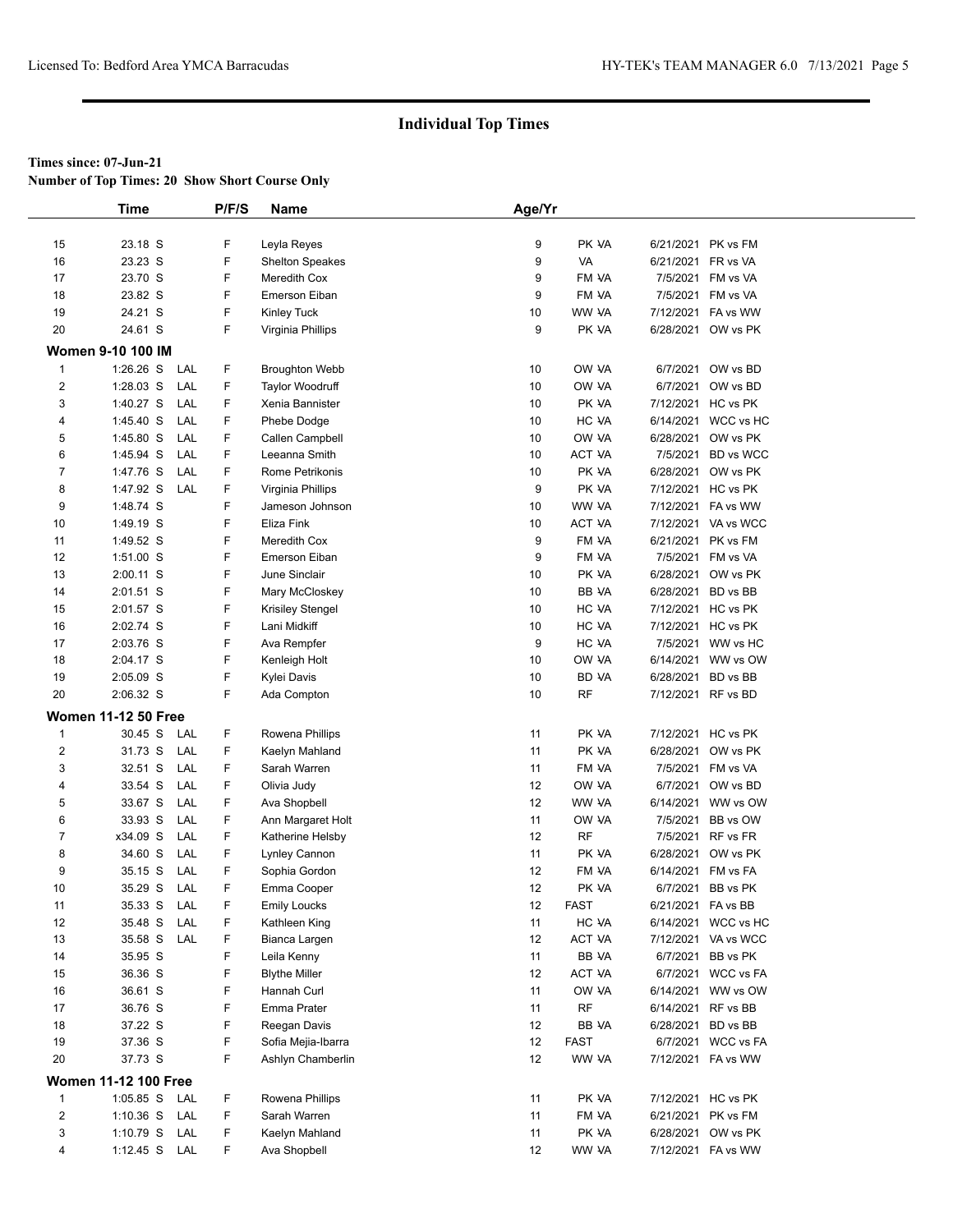**Number of Top Times: 20 Show Short Course Only**

|                         | <b>Time</b>                |     | P/F/S | Name                  | Age/Yr |               |                    |                     |
|-------------------------|----------------------------|-----|-------|-----------------------|--------|---------------|--------------------|---------------------|
|                         |                            |     |       |                       |        |               |                    |                     |
| 5                       | $1:12.57$ S                | LAL | F     | Ann Margaret Holt     | 11     | OW VA         |                    | 6/21/2021 HC vs OW  |
| 6                       | $1:13.02$ S                | LAL | F     | Olivia Judy           | 12     | OW VA         | 7/5/2021           | BB vs OW            |
| 7                       | $1:16.10$ S                | LAL | F     | Kathleen King         | 11     | HC VA         |                    | 6/21/2021 HC vs OW  |
| 8                       | $1:16.37$ S                | LAL | F.    | Emma Cooper           | 12     | PK VA         |                    | 6/21/2021 PK vs FM  |
| 9                       | $1:18.93$ S                | LAL | F     | Emma Prater           | 11     | <b>RF</b>     | 6/28/2021 VA vs RF |                     |
| 10                      | $1:19.58$ S                | LAL | F.    | <b>Blythe Miller</b>  | 12     | ACT VA        |                    | 7/12/2021 VA vs WCC |
| 11                      | 1:22.82 S                  |     | F.    | Sofia Mejia-Ibarra    | 12     | <b>FAST</b>   |                    | 7/5/2021 PK vs FA   |
| 12                      | $1:23.12$ S                |     | F     | Eloise Koscielny      | 12     | PK VA         | 6/14/2021 PK vs VA |                     |
| 13                      | $1:23.21$ S                |     | F     | Leila Kenny           | 11     | BB VA         |                    | 7/5/2021 BB vs OW   |
| 14                      | 1:23.33 S                  |     | F.    | <b>Emily Loucks</b>   | 12     | <b>FAST</b>   |                    | 7/12/2021 FA vs WW  |
| 15                      | 1:25.65 S                  |     | F     | Juliet Matthews       | 11     | VA            |                    | 7/5/2021 FM vs VA   |
| 16                      | 1:25.90 S                  |     | F     | Layla Rucker          | 12     | HC VA         |                    | 6/28/2021 HC vs FM  |
| 17                      | $1:26.55$ S                |     | F     | Audrey Rose Bond      | 11     | HC VA         |                    | 6/14/2021 WCC vs HC |
| 18                      | 1:27.09 S                  |     | F     | <b>Shirley Barger</b> | 11     | <b>RF</b>     |                    | 6/7/2021 FM vs RF   |
| 19                      | 1:27.27 S                  |     | F.    | Hannah Curl           | 11     | OW VA         |                    | 6/7/2021 OW vs BD   |
| 20                      | 1:27.33 S                  |     | F.    | <b>Emily Powell</b>   | 12     | <b>FAST</b>   |                    | 7/12/2021 FA vs WW  |
|                         | <b>Women 11-12 50 Back</b> |     |       |                       |        |               |                    |                     |
| $\mathbf{1}$            | 34.92 S                    | LAL | F     | Rowena Phillips       | 11     | PK VA         |                    | 6/28/2021 OW vs PK  |
| $\overline{\mathbf{c}}$ | 35.70 S                    | LAL | F     | Sarah Warren          | 11     | FM VA         |                    | 7/5/2021 FM vs VA   |
| 3                       | 38.20 S                    | LAL | F.    | Olivia Judy           | 12     | OW VA         |                    | 7/12/2021 OW vs FM  |
|                         |                            |     | F.    |                       |        |               |                    |                     |
| 4                       | 38.47 S                    | LAL |       | Ava Shopbell          | 12     | WW VA         |                    | 6/21/2021 BD vs WW  |
| 5                       | 38.56 S                    | LAL | F     | Kaelyn Mahland        | 11     | PK VA         |                    | 7/5/2021 PK vs FA   |
| 6                       | 39.01 S                    | LAL | F     | Emma Cooper           | 12     | PK VA         |                    | 6/28/2021 OW vs PK  |
| 7                       | 41.64 S                    | LAL | F     | Leila Kenny           | 11     | BB VA         | 6/7/2021           | BB vs PK            |
| 8                       | 42.11 S                    | LAL | F.    | Sophia Gordon         | 12     | FM VA         |                    | 6/14/2021 FM vs FA  |
| 9                       | 42.90 S                    | LAL | F.    | Sofia Mejia-Ibarra    | 12     | <b>FAST</b>   |                    | 7/12/2021 FA vs WW  |
| 10                      | 43.12 S                    | LAL | F.    | Bianca Largen         | 12     | ACT VA        |                    | 6/21/2021 WCC vs RF |
| 11                      | 43.48 S                    | LAL | F     | Ann Margaret Holt     | 11     | OW VA         |                    | 6/21/2021 HC vs OW  |
| 12                      | 43.76 S                    | LAL | F     | <b>Emily Loucks</b>   | 12     | <b>FAST</b>   | 6/28/2021 FA vs FR |                     |
| 13                      | 44.04 S                    | LAL | F     | <b>Blythe Miller</b>  | 12     | <b>ACT VA</b> |                    | 6/28/2021 WW vs WCC |
| 14                      | 46.05 S                    |     | F     | Hannah Curl           | 11     | OW VA         |                    | 7/5/2021 BB vs OW   |
| 15                      | 46.27 S                    |     | F.    | Kathleen King         | 11     | HC VA         |                    | 7/5/2021 WW vs HC   |
| 16                      | 46.66 S                    |     | F     | Emma Prater           | 11     | <b>RF</b>     |                    | 7/5/2021 RF vs FR   |
| 17                      | 47.14 S                    |     | F     | Katelyn Lydzinski     | 12     | PK VA         |                    | 6/28/2021 OW vs PK  |
| 18                      | 47.75 S                    |     | F     | Kylee Steinweg        | 11     | PK VA         |                    | 6/21/2021 PK vs FM  |
| 19                      | 47.76 S                    |     | F     | Malaya Davis          | 11     | BD VA         | 6/28/2021          | BD vs BB            |
| 20                      | 48.07 S                    |     | F     | Ella Walker           | 12     | WW VA         |                    | 6/21/2021 BD vs WW  |
|                         | Women 11-12 50 Breast      |     |       |                       |        |               |                    |                     |
| 1                       | 39.98 S                    | LAL | F     | Rowena Phillips       | 11     | PK VA         | 6/14/2021 PK vs VA |                     |
| $\overline{c}$          | 41.21 S                    | LAL | F     | Kaelyn Mahland        | 11     | PK VA         |                    | 6/28/2021 OW vs PK  |
| 3                       | 41.52 S                    | LAL | F     | Ava Shopbell          | 12     | WW VA         |                    | 7/12/2021 FA vs WW  |
| 4                       | 42.02 S                    | LAL | F     | Sarah Warren          | 11     | FM VA         |                    | 6/28/2021 HC vs FM  |
| 5                       | 44.12 S                    | LAL | F     | Olivia Judy           | 12     | OW VA         |                    | 6/21/2021 HC vs OW  |
| 6                       | 46.04 S                    | LAL | F     | <b>Blythe Miller</b>  | 12     | ACT VA        |                    | 7/12/2021 VA vs WCC |
| 7                       | 46.06 S                    | LAL | F     | <b>Riley Drummond</b> | 12     | ACT VA        |                    | 7/12/2021 VA vs WCC |
| 8                       | 46.22 S                    | LAL | F     | Lynley Cannon         | 11     | PK VA         |                    | 7/12/2021 HC vs PK  |
| 9                       | 46.54 S                    | LAL | F     | Sadie Schmidt         | 12     | PK VA         |                    | 6/28/2021 OW vs PK  |
| 10                      | 48.29 S                    | LAL | F     | Layla Rucker          | 12     | HC VA         |                    | 6/28/2021 HC vs FM  |
| 11                      | 48.32 S                    | LAL | F     | Amani Peck            | 11     | <b>RF</b>     |                    | 7/5/2021 RF vs FR   |
| 12                      | 48.87 S                    |     | F     | Hannah Curl           | 11     | OW VA         |                    | 6/7/2021 OW vs BD   |
| 13                      | 49.14 S                    |     | F     | Eloise Koscielny      | 12     | PK VA         | 6/14/2021 PK vs VA |                     |
| 14                      | 49.71 S                    |     | F     | Reegan Davis          | 12     | BB VA         | 7/12/2021          | BB vs FR            |
| 15                      | x49.93 S                   |     | F     | Katherine Helsby      | 12     | <b>RF</b>     |                    | 7/5/2021 RF vs FR   |
| 16                      | 49.96 S                    |     | F.    | Faith Richardson      | 11     | HC VA         |                    | 6/14/2021 WCC vs HC |
|                         |                            |     |       |                       |        |               |                    |                     |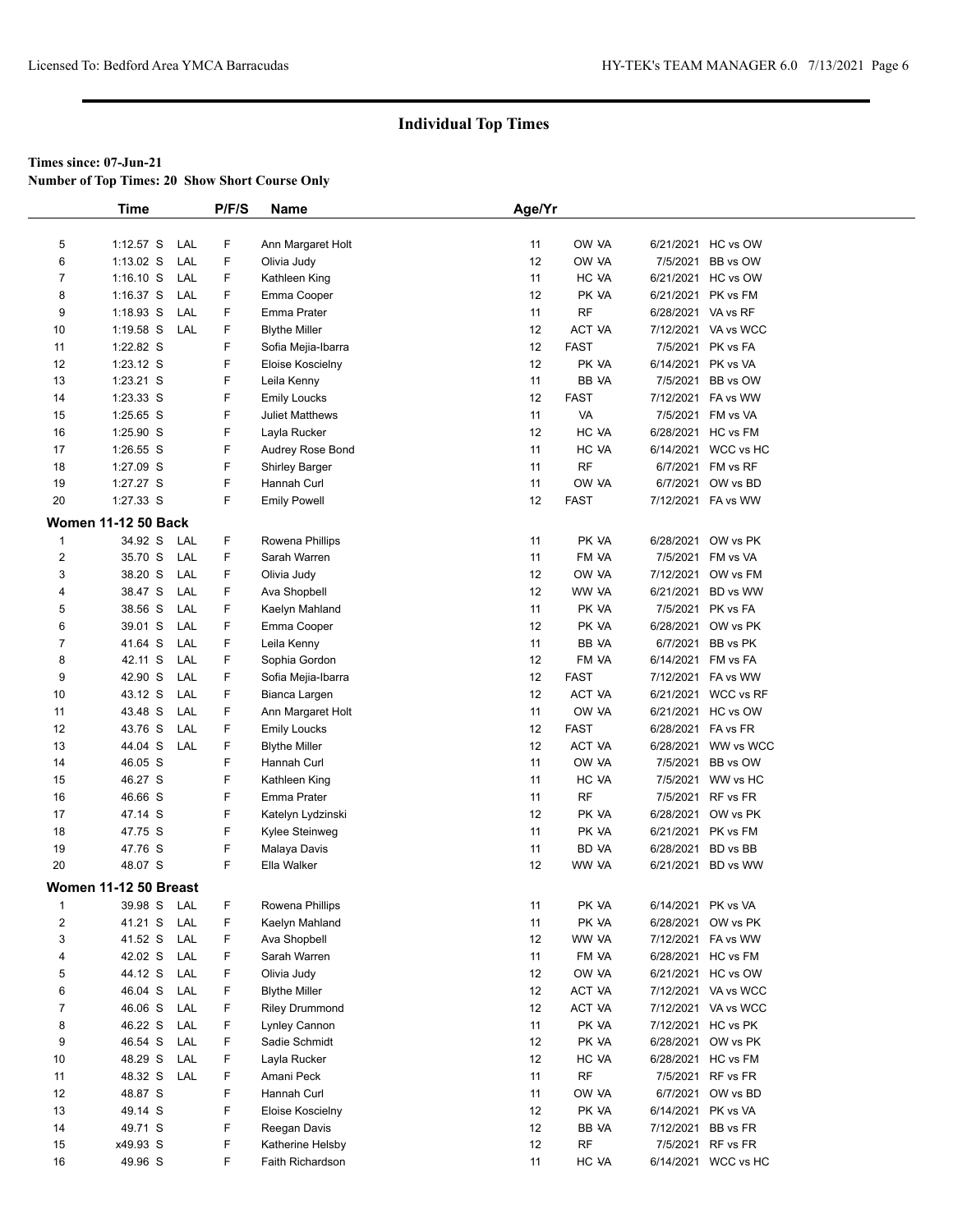**Number of Top Times: 20 Show Short Course Only**

|                         | <b>Time</b>                         | P/F/S  | <b>Name</b>                                | Age/Yr   |                |                    |                                          |
|-------------------------|-------------------------------------|--------|--------------------------------------------|----------|----------------|--------------------|------------------------------------------|
|                         |                                     |        |                                            |          |                |                    |                                          |
| 17                      | 50.21 S                             | F      | Olivia Rebsamen                            | 12       | PK VA          | 6/14/2021 PK vs VA |                                          |
| 18                      | 50.23 S                             | F      | Kathleen King                              | 11       | HC VA          |                    | 6/14/2021 WCC vs HC                      |
| 19                      | 50.33 S                             | F      | Kylee Steinweg                             | 11       | PK VA          |                    | 6/7/2021 BB vs PK                        |
| 20                      | 50.98 S                             | F      | <b>Natalie Nivens</b>                      | 11       | PK VA          |                    | 7/12/2021 HC vs PK                       |
|                         | <b>Women 11-12 50 Fly</b>           |        |                                            |          |                |                    |                                          |
| $\mathbf{1}$            | 33.04 S LAL                         | F      | Sarah Warren                               | 11       | FM VA          |                    | 6/7/2021 FM vs RF                        |
| $\overline{c}$          | 34.50 S<br>LAL                      | F      | Rowena Phillips                            | 11       | PK VA          |                    | 6/28/2021 OW vs PK                       |
| 3                       | 35.62 S<br>LAL                      | F      | Ava Shopbell                               | 12       | WW VA          |                    | 7/12/2021 FA vs WW                       |
| 4                       | 36.02 S<br>LAL                      | F      | Olivia Judy                                | 12       | OW VA          |                    | 6/28/2021 OW vs PK                       |
| 5                       | LAL<br>36.15 S                      | F      | Kaelyn Mahland                             | 11       | PK VA          |                    | 7/5/2021 PK vs FA                        |
| 6                       | 37.67 S<br>LAL                      | F      | Emma Cooper                                | 12       | PK VA          |                    | 6/28/2021 OW vs PK                       |
| 7                       | 38.42 S<br>LAL                      | F      | Emma Prater                                | 11       | <b>RF</b>      |                    | 6/21/2021 WCC vs RF                      |
| 8                       | 38.45 S<br>LAL                      | F      | Ann Margaret Holt                          | 11       | OW VA          |                    | 6/7/2021 OW vs BD                        |
| 9                       | 38.52 S<br>LAL                      | F      | Sofia Mejia-Ibarra                         | 12       | <b>FAST</b>    |                    | 7/12/2021 FA vs WW                       |
| 10                      | x40.42 S<br>LAL                     | F      | Katherine Helsby                           | 12       | <b>RF</b>      |                    | 7/5/2021 RF vs FR                        |
| 11                      | 40.78 S<br>LAL                      | F      | Bianca Largen                              | 12       | <b>ACT VA</b>  |                    | 7/5/2021 BD vs WCC                       |
| 12                      | 41.14 S<br>LAL                      | F      | <b>Blythe Miller</b>                       | 12       | ACT VA         |                    | 6/14/2021 WCC vs HC                      |
| 13                      | 41.83 S<br>LAL                      | F      | Sadie Schmidt                              | 12       | PK VA          |                    | 7/12/2021 HC vs PK                       |
| 14                      | 41.91 S<br>LAL                      | F      | Leila Kenny                                | 11       | BB VA          |                    | 6/14/2021 RF vs BB                       |
| 15                      | 42.23 S                             | F      | Kathleen King                              | 11       | HC VA          |                    | 7/12/2021 HC vs PK                       |
| 16                      | 42.68 S                             | F      | Peyton Reyes                               | 11       | PK VA          |                    | 7/5/2021 PK vs FA                        |
| 17                      | 42.73 S                             | F      | Lynley Cannon                              | 11       | PK VA          |                    | 6/14/2021 PK vs VA                       |
| 18                      | 43.20 S                             | F      | Amani Peck                                 | 11       | $\sf RF$       | 6/28/2021 VA vs RF |                                          |
| 19                      | 43.33 S                             | F      | Eloise Koscielny                           | 12       | PK VA          |                    | 6/21/2021 PK vs FM                       |
| 20                      | 44.75 S                             | F      | Hannah Curl                                | 11       | OW VA          |                    | 7/5/2021 BB vs OW                        |
|                         | <b>Women 11-12 100 IM</b>           |        |                                            |          |                |                    |                                          |
| $\mathbf{1}$            | $1:15.30$ S<br>LAL                  | F      | Rowena Phillips                            | 11       | PK VA          |                    | 6/28/2021 OW vs PK                       |
| $\mathbf{2}$            | $1:16.81$ S<br>LAL                  | F      | Sarah Warren                               | 11       | FM VA          |                    | 6/7/2021 FM vs RF                        |
| 3                       | 1:20.37 S<br>LAL                    | F      | Ava Shopbell                               | 12       | WW VA          |                    | 7/12/2021 FA vs WW                       |
| 4                       | $1:21.35$ S<br>LAL                  | F      | Kaelyn Mahland                             | 11       | PK VA          |                    | 6/7/2021 BB vs PK                        |
| 5                       | 1:22.28 S<br>LAL                    | F      | Olivia Judy                                | 12       | OW VA          |                    | 6/14/2021 WW vs OW                       |
| 6                       | 1:27.62 S<br>LAL                    | F      | Emma Cooper                                | 12       | PK VA          | 6/14/2021 PK vs VA |                                          |
| 7                       | 1:28.80 S<br>LAL                    | F      | <b>Blythe Miller</b>                       | 12       | ACT VA         |                    | 6/14/2021 WCC vs HC                      |
| 8                       | 1:29.95 S<br>LAL                    | F      | Ann Margaret Holt                          | 11       | OW VA          |                    | 6/7/2021 OW vs BD                        |
| 9                       | 1:30.35 S<br>LAL                    | F      | <b>Juliet Matthews</b>                     | 11       | VA             | 6/28/2021 VA vs RF |                                          |
| 10                      | 1:31.39 S<br>LAL                    | F      | Sofia Mejia-Ibarra                         | 12       | <b>FAST</b>    |                    | 7/12/2021 FA vs WW                       |
| 11                      | 1:33.68 S<br>LAL                    | F      | Katherine Helsby                           | 12       | RF             |                    | 7/5/2021 RF vs FR                        |
| 12                      | 1:33.69 S<br>LAL                    | F      | Amani Peck                                 | 11       | RF             |                    | 7/5/2021 RF vs FR                        |
| 13                      | LAL<br>1:34.32 S                    | F      | Emma Prater                                | 11       | RF             | 6/28/2021 VA vs RF |                                          |
| 14                      | 1:34.98 S<br>LAL                    | F      | Bianca Largen                              | 12       | ACT VA         |                    | 7/12/2021 VA vs WCC                      |
| 15                      | $1:35.11$ S<br>LAL                  | F      | Sadie Schmidt                              | 12       | PK VA<br>HC VA |                    | 7/12/2021 HC vs PK<br>6/7/2021 FR vs HC  |
| 16<br>17                | $1:35.35$ S<br>LAL<br>1:35.36 S LAL | F<br>F | Kathleen King                              | 11<br>11 | BB VA          |                    | 7/12/2021 BB vs FR                       |
| 18                      | 1:36.90 S                           | F      | Leila Kenny<br>Eloise Koscielny            | 12       | PK VA          |                    | 6/28/2021 OW vs PK                       |
| 19                      | 1:37.17 S                           | F      | Lynley Cannon                              | 11       | PK VA          |                    | 6/28/2021 OW vs PK                       |
| 20                      | 1:37.95 S                           | F      | Zelynn Gustafson                           | 12       | HC VA          |                    | 6/28/2021 HC vs FM                       |
|                         |                                     |        |                                            |          |                |                    |                                          |
|                         | <b>Women 13-14 50 Free</b>          |        |                                            |          |                |                    |                                          |
| $\mathbf{1}$            | 28.39 S L LAL                       | F.     | Emily Judy                                 | 14       | OW VA          |                    | 7/5/2021 BB vs OW                        |
| $\overline{\mathbf{c}}$ | 28.62 S LAL                         | F      | Emory Hill                                 | 13       | PK VA          |                    | 6/7/2021 BB vs PK                        |
| 3                       | 29.23 S<br>LAL                      | F      | Norah Daly                                 | 14       | OW VA          |                    | 7/12/2021 OW vs FM                       |
| 4                       | 30.23 S LAL<br>30.67 S<br>LAL       | F<br>F | Abigail Schindler<br><b>Frances Fenton</b> | 14<br>14 | PK VA<br>PK VA |                    | 6/28/2021 OW vs PK<br>6/14/2021 PK vs VA |
| 5<br>6                  | 30.72 S LAL                         | F.     | Hannah Kim                                 | 13       | VA             | 6/28/2021 VA vs RF |                                          |
|                         |                                     |        |                                            |          |                |                    |                                          |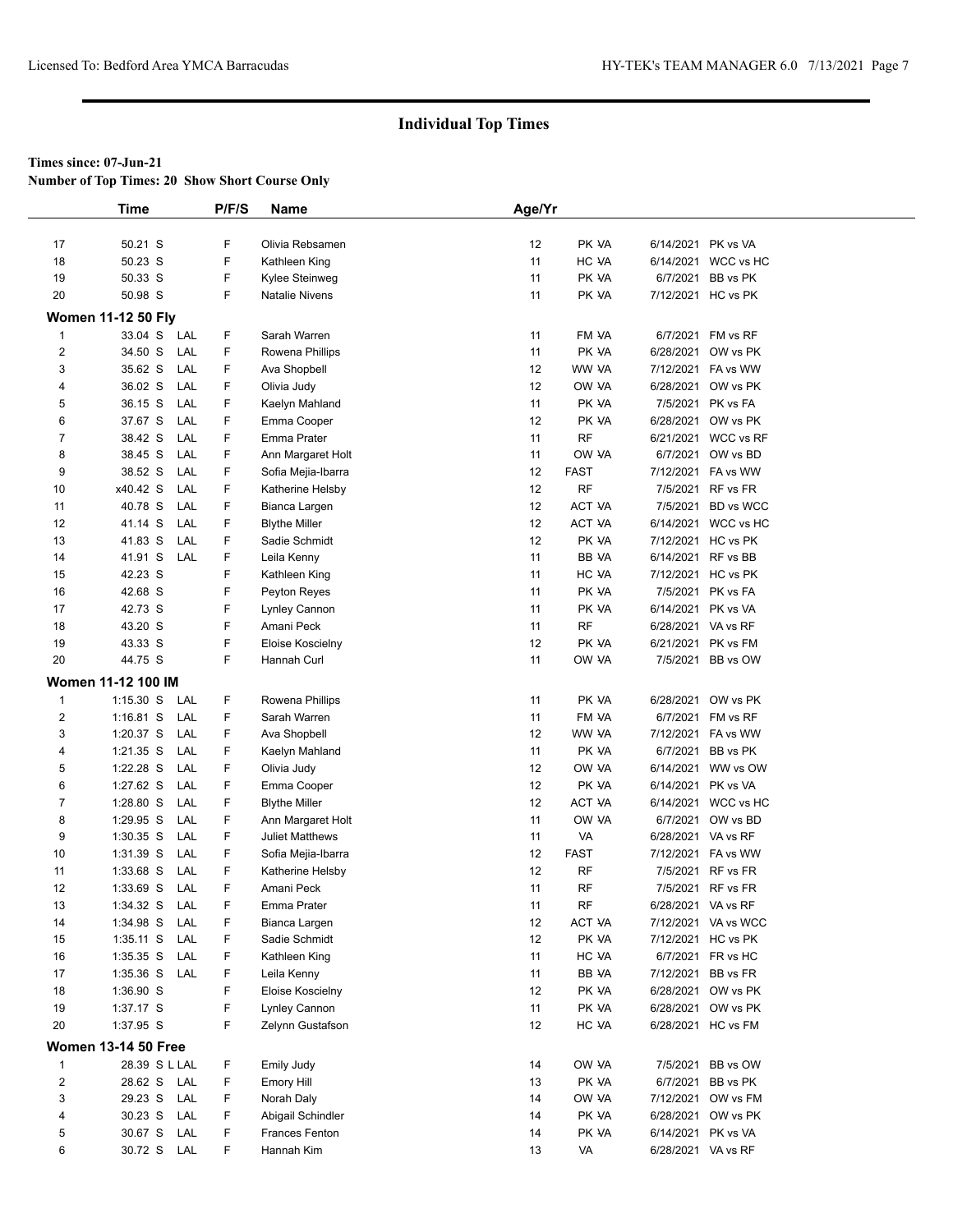**Number of Top Times: 20 Show Short Course Only**

|                | <b>Time</b>                 |            | P/F/S | Name                            | Age/Yr   |                |                    |                                          |
|----------------|-----------------------------|------------|-------|---------------------------------|----------|----------------|--------------------|------------------------------------------|
|                |                             |            |       |                                 |          |                |                    |                                          |
| $\overline{7}$ | 30.87 S                     | LAL        | F     | Avery Mahland                   | 13       | PK VA          | 6/14/2021 PK vs VA |                                          |
| 8              | 31.12 S                     | LAL        | F     | Reese Richardson                | 13       | HC VA          |                    | 7/12/2021 HC vs PK                       |
| 9              | 31.84 S                     | LAL        | F     | <b>Ruby Duis</b>                | 13       | HC VA          |                    | 6/28/2021 HC vs FM                       |
| 10             | 32.71 S                     | LAL        | F     | Adora Hampton                   | 14       | OW VA          |                    | 6/7/2021 OW vs BD                        |
| 11             | 32.91 S                     | LAL        | F     | <b>Emily Trautman</b>           | 14       | OW VA          |                    | 6/7/2021 OW vs BD                        |
| 12             | 33.11 S                     | LAL        | F     | Morgan Flamm                    | 14       | FR VA          | 7/12/2021 BB vs FR |                                          |
| 13             | 33.15 S                     | LAL        | F     | <b>Addison Bond</b>             | 13       | HC VA          |                    | 6/14/2021 WCC vs HC                      |
| 14             | 33.70 S                     | LAL        | F     | Amelia Goodman                  | 14       | FR VA          | 7/12/2021          | BB vs FR                                 |
| 15             | 33.88 S                     |            | F     | Sarah Peak                      | 14       | BD VA          | 7/5/2021           | BD vs WCC                                |
| 16             | 33.94 S                     |            | F     | Alicia Kenny                    | 13       | BB VA          | 7/12/2021 BB vs FR |                                          |
| 17             | 34.10 S                     |            | F     | Angelina Guo                    | 13       | <b>FAST</b>    |                    | 7/12/2021 FA vs WW                       |
| $18*$          | 34.16 S                     |            | F     | Dayna Northrup                  | 13       | <b>BD VA</b>   | 7/12/2021 RF vs BD |                                          |
| $18*$          | 34.16 S                     |            | F     | Anna Mills                      | 14       | HC VA          |                    | 7/5/2021 WW vs HC                        |
| 20             | 34.39 S                     |            | F     | Elizabeth Bauer                 | 13       | PK VA          |                    | 7/5/2021 PK vs FA                        |
|                | <b>Women 13-14 100 Free</b> |            |       |                                 |          |                |                    |                                          |
| $\mathbf{1}$   | 1:01.79 S                   | LAL        | F     | <b>Emily Judy</b>               | 14       | OW VA          |                    | 6/28/2021 OW vs PK                       |
| $\overline{2}$ | $1:03.26$ S                 | LAL        | F     | Emory Hill                      | 13       | PK VA          |                    | 6/28/2021 OW vs PK                       |
| 3              | $1:04.02$ S                 | LAL        | F     | Norah Daly                      | 14       | OW VA          | 7/5/2021           | BB vs OW                                 |
| 4              | $1:06.36$ S                 | LAL        | F     | <b>Frances Fenton</b>           | 14       | PK VA          |                    | 7/12/2021 HC vs PK                       |
| 5              | $1:08.41$ S                 | LAL        | F     | Avery Mahland                   | 13       | PK VA          |                    | 6/7/2021 BB vs PK                        |
| 6              | $1:09.49$ S                 | LAL        | F     | Abigail Schindler               | 14       | PK VA          |                    | 7/12/2021 HC vs PK                       |
| $\overline{7}$ | $1:11.37$ S                 | LAL        | F     | Reese Richardson                | 13       | HC VA          |                    | 7/12/2021 HC vs PK                       |
| 8              | 1:11.88 S                   | LAL        | F     | <b>Emily Trautman</b>           | 14       | OW VA          |                    | 6/21/2021 HC vs OW                       |
| 9              | 1:11.90 S                   | LAL        | F     | <b>Ruby Duis</b>                | 13       | HC VA          |                    | 6/28/2021 HC vs FM                       |
| 10             | $1:12.44$ S                 | LAL        | F     | <b>Addison Bond</b>             | 13       | HC VA          |                    | 6/21/2021 HC vs OW                       |
| 11             | $1:15.59$ S                 | LAL        | F     | Sarah Peak                      | 14       | <b>BD VA</b>   |                    | 6/28/2021 BD vs BB                       |
| 12             | $1:16.18$ S                 | LAL        | F     | Morgan Flamm                    | 14       | FR VA          |                    | 7/5/2021 RF vs FR                        |
| 13             | $1:16.47$ S                 | LAL        | F     | Hannah Peak                     | 14       | <b>BD VA</b>   | 6/28/2021          | BD vs BB                                 |
| 14             | $1:18.15$ S                 |            | F     | Anna Mills                      | 14       | HC VA          |                    | 7/5/2021 WW vs HC                        |
| 15             | 1:18.78 S                   |            | F     | Alicia Kenny                    | 13       | BB VA          |                    | 6/7/2021 BB vs PK                        |
| 16             | $1:19.15$ S                 |            | F     | Adora Hampton                   | 14       | OW VA          |                    | 7/5/2021 BB vs OW                        |
| 17             | x1:20.28 S                  |            | F     | Aubrey Lydzinski                | 14       | PK VA          |                    | 7/12/2021 HC vs PK                       |
| 18             | 1:20.42 S                   |            | F     | Anne Draper Fournier            | 13       | FM VA          |                    | 6/28/2021 HC vs FM                       |
| 19             | 1:20.66 S                   |            | F     | Amelia Goodman                  | 14       | FR VA          | 6/28/2021 FA vs FR |                                          |
| 20             | 1:22.69 S                   |            | F     | Althea Albert                   | 14       | PK VA          |                    | 6/7/2021 BB vs PK                        |
|                | <b>Women 13-14 50 Back</b>  |            |       |                                 |          |                |                    |                                          |
| $\mathbf{1}$   | 32.04 S                     |            | F     |                                 |          | OW VA          |                    |                                          |
| $\overline{2}$ | 32.47 S                     | LAL        | F     | Emily Judy                      | 14<br>13 |                |                    | 6/14/2021 WW vs OW<br>7/12/2021 HC vs PK |
| 3              | 33.93 S                     | LAL<br>LAL | F     | <b>Emory Hill</b><br>Norah Daly | 14       | PK VA<br>OW VA |                    | 6/28/2021 OW vs PK                       |
| 4              | 37.06 S                     | LAL        | F     | Avery Mahland                   | 13       | PK VA          |                    | 6/21/2021 PK vs FM                       |
| 5              | 37.46 S                     | LAL        | F     | <b>Ruby Duis</b>                | 13       | HC VA          |                    | 6/21/2021 HC vs OW                       |
| 6              | 37.54 S                     | LAL        | F     | <b>Emily Trautman</b>           | 14       | OW VA          |                    | 6/28/2021 OW vs PK                       |
| $\overline{7}$ | 38.34 S                     | LAL        | F     | Anna Mills                      | 14       | HC VA          |                    | 6/21/2021 HC vs OW                       |
| 8              | 38.41 S                     | LAL        | F     | <b>Addison Bond</b>             | 13       | HC VA          |                    | 7/5/2021 WW vs HC                        |
| 9              | 38.52 S                     | LAL        | F     | Adora Hampton                   | 14       | OW VA          |                    | 6/7/2021 OW vs BD                        |
| 10             | 38.66 S                     | LAL        | F     | Abigail Schindler               | 14       | PK VA          |                    | 7/5/2021 PK vs FA                        |
| 11             | 39.33 S                     | LAL        | F     | Elizabeth Bauer                 | 13       | PK VA          |                    | 7/12/2021 HC vs PK                       |
| 12             | 39.62 S                     | LAL        | F     | Sarah Peak                      | 14       | BD VA          | 7/5/2021           | BD vs WCC                                |
| 13             | 39.71 S                     | LAL        | F     | Hannah Peak                     | 14       | BD VA          |                    | 7/5/2021 BD vs WCC                       |
| 14             | 40.94 S                     |            | F     | Angelina Guo                    | 13       | <b>FAST</b>    |                    | 6/7/2021 WCC vs FA                       |
| 15             | 41.30 S                     |            | F     | Dayna Northrup                  | 13       | BD VA          | 6/21/2021          | BD vs WW                                 |
| 16             | 41.98 S                     |            | F     | Morgan Flamm                    | 14       | FR VA          | 7/12/2021          | BB vs FR                                 |
| 17             | 42.19 S                     |            | F     | Reese Richardson                | 13       | HC VA          |                    | 6/14/2021 WCC vs HC                      |
| 18             | 42.30 S                     |            | F     | Ava Kirby                       | 14       | FM VA          |                    | 7/5/2021 FM vs VA                        |
|                |                             |            |       |                                 |          |                |                    |                                          |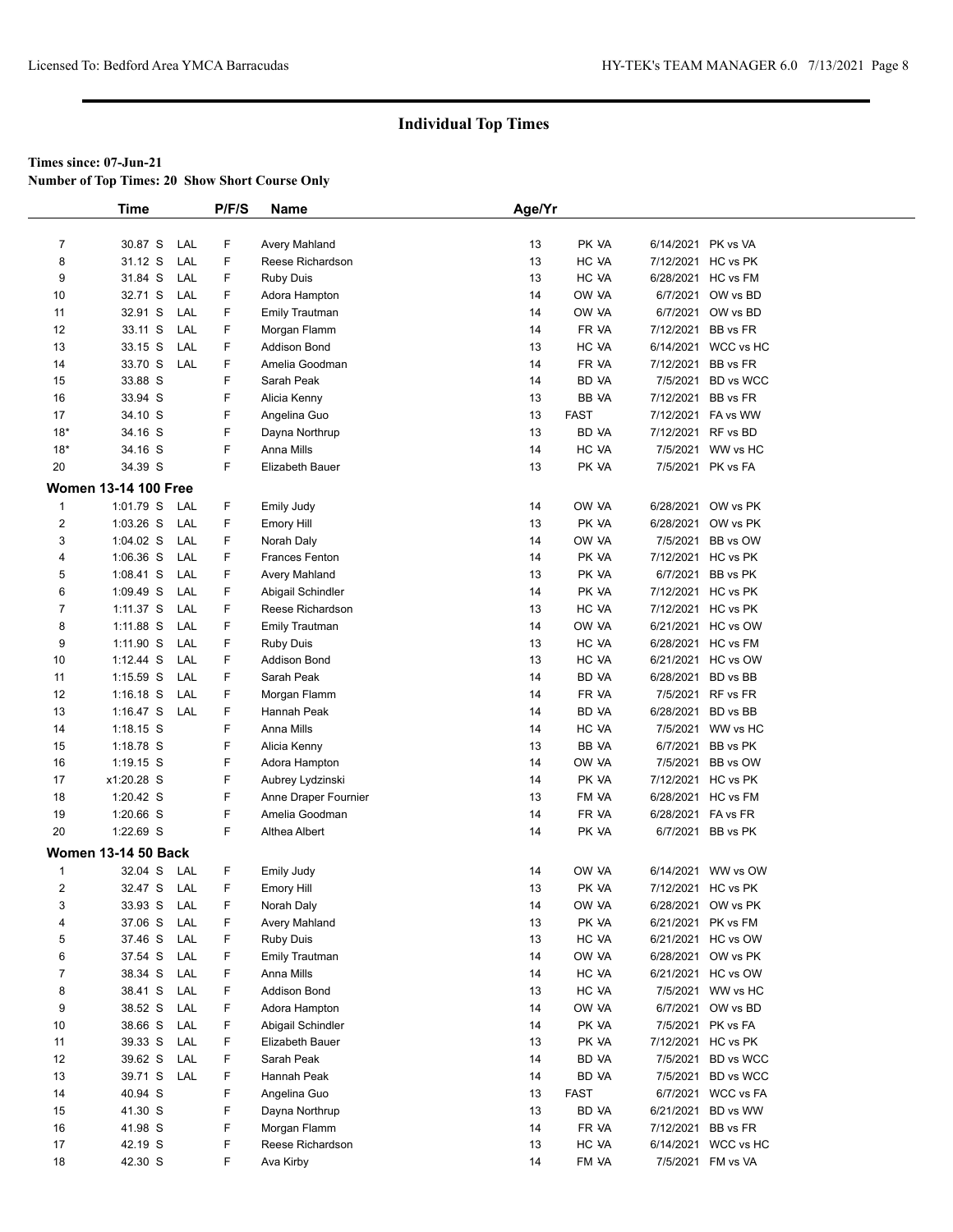**Number of Top Times: 20 Show Short Course Only**

|                         | <b>Time</b>                   | P/F/S  | Name                                       | Age/Yr   |                      |                        |                    |
|-------------------------|-------------------------------|--------|--------------------------------------------|----------|----------------------|------------------------|--------------------|
|                         |                               |        |                                            |          |                      |                        |                    |
| 19                      | 42.33 S                       | F      | Alicia Kenny                               | 13       | BB VA                | 6/7/2021               | BB vs PK           |
| 20                      | 42.37 S                       | F      | <b>Beatrice Blair</b>                      | 13       | <b>FAST</b>          | 6/28/2021 FA vs FR     |                    |
|                         | <b>Women 13-14 100 Back</b>   |        |                                            |          |                      |                        |                    |
| $\mathbf{1}$            | 1:08.17 S<br>LAL              | F      | <b>Emily Judy</b>                          | 14       | OW VA                | 7/12/2021              | OW vs FM           |
| $\mathbf{2}$            | $1:14.85$ S<br>LAL            | F      | Norah Daly                                 | 14       | OW VA                | 6/28/2021              | OW vs PK           |
| 3                       | $1:15.83$ S<br>LAL            | F      | Avery Mahland                              | 13       | PK VA                | 6/28/2021              | OW vs PK           |
| 4                       | 1:21.94 S<br>LAL              | F      | <b>Emily Trautman</b>                      | 14       | OW VA                | 6/7/2021               | OW vs BD           |
| 5                       | $1:25.65$ S<br>LAL            | F      | <b>Addison Bond</b>                        | 13       | HC VA                | 6/14/2021              | WCC vs HC          |
| 6                       | 1:27.05 S<br>LAL              | F      | Adora Hampton                              | 14       | OW VA                | 7/5/2021               | BB vs OW           |
| $\overline{7}$          | 1:29.05 S<br>LAL              | F      | Hannah Peak                                | 14       | BD VA                | 6/14/2021              | FR vs BD           |
| 8                       | $1:30.12$ S<br>LAL            | F      | Anna Mills                                 | 14       | HC VA                | 6/14/2021              | WCC vs HC          |
| 9                       | $1:31.29$ S<br>LAL            | F      | Ava Kirby                                  | 14       | FM VA                | 7/5/2021               | FM vs VA           |
| 10                      | $1:31.81$ S<br>LAL            | F      | Sarah Peak                                 | 14       | BD VA                | 6/14/2021              | FR vs BD           |
| 11                      | 1:34.86 S                     | F      | <b>Beatrice Blair</b>                      | 13       | <b>FAST</b>          | 6/28/2021              | FA vs FR           |
| 12                      | 1:38.10 S                     | F      | Paige Neylon                               | 13       | HC VA                |                        | 7/12/2021 HC vs PK |
| 13                      | 1:38.11 S                     | F      | Breezy Knight                              | 13       | BB VA                | 7/5/2021               | BB vs OW           |
| 14                      | 1:38.53 S                     | F      | Katie Martin                               | 14       | OW VA                | 7/12/2021              | OW vs FM           |
|                         |                               | F      |                                            |          | <b>FAST</b>          |                        | 6/28/2021 FA vs FR |
| 15                      | 1:39.28 S                     | F      | Angelina Guo                               | 13<br>14 |                      |                        |                    |
| 16                      | 1:40.08 S                     | F      | Aubrey Lydzinski<br><b>Charlotte Morse</b> |          | PK VA                | 6/28/2021<br>7/12/2021 | OW vs PK           |
| 17                      | 1:40.61 S                     | F      |                                            | 13<br>13 | OW VA<br><b>FAST</b> |                        | OW vs FM           |
| 18                      | 1:40.65 S                     |        | Kylie Kauffman                             |          |                      | 7/12/2021<br>7/5/2021  | FA vs WW           |
| 19                      | 1:41.02 S                     | F<br>F | Chole Keith                                | 13       | FM VA                |                        | FM vs VA           |
| 20                      | 1:41.70 S                     |        | Clara Eaton                                | 13       | FM VA                | 7/5/2021               | FM vs VA           |
|                         | Women 13-14 50 Breast         |        |                                            |          |                      |                        |                    |
| $\mathbf{1}$            | 37.94 S<br>LAL                | F      | <b>Frances Fenton</b>                      | 14       | PK VA                |                        | 7/12/2021 HC vs PK |
| $\overline{\mathbf{c}}$ | 38.00 S<br>LAL                | F      | Emily Judy                                 | 14       | OW VA                | 6/21/2021              | HC vs OW           |
| 3                       | 40.57 S<br>LAL                | F      | Hannah Kim                                 | 13       | VA                   | 6/28/2021              | VA vs RF           |
| 4                       | 40.61 S<br>LAL                | F      | Norah Daly                                 | 14       | OW VA                | 7/5/2021               | BB vs OW           |
| 5                       | 41.01 S<br>LAL                | F      | <b>Ruby Duis</b>                           | 13       | HC VA                |                        | 7/12/2021 HC vs PK |
| 6                       | 41.72 S<br>LAL                | F      | Avery Mahland                              | 13       | PK VA                | 6/7/2021               | BB vs PK           |
| 7                       | 44.73 S<br>LAL                | F      | Elizabeth Bauer                            | 13       | PK VA                | 6/28/2021              | OW vs PK           |
| 8                       | 45.37 S<br>LAL                | F      | Adora Hampton                              | 14       | OW VA                | 6/14/2021              | WW vs OW           |
| 9                       | 45.71 S<br>LAL                | F      | Kielyn Newsom                              | 14       | HC VA                | 7/12/2021              | HC vs PK           |
| 10                      | 46.08 S<br>LAL                | F      | Morgan Flamm                               | 14       | FR VA                | 6/21/2021              | FR vs VA           |
| 11                      | 46.31 S<br>LAL                | F      | Anne Draper Fournier                       | 13       | FM VA                | 6/28/2021              | HC vs FM           |
| 12                      | x46.73 S                      | F      | Dayna Northrup                             | 13       | BD VA                | 6/21/2021              | BD vs WW           |
| 13                      | 46.82 S                       | F      | Althea Albert                              | 14       | PK VA                | 7/12/2021              | HC vs PK           |
| 14                      | 47.22 S                       | F      | <b>Beatrice Blair</b>                      | 13       | <b>FAST</b>          | 6/21/2021 FA vs BB     |                    |
| 15                      | 47.39 S                       | F      | Anna Mills                                 | 14       | HC VA                | 6/28/2021              | HC vs FM           |
| 16                      | 47.43 S                       | F      | Skylar Forbes                              | 14       | <b>RF</b>            | 6/28/2021 VA vs RF     |                    |
| 17                      | 47.62 S                       | F      | Hannah Baker                               | 14       | PK VA                |                        | 7/12/2021 HC vs PK |
| 18                      | 47.91 S                       | F      | <b>Hadley Pafford</b>                      | 14       | HC VA                |                        | 7/5/2021 WW vs HC  |
| 19                      | 48.26 S                       | F      | Anna Grace McCloskey                       | 13       | BB VA                | 7/12/2021              | BB vs FR           |
| 20                      | 49.01 S                       | F      | Abby Newcomb                               | 14       | FR VA                |                        | 7/5/2021 RF vs FR  |
|                         | <b>Women 13-14 100 Breast</b> |        |                                            |          |                      |                        |                    |
| $\mathbf{1}$            | 1:21.90 S LAL                 | F      | Frances Fenton                             | 14       | PK VA                |                        | 6/28/2021 OW vs PK |
| $\overline{\mathbf{c}}$ | 1:22.19 S<br>LAL              | F      | Emily Judy                                 | 14       | OW VA                | 6/28/2021              | OW vs PK           |
| 3                       | $1:30.82$ S<br>LAL            | F      | Hannah Kim                                 | 13       | VA                   |                        | 6/28/2021 VA vs RF |
|                         |                               | F      |                                            |          | OW VA                |                        | 6/7/2021 OW vs BD  |
| 4                       | 1:31.49 S LAL                 |        | Norah Daly                                 | 14       |                      |                        | 6/28/2021 OW vs PK |
| 5                       | 1:31.82 S<br>LAL              | F<br>F | Avery Mahland                              | 13       | PK VA                |                        |                    |
| 6                       | 1:32.27 S<br>LAL              |        | <b>Ruby Duis</b>                           | 13       | HC VA                |                        | 7/12/2021 HC vs PK |
| $\overline{7}$          | 1:39.07 S<br>LAL              | F      | Ava Kirby                                  | 14       | FM VA                |                        | 7/12/2021 OW vs FM |
| 8                       | 1:40.17 S LAL                 | F      | Morgan Flamm                               | 14       | FR VA                | 6/28/2021 FA vs FR     |                    |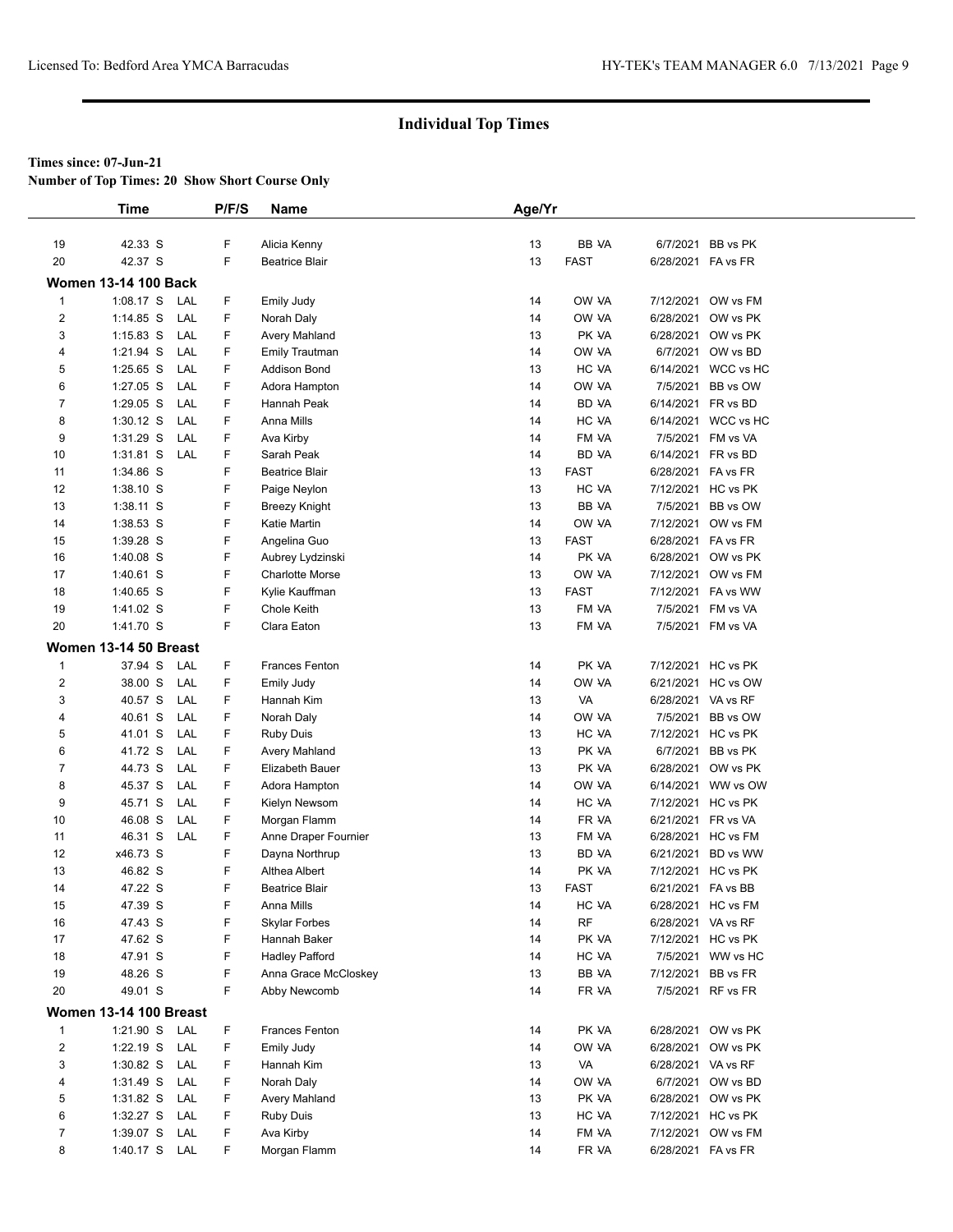**Number of Top Times: 20 Show Short Course Only**

|                | <b>Time</b>                |     | P/F/S | Name                   | Age/Yr |              |                     |
|----------------|----------------------------|-----|-------|------------------------|--------|--------------|---------------------|
|                |                            |     |       |                        |        |              |                     |
| 9              | 1:42.19 S                  | LAL | F     | Hannah Baker           | 14     | PK VA        | 6/28/2021 OW vs PK  |
| 10             | 1:42.24 S                  | LAL | F     | Adora Hampton          | 14     | OW VA        | 7/12/2021 OW vs FM  |
| 11             | 1:43.03 S                  | LAL | F     | Kielyn Newsom          | 14     | HC VA        | 6/21/2021 HC vs OW  |
| 12             | 1:43.38 S                  | LAL | F     | Althea Albert          | 14     | PK VA        | 7/12/2021 HC vs PK  |
| 13             | 1:44.02 S                  | LAL | F     | Elizabeth Bauer        | 13     | PK VA        | 7/12/2021 HC vs PK  |
| 14             | 1:44.81 S                  | LAL | F     | Hannah Peak            | 14     | BD VA        | 7/5/2021 BD vs WCC  |
| 15             | 1:45.76 S                  |     | F     | Anne Draper Fournier   | 13     | FM VA        | 7/12/2021 OW vs FM  |
| 16             | 1:46.62 S                  |     | F     | <b>Beatrice Blair</b>  | 13     | <b>FAST</b>  | 7/12/2021 FA vs WW  |
| 17             | 1:47.19 S                  |     | F     | <b>Hadley Pafford</b>  | 14     | HC VA        | 7/5/2021 WW vs HC   |
| 18             | 1:47.87 S                  |     | F     | Abby Newcomb           | 14     | FR VA        | 6/21/2021 FR vs VA  |
| 19             | 1:47.93 S                  |     | F     | Sarah Peak             | 14     | BD VA        | 6/14/2021 FR vs BD  |
| 20             | 1:48.21 S                  |     | F.    | Anna Grace McCloskey   | 13     | <b>BB VA</b> | 7/12/2021 BB vs FR  |
|                | <b>Women 13-14 50 Fly</b>  |     |       |                        |        |              |                     |
| 1              | 31.25 S                    | LAL | F     | <b>Emory Hill</b>      | 13     | PK VA        | 6/7/2021 BB vs PK   |
| 2              | 32.37 S                    | LAL | F     | <b>Emily Judy</b>      | 14     | OW VA        | 7/5/2021 BB vs OW   |
| 3              | 32.63 S                    | LAL | F     | <b>Frances Fenton</b>  | 14     | PK VA        | 6/28/2021 OW vs PK  |
| 4              | 33.69 S                    | LAL | F     | Norah Daly             | 14     | OW VA        | 6/14/2021 WW vs OW  |
| 5              | 34.77 S                    | LAL | F     | Abigail Schindler      | 14     | PK VA        | 7/5/2021 PK vs FA   |
| 6              | 36.00 S                    | LAL | F.    | Adora Hampton          | 14     | OW VA        | 7/5/2021 BB vs OW   |
| 7              | 36.93 S                    | LAL | F     | Reese Richardson       | 13     | HC VA        | 6/14/2021 WCC vs HC |
| 8              | 36.97 S                    | LAL | F     | <b>Addison Bond</b>    | 13     | HC VA        | 6/7/2021 FR vs HC   |
| 9              | 37.78 S                    | LAL | F     | Avery Mahland          | 13     | PK VA        | 7/5/2021 PK vs FA   |
| 10             | 38.35 S                    | LAL | F     | Alicia Kenny           | 13     | BB VA        | 7/12/2021 BB vs FR  |
| 11             | 38.77 S                    | LAL | F.    | Amelia Goodman         | 14     | FR VA        | 6/28/2021 FA vs FR  |
| 12             | 38.90 S                    | LAL | F.    | Morgan Flamm           | 14     | FR VA        | 7/5/2021 RF vs FR   |
| 13             | 39.70 S                    | LAL | F     | Sarah Peak             | 14     | BD VA        | 7/5/2021 BD vs WCC  |
| 14             | 40.04 S                    |     | F.    | <b>Emily Trautman</b>  | 14     | OW VA        | 6/7/2021 OW vs BD   |
| 15             | 40.48 S                    |     | F     | Dayna Northrup         | 13     | BD VA        | 7/5/2021 BD vs WCC  |
| 16             | x41.02 S                   |     | F     | Aubrey Lydzinski       | 14     | PK VA        | 7/12/2021 HC vs PK  |
| 17             | 43.10 S                    |     | F     | Hannah Peak            | 14     | BD VA        | 7/5/2021 BD vs WCC  |
| 18             | 43.26 S                    |     | F     | Johanna Jurgovan       | 13     | PK VA        | 7/12/2021 HC vs PK  |
| 19             | 44.17 S                    |     | F     | Layah Calloway         | 14     | WW VA        | 6/28/2021 WW vs WCC |
| 20             | 44.35 S                    |     | F.    | <b>Charlotte Morse</b> | 13     | OW VA        | 7/12/2021 OW vs FM  |
|                |                            |     |       |                        |        |              |                     |
|                | <b>Women 13-14 100 Fly</b> |     |       |                        |        |              |                     |
| 1              | $1:10.68$ S                | LAL | F.    | <b>Emory Hill</b>      | 13     | PK VA        | 7/12/2021 HC vs PK  |
| 2              | 1:10.72 $S$                | LAL | F.    | Emily Judy             | 14     | OW VA        | 6/28/2021 OW vs PK  |
| 3              | $1:11.81$ S                | LAL | F     | <b>Frances Fenton</b>  | 14     | PK VA        | 6/28/2021 OW vs PK  |
| $\overline{4}$ | $1:16.56$ S                | LAL | F.    | Norah Daly             | 14     | OW VA        | 7/12/2021 OW vs FM  |
| 5              | $1:19.36$ S                | LAL | F     | Hannah Kim             | 13     | VA           | 7/12/2021 VA vs WCC |
| 6              | $1:19.95$ S                | LAL | F     | <b>Avery Mahland</b>   | 13     | PK VA        | 7/12/2021 HC vs PK  |
| 7              | $1:20.38$ S                | LAL | F     | <b>Addison Bond</b>    | 13     | HC VA        | 6/21/2021 HC vs OW  |
| 8              | 1:29.41 S                  | LAL | F     | <b>Emily Trautman</b>  | 14     | OW VA        | 6/21/2021 HC vs OW  |
| 9              | $1:29.51$ S                | LAL | F     | Reese Richardson       | 13     | HC VA        | 6/28/2021 HC vs FM  |
| 10             | $1:32.63$ S                | LAL | F     | Adora Hampton          | 14     | OW VA        | 6/28/2021 OW vs PK  |
| 11             | 1:33.92 S                  | LAL | F     | Sarah Peak             | 14     | BD VA        | 6/7/2021 OW vs BD   |
| 12             | 1:38.74 S                  | LAL | F.    | Hannah Peak            | 14     | BD VA        | 6/14/2021 FR vs BD  |
| 13             | 1:39.80 S                  | LAL | F     | Ava Kirby              | 14     | FM VA        | 6/14/2021 FM vs FA  |
| 14             | 1:42.86 S                  | LAL | F     | <b>Beatrice Blair</b>  | 13     | <b>FAST</b>  | 6/14/2021 FM vs FA  |
| 15             | 1:46.56 S                  |     | F     | Anne Draper Fournier   | 13     | FM VA        | 6/7/2021 FM vs RF   |
| 16             | $2:00.45$ S                |     | F     | Jordan Calle           | 13     | WW VA        | 7/12/2021 FA vs WW  |
| 17             | 2:09.61 S                  |     | F     | Layah Calloway         | 14     | WW VA        | 6/14/2021 WW vs OW  |
|                | <b>Women 13-14 100 IM</b>  |     |       |                        |        |              |                     |
| $\mathbf{1}$   | 1:09.65 S LAL              |     | F.    | Emily Judy             | 14     | OW VA        | 6/28/2021 OW vs PK  |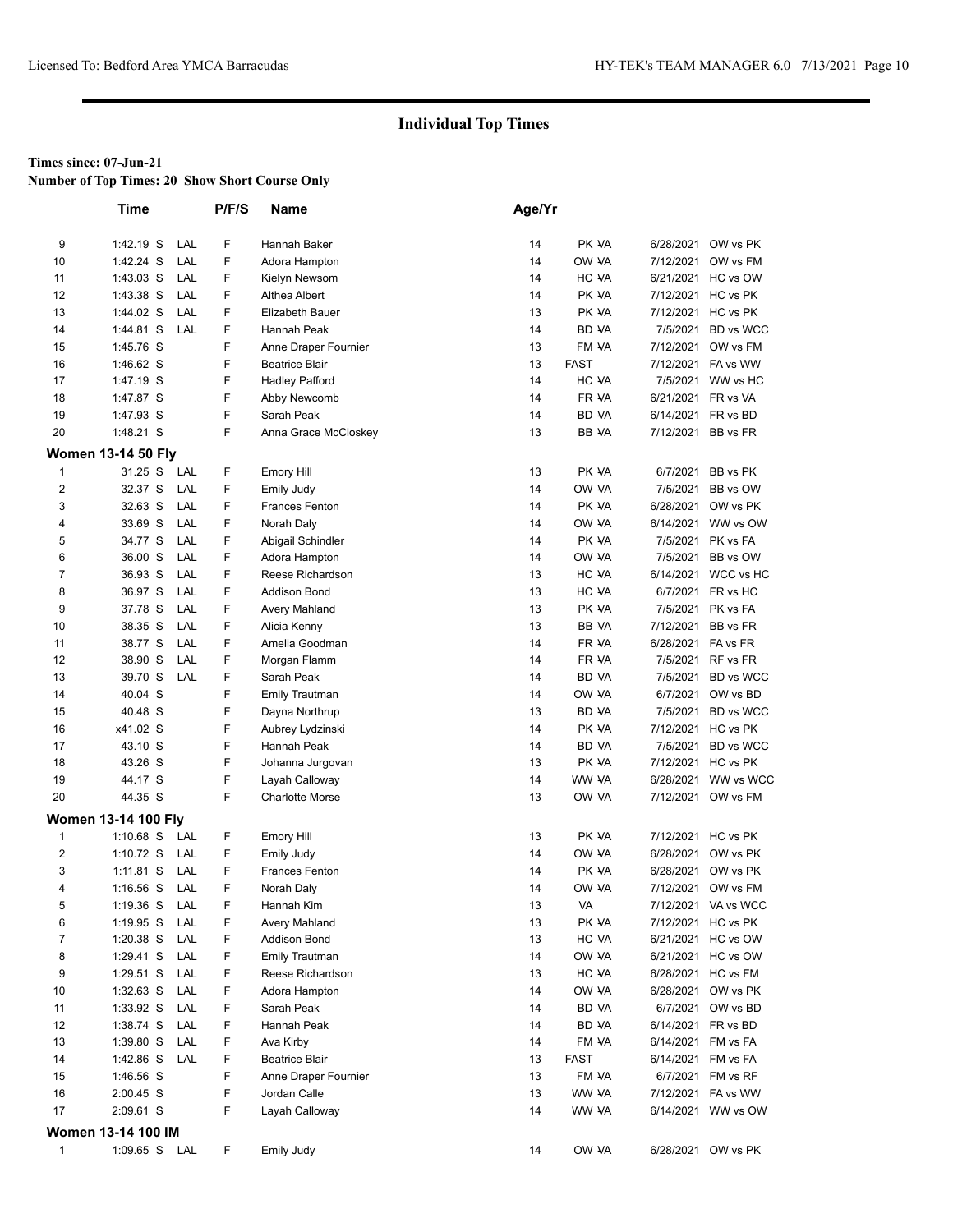**Number of Top Times: 20 Show Short Course Only**

|                         | <b>Time</b> |     | P/F/S | Name                    | Age/Yr |              |                    |                     |
|-------------------------|-------------|-----|-------|-------------------------|--------|--------------|--------------------|---------------------|
|                         |             |     |       |                         |        |              |                    |                     |
| $\overline{2}$          | $1:12.92$ S | LAL | F     | <b>Emory Hill</b>       | 13     | PK VA        |                    | 7/12/2021 HC vs PK  |
| 3                       | 1:15.34 S   | LAL | F     | Norah Daly              | 14     | OW VA        |                    | 6/7/2021 OW vs BD   |
| 4                       | $1:16.80$ S | LAL | F     | <b>Frances Fenton</b>   | 14     | PK VA        |                    | 6/7/2021 BB vs PK   |
| 5                       | $1:19.25$ S | LAL | F     | <b>Avery Mahland</b>    | 13     | PK VA        |                    | 7/12/2021 HC vs PK  |
| 6                       | $1:20.55$ S | LAL | F     | Hannah Kim              | 13     | VA           |                    | 7/12/2021 VA vs WCC |
| $\overline{7}$          | 1:22.44 S   | LAL | F     | <b>Ruby Duis</b>        | 13     | HC VA        |                    | 7/12/2021 HC vs PK  |
| 8                       | 1:26.58 S   | LAL | F     | Reese Richardson        | 13     | HC VA        |                    | 6/28/2021 HC vs FM  |
| 9                       | 1:26.91 S   | LAL | F     | Anna Mills              | 14     | HC VA        |                    | 6/28/2021 HC vs FM  |
| 10                      | 1:27.17 S   | LAL | F     | Adora Hampton           | 14     | OW VA        |                    | 6/7/2021 OW vs BD   |
| 11                      | 1:27.44 S   | LAL | F     | <b>Addison Bond</b>     | 13     | HC VA        |                    | 6/7/2021 FR vs HC   |
| 12                      | 1:27.62 S   | LAL | F     | Sarah Peak              | 14     | BD VA        |                    | 7/5/2021 BD vs WCC  |
| 13                      | 1:27.65 S   | LAL | F     | Morgan Flamm            | 14     | FR VA        | 6/28/2021 FA vs FR |                     |
| 14                      | $1:28.15$ S | LAL | F     | Hannah Peak             | 14     | <b>BD VA</b> |                    | 7/5/2021 BD vs WCC  |
| 15                      | 1:28.73 S   | LAL | F     | Elizabeth Bauer         | 13     | PK VA        |                    | 6/28/2021 OW vs PK  |
| 16                      | 1:29.44 S   | LAL | F     | <b>Emily Trautman</b>   | 14     | OW VA        |                    | 7/5/2021 BB vs OW   |
| 17                      | $1:30.03$ S | LAL | F     | Ava Kirby               | 14     | FM VA        |                    | 6/7/2021 FM vs RF   |
| 18                      | 1:31.46 S   |     | F     | Alicia Kenny            | 13     | <b>BB VA</b> |                    | 7/5/2021 BB vs OW   |
| 19                      | 1:31.95 S   |     | F     | <b>Beatrice Blair</b>   | 13     | <b>FAST</b>  | 6/14/2021 FM vs FA |                     |
| 20                      | 1:35.44 S   |     | F     | Anne Draper Fournier    | 13     | FM VA        | 6/21/2021 PK vs FM |                     |
| Women                   | 50 Free     |     |       |                         |        |              |                    |                     |
| $\mathbf{1}$            | 28.21 S     | LAL | F     | Kaitlyn Bauer           | 16     | PK VA        |                    | 6/28/2021 OW vs PK  |
| $\overline{\mathbf{c}}$ | 29.17 S     | LAL | F     | <b>Ellie Eckert</b>     | 18     | OW VA        |                    | 6/28/2021 OW vs PK  |
| 3                       | 29.58 S     | LAL | F     | Grace Warren            | 17     | FM VA        | 6/14/2021 FM vs FA |                     |
| 4                       | 30.15 S     | LAL | F.    | <b>Brie Olson</b>       | 16     | FM VA        |                    | 7/12/2021 OW vs FM  |
| 5                       | 30.74 S     | LAL | F.    | Caroline Russell        | 17     | PK VA        |                    | 6/21/2021 PK vs FM  |
| 6                       | 30.91 S     | LAL | F     | Mirela Lynch            | 19     | PK VA        |                    | 6/28/2021 OW vs PK  |
| $\overline{7}$          | 31.15 S     | LAL | F     | Helen Sommardahl        | 18     | OW VA        |                    | 6/28/2021 OW vs PK  |
| 8                       | 31.30 S     |     | F     | Abbey Walker            | 17     | FM VA        |                    | 6/28/2021 HC vs FM  |
| 9                       | 31.31 S     |     | F     | Caroline Falwell        | 16     | WW VA        |                    | 7/12/2021 FA vs WW  |
| 10                      | 31.53 S     |     | F     | <b>Taryn Harvey</b>     | 16     | HC VA        |                    | 6/21/2021 HC vs OW  |
| 11                      | 31.67 S     |     | F     | Libbie Sommardahl       | 15     | OW VA        |                    | 7/12/2021 OW vs FM  |
| 12                      | 31.71 S     |     | F     | Caroline Marotta        | 17     | PK VA        |                    | 7/5/2021 PK vs FA   |
| 13                      | 31.76 S     |     | F     | Rachel Searwar          | 15     | WW VA        |                    | 7/5/2021 WW vs HC   |
| 14                      | 31.77 S     |     | F     | Eujine Kim              | 17     | VA           | 6/28/2021 VA vs RF |                     |
| 15                      | 31.90 S     |     | F     | Arleigh Wagoner         | 16     | HC VA        |                    | 7/5/2021 WW vs HC   |
| 16                      | 32.16 S     |     | F     | <b>Rylee Champney</b>   | 15     | HC VA        |                    | 7/12/2021 HC vs PK  |
| 17                      | 32.33 S     |     | F     | <b>Catherine Thomas</b> | 16     | FR VA        | 6/21/2021 FR vs VA |                     |
| 18                      | 32.44 S     |     | F     | Kendra Aukland          | 15     | VA           |                    | 7/12/2021 VA vs WCC |
| 19                      | 32.50 S     |     | F     | Lacey Miller            | 15     | ACT VA       |                    | 6/7/2021 WCC vs FA  |
| 20                      | 32.57 S     |     | F     | Ella Tinsley            | 16     | HC VA        |                    | 7/12/2021 HC vs PK  |
| Women                   | 100 Free    |     |       |                         |        |              |                    |                     |
| $\mathbf{1}$            | $1:01.90$ S | LAL | F     | Kaitlyn Bauer           | 16     | PK VA        |                    | 6/28/2021 OW vs PK  |
| $\overline{2}$          | $1:02.07$ S | LAL | F     | Ellie Eckert            | 18     | OW VA        |                    | 6/7/2021 OW vs BD   |
| 3                       | $1:03.42$ S | LAL | F     | Grace Warren            | 17     | FM VA        |                    | 6/7/2021 FM vs RF   |
| 4                       | $1:05.29$ S | LAL | F     | Caroline Russell        | 17     | PK VA        |                    | 6/28/2021 OW vs PK  |
| 5                       | $1:06.65$ S | LAL | F     | Caroline Falwell        | 16     | WW VA        |                    | 6/21/2021 BD vs WW  |
| 6                       | 1:07.85 S   | LAL | F     | Caroline Marotta        | 17     | PK VA        |                    | 7/12/2021 HC vs PK  |
| $\overline{7}$          | 1:08.11 S   |     | F     | <b>Emily Hansen</b>     | 17     | WW VA        |                    | 7/5/2021 WW vs HC   |
| 8                       | $1:09.20$ S |     | F     | Natalie Rogers          | 18     | OW VA        |                    | 6/28/2021 OW vs PK  |
| 9                       | 1:09.99 S   |     | F     | Eujine Kim              | 17     | VA           | 6/28/2021 VA vs RF |                     |
| 10                      | $1:10.17$ S |     | F     | Arleigh Wagoner         | 16     | HC VA        |                    | 7/12/2021 HC vs PK  |
| 11                      | 1:10.92 S   |     | F     | Abbey Walker            | 17     | FM VA        |                    | 7/5/2021 FM vs VA   |
| 12                      | $1:11.13$ S |     | F     | <b>Skylar McCurley</b>  | 17     | OW VA        |                    | 6/28/2021 OW vs PK  |
| 13                      | 1:11.24 S   |     | F.    | Rachel Searwar          | 15     | WW VA        |                    | 7/5/2021 WW vs HC   |
|                         |             |     |       |                         |        |              |                    |                     |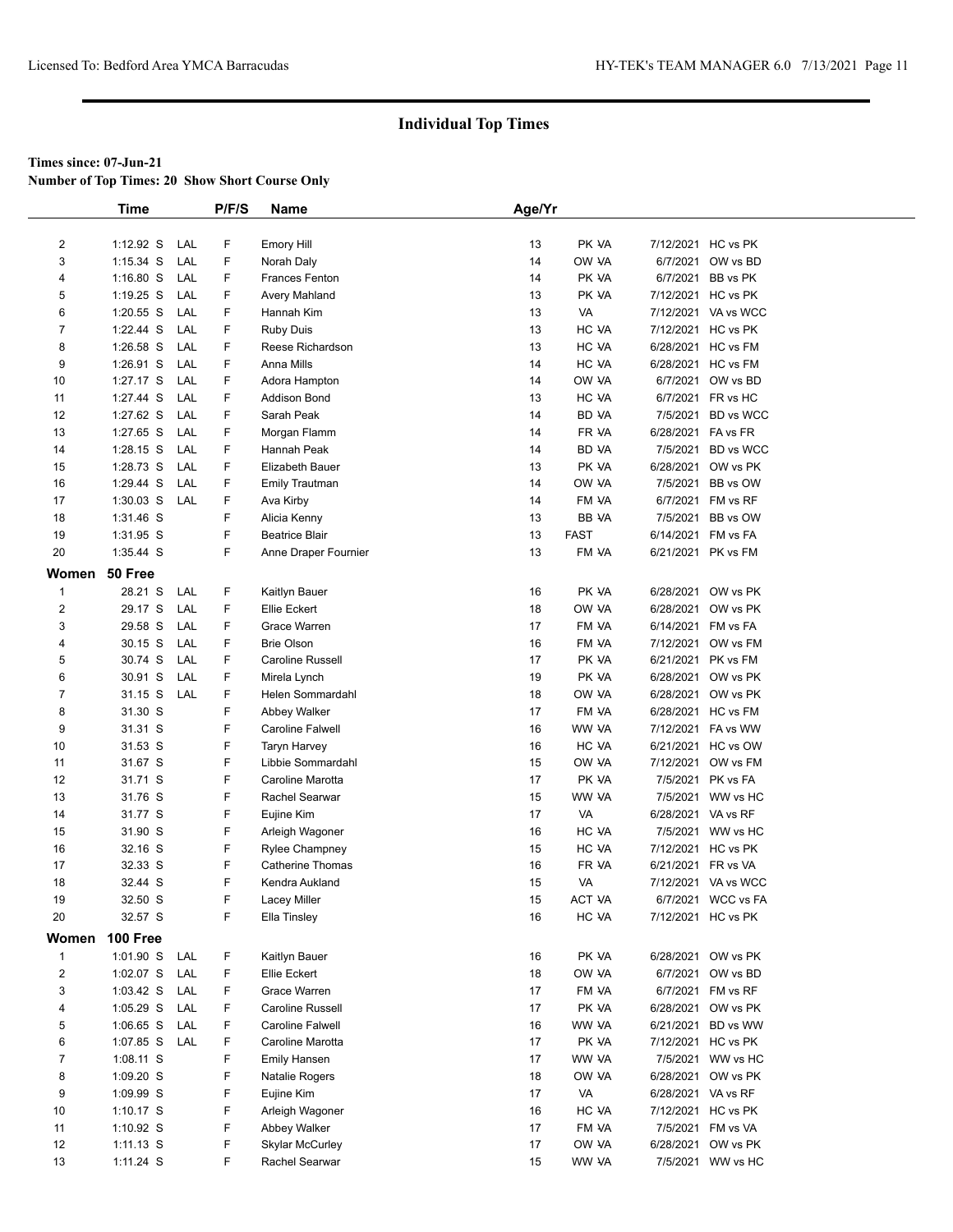**Number of Top Times: 20 Show Short Course Only**

|                | <b>Time</b> |     | P/F/S | <b>Name</b>             | Age/Yr |        |           |                     |
|----------------|-------------|-----|-------|-------------------------|--------|--------|-----------|---------------------|
|                |             |     |       |                         |        |        |           |                     |
| 14             | $1:12.54$ S |     | F     | Kendra Aukland          | 15     | VA     |           | 7/5/2021 FM vs VA   |
| 15             | $1:12.91$ S |     | F     | Libbie Sommardahl       | 15     | OW VA  | 7/12/2021 | OW vs FM            |
| 16             | x1:13.20 S  |     | F     | Lauren Helsby           | 18     | RF     | 7/5/2021  | RF vs FR            |
| 17             | $1:13.26$ S |     | F     | Lacey Miller            | 15     | ACT VA | 7/5/2021  | BD vs WCC           |
| 18             | 1:13.49 S   |     | F     | <b>Catherine Thomas</b> | 16     | FR VA  | 6/28/2021 | FA vs FR            |
| 19             | $1:13.62$ S |     | F     | Rylee Champney          | 15     | HC VA  |           | 6/28/2021 HC vs FM  |
| $20\,$         | $1:13.72$ S |     | F     | Aidan Delahunt          | 17     | FM VA  |           | 7/12/2021 OW vs FM  |
| Women          | 50 Back     |     |       |                         |        |        |           |                     |
| $\mathbf{1}$   | 33.49 S     | LAL | F     | Grace Warren            | 17     | FM VA  | 7/12/2021 | OW vs FM            |
| $\overline{2}$ | 33.52 S     | LAL | F     | Caroline Russell        | 17     | PK VA  | 6/28/2021 | OW vs PK            |
| 3              | 34.33 S     | LAL | F     | Katie Salmon            | 18     | PK VA  |           | 7/12/2021 HC vs PK  |
| 4              | 35.33 S     | LAL | F     | <b>Caroline Falwell</b> | 16     | WW VA  | 6/21/2021 | BD vs WW            |
| 5              | 36.10 S     | LAL | F     | Sophie Dodge            | 17     | HC VA  | 6/21/2021 | HC vs OW            |
| 6              | 36.82 S     |     | F     | Lily Jablonski          | 15     | OW VA  | 6/7/2021  | OW vs BD            |
| $\overline{7}$ | 37.03 S     |     | F     | Rebekah Weisenstein     | 15     | WW VA  |           | 6/7/2021 VA vs WW   |
| 8              | 37.05 S     |     | F     | Taryn Harvey            | 16     | HC VA  |           | 6/21/2021 HC vs OW  |
| 9              | 37.32 S     |     | F     | Ella Tinsley            | 16     | HC VA  |           | 7/12/2021 HC vs PK  |
| 10             | 37.34 S     |     | F     | <b>Catherine Thomas</b> | 16     | FR VA  | 6/14/2021 | FR vs BD            |
| 11             | 37.38 S     |     | F     | Libbie Sommardahl       | 15     | OW VA  | 6/28/2021 | OW vs PK            |
| 12             | 37.86 S     |     | F     | Arleigh Wagoner         | 16     | HC VA  |           | 6/28/2021 HC vs FM  |
| 13             | 38.61 S     |     | F     | Helen Sommardahl        | 18     | OW VA  | 6/14/2021 | WW vs OW            |
| 14             | 38.65 S     |     | F     | Rachel Searwar          | 15     | WW VA  | 7/12/2021 | FA vs WW            |
| 15             | 38.84 S     |     | F     | Holly Koudelka          | 18     | PK VA  |           | 7/12/2021 HC vs PK  |
| 16             | 39.20 S     |     | F     | <b>Rylee Champney</b>   | 15     | HC VA  | 6/14/2021 | WCC vs HC           |
| 17             | x39.38 S    |     | F     | Megan Helsby            | 16     | RF     | 7/5/2021  | RF vs FR            |
| 18             | 39.46 S     |     | F     | Anna Kate Dodge         | 15     | HC VA  |           | 6/28/2021 HC vs FM  |
| 19             | 40.08 S     |     | F     | Sydney Glass            | 16     | WW VA  |           | 7/12/2021 FA vs WW  |
| 20             | 40.18 S     |     | F     | Hannah Aukland          | 15     | VA     |           | 7/12/2021 VA vs WCC |
| Women          | 100 Back    |     |       |                         |        |        |           |                     |
| $1*$           | $1:11.94$ S | LAL | F     | Grace Warren            | 17     | FM VA  | 7/12/2021 | OW vs FM            |
| $1*$           | 1:11.94 S   | LAL | F.    | Caroline Russell        | 17     | PK VA  |           | 6/14/2021 PK vs VA  |
| 3              | $1:15.41$ S | LAL | F     | <b>Caroline Falwell</b> | 16     | WW VA  | 6/21/2021 | BD vs WW            |
| 4              | $1:15.88$ S | LAL | F     | Ellie Eckert            | 18     | OW VA  | 6/14/2021 | WW vs OW            |
| 5              | $1:16.23$ S | LAL | F.    | Katie Salmon            | 18     | PK VA  | 6/28/2021 | OW vs PK            |
| 6              | $1:19.91$ S | LAL | F.    | <b>Emily Hansen</b>     | 17     | WW VA  | 6/14/2021 | WW vs OW            |
| 7              | 1:19.98 S   | LAL | F     | Sophie Dodge            | 17     | HC VA  | 7/12/2021 | HC vs PK            |
| 8              | 1:20.71 S   |     | F     | Lily Jablonski          | 15     | OW VA  | 6/7/2021  | OW vs BD            |
| 9              | 1:22.03 S   |     | F.    | Ella Tinsley            | 16     | HC VA  |           | 6/28/2021 HC vs FM  |
| 10             | 1:24.51 S   |     | F     | Rachel Searwar          | 15     | WW VA  | 7/5/2021  | WW vs HC            |
| 11             | 1:24.58 S   |     | F     | Rebekah Weisenstein     | 15     | WW VA  | 6/28/2021 | WW vs WCC           |
| 12             | $1:25.20$ S |     | F     | <b>Taryn Harvey</b>     | 16     | HC VA  |           | 7/5/2021 WW vs HC   |
| 13             | $1:26.55$ S |     | F     | Helen Sommardahl        | 18     | OW VA  | 7/12/2021 | OW vs FM            |
| 14             | 1:26.58 S   |     | F     | Libbie Sommardahl       | 15     | OW VA  | 6/28/2021 | OW vs PK            |
| 15             | 1:26.93 S   |     | F     | Hadley Hunt             | 15     | WW VA  |           | 7/12/2021 FA vs WW  |
| 16             | 1:27.95 S   |     | F     | <b>Skylar McCurley</b>  | 17     | OW VA  | 7/5/2021  | BB vs OW            |
| 17             | 1:28.43 S   |     | F     | <b>Rylee Champney</b>   | 15     | HC VA  | 6/14/2021 | WCC vs HC           |
| 18             | 1:29.19 S   |     | F     | Anna Kate Dodge         | 15     | HC VA  |           | 6/21/2021 HC vs OW  |
| 19             | 1:29.87 S   |     | F     | Elizabeth Eskridge      | 16     | PK VA  | 6/14/2021 | PK vs VA            |
| 20             | 1:31.23 S   |     | F     | Holly Koudelka          | 18     | PK VA  |           | 6/21/2021 PK vs FM  |
| Women          | 50 Breast   |     |       |                         |        |        |           |                     |
| $\mathbf{1}$   | 36.97 S     | LAL | F     | Caroline Marotta        | 17     | PK VA  |           | 6/28/2021 OW vs PK  |
| $\overline{c}$ | 37.80 S     | LAL | F     | Caroline Falwell        | 16     | WW VA  | 6/21/2021 | BD vs WW            |
| 3              | 38.49 S LAL |     | F.    | Ellie Eckert            | 18     | OW VA  |           | 6/21/2021 HC vs OW  |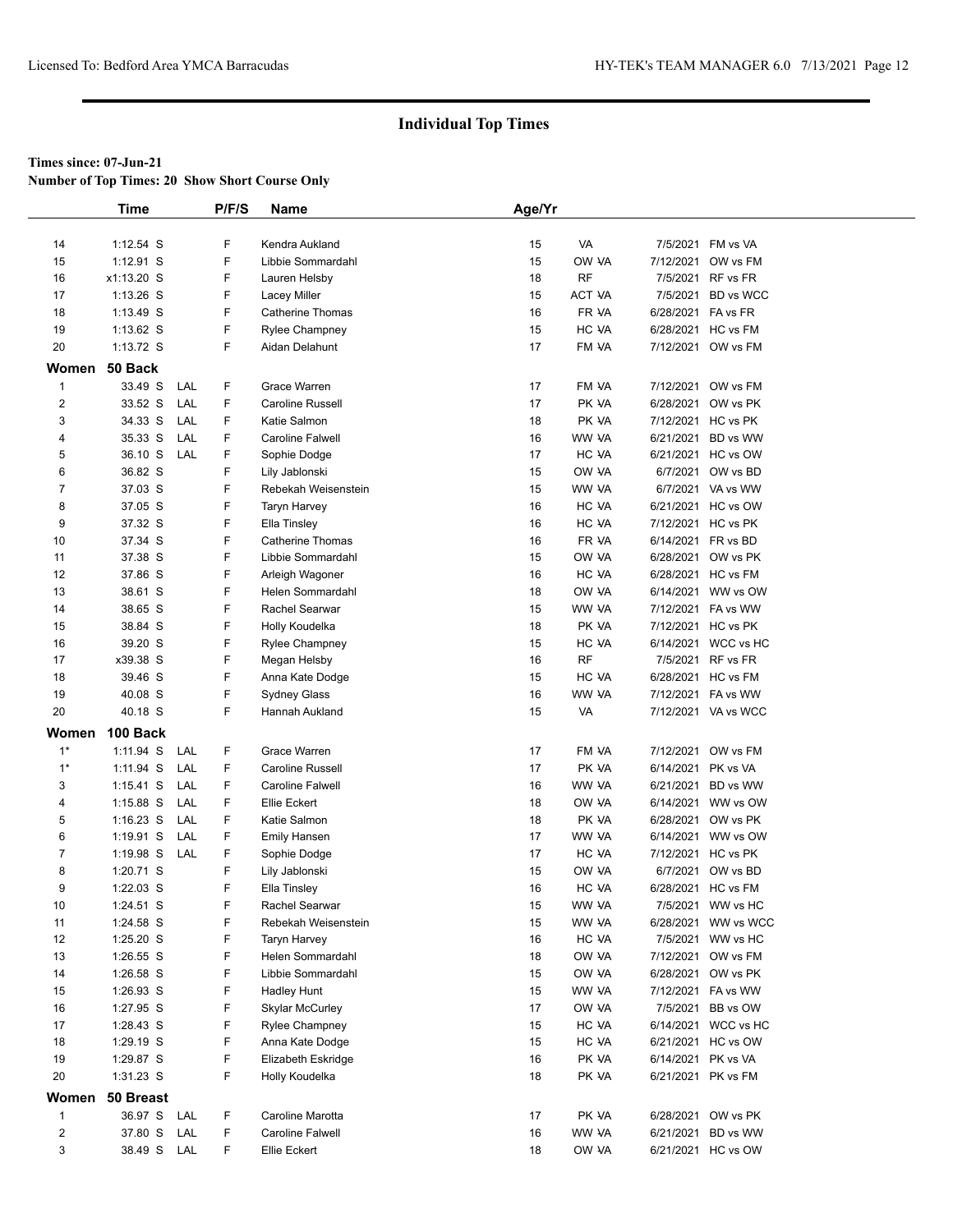**Number of Top Times: 20 Show Short Course Only**

|                | <b>Time</b> |            | P/F/S | Name                    | Age/Yr |             |                    |                     |
|----------------|-------------|------------|-------|-------------------------|--------|-------------|--------------------|---------------------|
|                |             |            |       |                         |        |             |                    |                     |
| 4              | 38.76 S     | LAL        | F     | Arleigh Wagoner         | 16     | HC VA       |                    | 7/12/2021 HC vs PK  |
| 5              | 38.98 S     | LAL        | F     | Natalie Rogers          | 18     | OW VA       |                    | 6/28/2021 OW vs PK  |
| 6              | 39.10 S     | LAL        | F     | Lily Jablonski          | 15     | OW VA       |                    | 6/28/2021 OW vs PK  |
| $\overline{7}$ | 40.05 S     | LAL        | F     | <b>Emily Hansen</b>     | 17     | WW VA       |                    | 7/5/2021 WW vs HC   |
| 8              | 40.69 S     | LAL        | F     | Payton Heimbach         | 15     | <b>FAST</b> |                    | 7/5/2021 PK vs FA   |
| 9              | 40.72 S     | LAL        | F     | <b>Brie Olson</b>       | 16     | FM VA       |                    | 6/21/2021 PK vs FM  |
| 10             | 41.41 S     | LAL        | F     | <b>Skylar McCurley</b>  | 17     | OW VA       |                    | 7/12/2021 OW vs FM  |
| 11             | 41.52 S     | LAL        | F     | Lacey Miller            | 15     | ACT VA      | 7/5/2021           | <b>BD</b> vs WCC    |
| 12             | 41.61 S     | LAL        | F     | <b>Isabella Davis</b>   | 15     | WW VA       |                    | 6/21/2021 BD vs WW  |
| 13             | 41.65 S     | LAL        | F     | Hannah Pettyjohn        | 17     | HC VA       |                    | 6/28/2021 HC vs FM  |
| 14             | 42.48 S     |            | F     | <b>Marisol Helms</b>    | 16     | BB VA       | 6/7/2021           | BB vs PK            |
| 15             | 42.57 S     |            | F     | Miriam Amos             | 17     | BD VA       |                    | 6/28/2021 BD vs BB  |
| 16             | 42.58 S     |            | F     | Aidan Delahunt          | 17     | FM VA       |                    | 7/12/2021 OW vs FM  |
| 17             | 42.61 S     |            | F     | Rachel Searwar          | 15     | WW VA       |                    | 7/12/2021 FA vs WW  |
| $18*$          | 43.25 S     |            | F     | Caroline Russell        | 17     | PK VA       |                    | 7/5/2021 PK vs FA   |
| $18*$          | 43.25 S     |            | F     | <b>Madison Bivens</b>   | 16     | HC VA       |                    | 6/28/2021 HC vs FM  |
| 20             | 43.50 S     |            | F     | Eujine Kim              | 17     | VA          | 6/28/2021 VA vs RF |                     |
| Women          | 100 Breast  |            |       |                         |        |             |                    |                     |
| $\mathbf{1}$   | $1:19.20$ S | LAL        | F     | Caroline Marotta        | 17     | PK VA       |                    | 6/28/2021 OW vs PK  |
| $\overline{c}$ | 1:20.91 S   | LAL        | F     | Ellie Eckert            | 18     | OW VA       |                    | 6/28/2021 OW vs PK  |
| 3              | 1:21.17 S   | LAL        | F     | <b>Caroline Falwell</b> | 16     | WW VA       |                    | 6/14/2021 WW vs OW  |
| 4              | $1:25.08$ S | LAL        | F     | Arleigh Wagoner         | 16     | HC VA       |                    | 7/5/2021 WW vs HC   |
| 5              | 1:25.47 S   | LAL        | F     | Natalie Rogers          | 18     | OW VA       |                    | 6/28/2021 OW vs PK  |
| 6              | $1:29.06$ S | LAL        | F     | Payton Heimbach         | 15     | <b>FAST</b> |                    | 7/12/2021 FA vs WW  |
| $\overline{7}$ | $1:30.56$ S | LAL        | F     | Lacey Miller            | 15     | ACT VA      |                    | 6/28/2021 WW vs WCC |
| 8              | $1:31.02$ S | LAL        | F     | <b>Skylar McCurley</b>  | 17     | OW VA       |                    | 6/28/2021 OW vs PK  |
| 9              | 1:31.07 S   | LAL        | F     | Caroline Russell        | 17     | PK VA       | 6/14/2021 PK vs VA |                     |
| 10             | 1:31.52 S   | LAL        | F     | Lily Jablonski          | 15     | OW VA       |                    | 6/14/2021 WW vs OW  |
| 11             | 1:32.77 S   | LAL        | F     | Isabella Davis          | 15     | WW VA       | 6/21/2021          | BD vs WW            |
| 12             | 1:33.17 S   | LAL        | F     | Miriam Amos             | 17     | BD VA       | 7/5/2021           | <b>BD</b> vs WCC    |
| 13             | 1:33.48 S   | LAL        | F     | <b>Emily Hansen</b>     | 17     | WW VA       |                    | 6/28/2021 WW vs WCC |
| 14             | 1:33.70 S   | LAL        | F     | <b>Brie Olson</b>       | 16     | FM VA       | 6/14/2021 FM vs FA |                     |
| 15             | 1:33.75 S   | LAL        | F     | <b>Madison Bivens</b>   | 16     | HC VA       |                    | 6/14/2021 WCC vs HC |
| 16             | 1:35.09 S   |            | F     | Aidan Delahunt          | 17     | FM VA       |                    | 7/5/2021 FM vs VA   |
| 17             | 1:35.65 S   |            | F     | Hannah Pettyjohn        | 17     | HC VA       |                    | 7/12/2021 HC vs PK  |
| 18             | 1:36.07 S   |            | F     | Rachel Searwar          | 15     | WW VA       | 6/28/2021          | WW vs WCC           |
| 19             | $1:36.15$ S |            | F     | <b>Marisol Helms</b>    | 16     | BB VA       | 6/7/2021           | BB vs PK            |
| 20             | 1:37.28 S   |            | F     | Suzanne Anderson        | 18     | <b>RF</b>   |                    | 7/5/2021 RF vs FR   |
| Women 50 Fly   |             |            |       |                         |        |             |                    |                     |
| $\mathbf 1$    | 30.47 S     | LAL        | F     | Kaitlyn Bauer           | 16     | PK VA       |                    | 6/28/2021 OW vs PK  |
| $\overline{2}$ | 32.77 S     | LAL        | F     | Grace Warren            | 17     | FM VA       |                    | 7/5/2021 FM vs VA   |
| 3              | 33.48 S     | LAL        | F     | Caroline Russell        | 17     | PK VA       |                    | 7/5/2021 PK vs FA   |
| 4              | 33.59 S     | LAL        | F     | <b>Emily Hansen</b>     | 17     | WW VA       |                    | 6/14/2021 WW vs OW  |
| 5              | 34.09 S     | LAL        | F     | <b>Catherine Thomas</b> | 16     | FR VA       |                    | 7/12/2021 BB vs FR  |
| 6              | 34.14 S     | LAL        | F     | Lily Jablonski          | 15     | OW VA       |                    | 7/12/2021 OW vs FM  |
| $\overline{7}$ | 34.25 S     | LAL        | F     | Caroline Falwell        | 16     | WW VA       |                    | 7/12/2021 FA vs WW  |
| 8              | 34.29 S     | <b>LAL</b> | F     | Mirela Lynch            | 19     | PK VA       |                    | 6/28/2021 OW vs PK  |
| 9              | 34.51 S     | LAL        | F     | Abbey Walker            | 17     | FM VA       |                    | 7/12/2021 OW vs FM  |
| 10             | 35.38 S     |            | F     | Taryn Harvey            | 16     | HC VA       |                    | 7/12/2021 HC vs PK  |
| 11             | 35.55 S     |            | F     | Lauren Eby              | 17     | ACT VA      |                    | 6/21/2021 WCC vs RF |
| 12             | 35.84 S     |            | F     | Helen Sommardahl        | 18     | OW VA       | 6/28/2021          | OW vs PK            |
| 13             | 36.20 S     |            | F     | Kirsten Steffens        | 15     | <b>RF</b>   |                    | 7/12/2021 RF vs BD  |
| 14             | 36.49 S     |            | F     | Rachel Searwar          | 15     | WW VA       |                    | 7/12/2021 FA vs WW  |
| 15             | 37.19 S     |            | F.    | Anna Kate Dodge         | 15     | HC VA       |                    | 6/28/2021 HC vs FM  |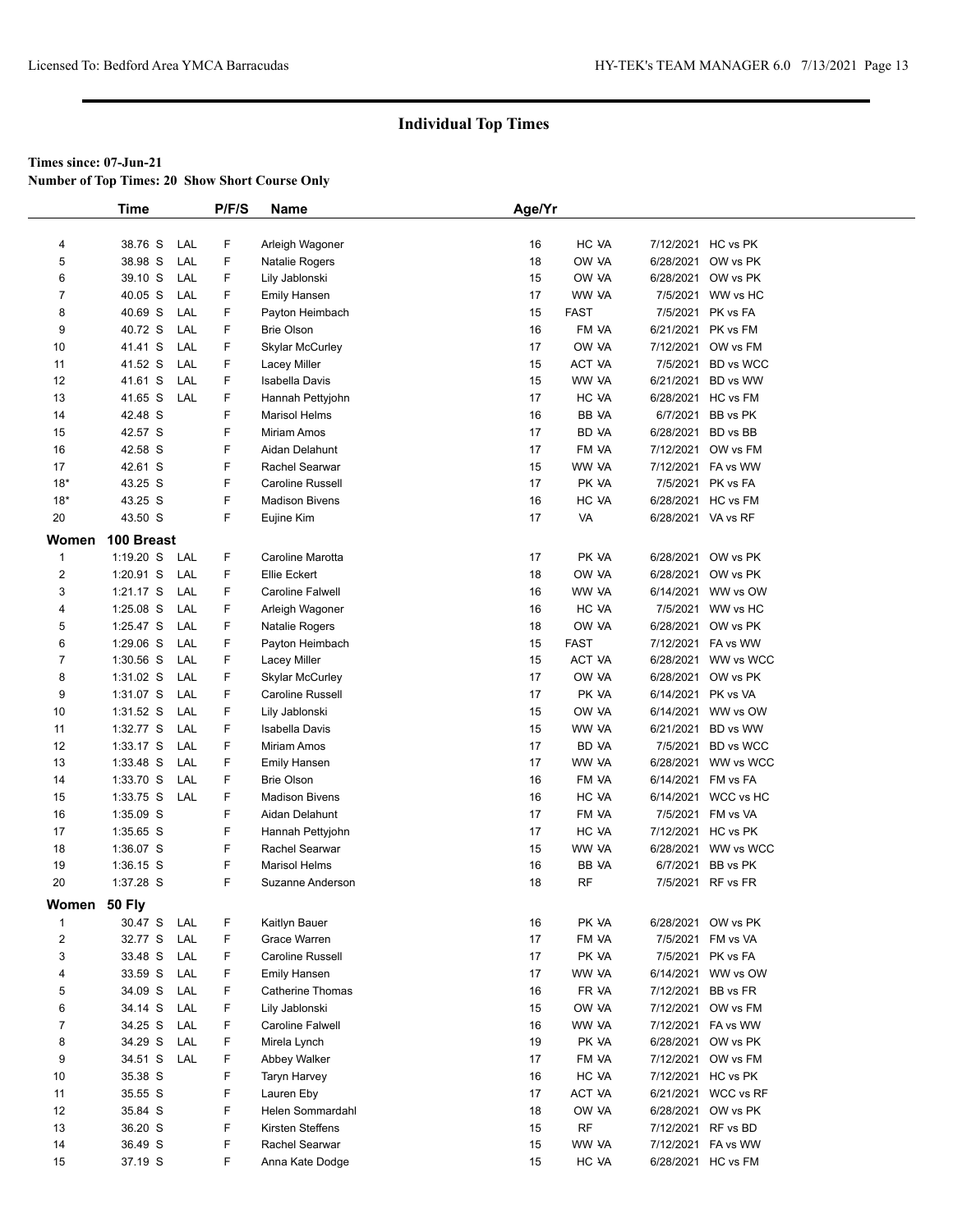**Number of Top Times: 20 Show Short Course Only**

|                | <b>Time</b>                |            | P/F/S  | <b>Name</b>                                 | Age/Yr   |                |                    |                                          |
|----------------|----------------------------|------------|--------|---------------------------------------------|----------|----------------|--------------------|------------------------------------------|
|                |                            |            |        |                                             |          |                |                    |                                          |
| 16             | x37.39 S                   |            | F      | Lauren Helsby                               | 18       | $\sf RF$       |                    | 7/5/2021 RF vs FR                        |
| 17             | 37.94 S                    |            | F      | Lacey Miller                                | 15       | ACT VA         |                    | 6/28/2021 WW vs WCC                      |
| 18             | 38.04 S                    |            | F      | <b>Ellen Phillips</b>                       | 16       | HC VA          |                    | 7/12/2021 HC vs PK                       |
| 19             | 38.30 S                    |            | F      | Arleigh Wagoner                             | 16       | HC VA          |                    | 6/14/2021 WCC vs HC                      |
| 20             | 38.66 S                    |            | F      | Libbie Sommardahl                           | 15       | OW VA          |                    | 6/28/2021 OW vs PK                       |
| Women          | <b>100 Fly</b>             |            |        |                                             |          |                |                    |                                          |
| $\mathbf{1}$   | $1:06.09$ S                | LAL        | F      | Kaitlyn Bauer                               | 16       | PK VA          |                    | 7/12/2021 HC vs PK                       |
| $\overline{c}$ | $1:10.32$ S                | LAL        | F      | Grace Warren                                | 17       | FM VA          |                    | 6/7/2021 FM vs RF                        |
| 3              | $1:11.68$ S                | LAL        | F      | Caroline Russell                            | 17       | PK VA          |                    | 6/28/2021 OW vs PK                       |
| 4              | $1:15.96$ S                | LAL        | F      | Caroline Marotta                            | 17       | PK VA          |                    | 6/28/2021 OW vs PK                       |
| 5              | $1:16.32$ S                | LAL        | F      | <b>Caroline Falwell</b>                     | 16       | WW VA          |                    | 6/14/2021 WW vs OW                       |
| 6              | 1:23.37 S                  |            | F      | Lauren Eby                                  | 17       | ACT VA         |                    | 6/21/2021 WCC vs RF                      |
| $\overline{7}$ | 1:24.34 S                  |            | F      | Lily Jablonski                              | 15       | OW VA          |                    | 6/21/2021 HC vs OW                       |
| 8              | 1:26.69 S                  |            | F      | <b>Skylar McCurley</b>                      | 17       | OW VA          |                    | 7/12/2021 OW vs FM                       |
| 9              | 1:27.31 S                  |            | F      | Helen Sommardahl                            | 18       | OW VA          |                    | 6/28/2021 OW vs PK                       |
| 10             | 1:27.46 S                  |            | F      | Kirsten Steffens                            | 15       | <b>RF</b>      |                    | 7/12/2021 RF vs BD                       |
| 11             | 1:28.36 S                  |            | F      | <b>Madison Bivens</b>                       | 16       | HC VA          |                    | 6/21/2021 HC vs OW                       |
| 12             | 1:28.68 S                  |            | F      | Hadley Hunt                                 | 15       | WW VA          |                    | 7/12/2021 FA vs WW                       |
| 13             | 1:29.48 S                  |            | F      | <b>Marisol Helms</b>                        | 16       | BB VA          | 6/14/2021 RF vs BB |                                          |
| 14             | 1:30.67 S                  |            | F      | <b>Emily Hansen</b>                         | 17       | WW VA          |                    | 6/28/2021 WW vs WCC                      |
| 15             | 1:31.05 S                  |            | F      | Lacey Miller                                | 15       | ACT VA         |                    | 6/14/2021 WCC vs HC                      |
| 16             | 1:31.55 S                  |            | F      | <b>Ellen Phillips</b>                       | 16       | HC VA          |                    | 7/12/2021 HC vs PK                       |
| 17             | 1:32.57 S                  |            | F      | Payton Heimbach                             | 15       | <b>FAST</b>    |                    | 7/12/2021 FA vs WW                       |
| 18             | 1:32.87 S                  |            | F      | Rachel Searwar                              | 15       | WW VA          |                    | 6/14/2021 WW vs OW                       |
| 19             | 1:33.58 S                  |            | F      | Rebekah Weisenstein                         | 15       | WW VA          |                    | 7/12/2021 FA vs WW                       |
| 20             | 1:34.92 S                  |            | F      | <b>Isabella Davis</b>                       | 15       | WW VA          |                    | 7/5/2021 WW vs HC                        |
|                |                            |            |        |                                             |          |                |                    |                                          |
| Women          | 100 IM                     |            |        |                                             |          |                |                    |                                          |
| $\mathbf 1$    | $1:12.14$ S                | LAL        | F      | Kaitlyn Bauer                               | 16       | PK VA          |                    | 6/28/2021 OW vs PK                       |
| $\overline{c}$ | $1:13.45$ S                | LAL        | F<br>F | Ellie Eckert                                | 18       | OW VA          |                    | 6/28/2021 OW vs PK                       |
| 3<br>4         | $1:13.95$ S                | LAL<br>LAL | F      | Caroline Marotta<br>Grace Warren            | 17<br>17 | PK VA<br>FM VA |                    | 6/28/2021 OW vs PK<br>6/28/2021 HC vs FM |
|                | 1:14.70 S                  |            |        |                                             |          |                |                    |                                          |
| 5<br>6         | 1:14.97 S                  | LAL<br>LAL | F<br>F | <b>Caroline Falwell</b><br>Caroline Russell | 16<br>17 | WW VA<br>PK VA |                    | 7/12/2021 FA vs WW<br>6/21/2021 PK vs FM |
| $\overline{7}$ | $1:15.14$ S<br>$1:16.08$ S | LAL        | F      |                                             | 17       | WW VA          |                    | 6/14/2021 WW vs OW                       |
|                |                            | LAL        | F      | <b>Emily Hansen</b>                         |          |                |                    |                                          |
| 8<br>9         | $1:17.80$ S<br>$1:19.25$ S | LAL        | F      | Arleigh Wagoner<br>Lily Jablonski           | 16<br>15 | HC VA<br>OW VA |                    | 7/12/2021 HC vs PK<br>6/21/2021 HC vs OW |
| 10             | $1:19.93$ S                | LAL        | F      | Natalie Rogers                              | 18       | OW VA          |                    | 7/12/2021 OW vs FM                       |
| 11             | 1:20.30 S                  |            | F      | <b>Catherine Thomas</b>                     | 16       | FR VA          | 6/21/2021 FR vs VA |                                          |
| 12             | 1:20.73 S                  |            | F      | Eujine Kim                                  | 17       | VA             |                    | 7/12/2021 VA vs WCC                      |
| 13             | 1:21.67 S                  |            | F      | <b>Skylar McCurley</b>                      | 17       | OW VA          |                    | 7/12/2021 OW vs FM                       |
| 14             | 1:22.35 S                  |            | F      | Abbey Walker                                | 17       | FM VA          |                    | 7/12/2021 OW vs FM                       |
| 15             | 1:23.54 S                  |            | F      | Lauren Eby                                  | 17       | ACT VA         |                    | 6/21/2021 WCC vs RF                      |
| 16             | 1:23.79 S                  |            | F      | Rachel Searwar                              | 15       | WW VA          |                    | 6/14/2021 WW vs OW                       |
| 17             | 1:24.20 S                  |            | F      | Lacey Miller                                | 15       | ACT VA         |                    | 7/5/2021 BD vs WCC                       |
| 18             | 1:25.39 S                  |            | F      | Ella Tinsley                                | 16       | HC VA          |                    | 7/5/2021 WW vs HC                        |
| 19             | x1:26.13 S                 |            | F      | Lauren Helsby                               | 18       | RF             |                    | 7/5/2021 RF vs FR                        |
| 20             | x1:26.88 S                 |            | F      | Megan Helsby                                | 16       | <b>RF</b>      |                    | 7/5/2021 RF vs FR                        |
|                |                            |            |        |                                             |          |                |                    |                                          |
|                | Men 8 & Under 25 Free      |            |        |                                             |          |                |                    |                                          |
| 1              | 16.97 S LAL                |            | F.     | Owen Marks                                  | 8        | BB VA          |                    | 7/5/2021 BB vs OW                        |
| $\overline{c}$ | 17.09 S                    | LAL        | F      | Austin Woodruff                             | 8        | OW VA          |                    | 7/5/2021 BB vs OW                        |
| 3              | 18.30 S                    | LAL        | F      | Mac Morrison                                | 8        | OW VA          |                    | 7/12/2021 OW vs FM                       |
| 4              | 18.63 S                    | LAL        | F      | Santiago Mejia-Ibarra                       | 8        | <b>FAST</b>    |                    | 7/5/2021 PK vs FA                        |
| 5              | 19.08 S LAL                |            | F.     | Drew Bowman                                 | 8        | FM VA          |                    | 7/5/2021 FM vs VA                        |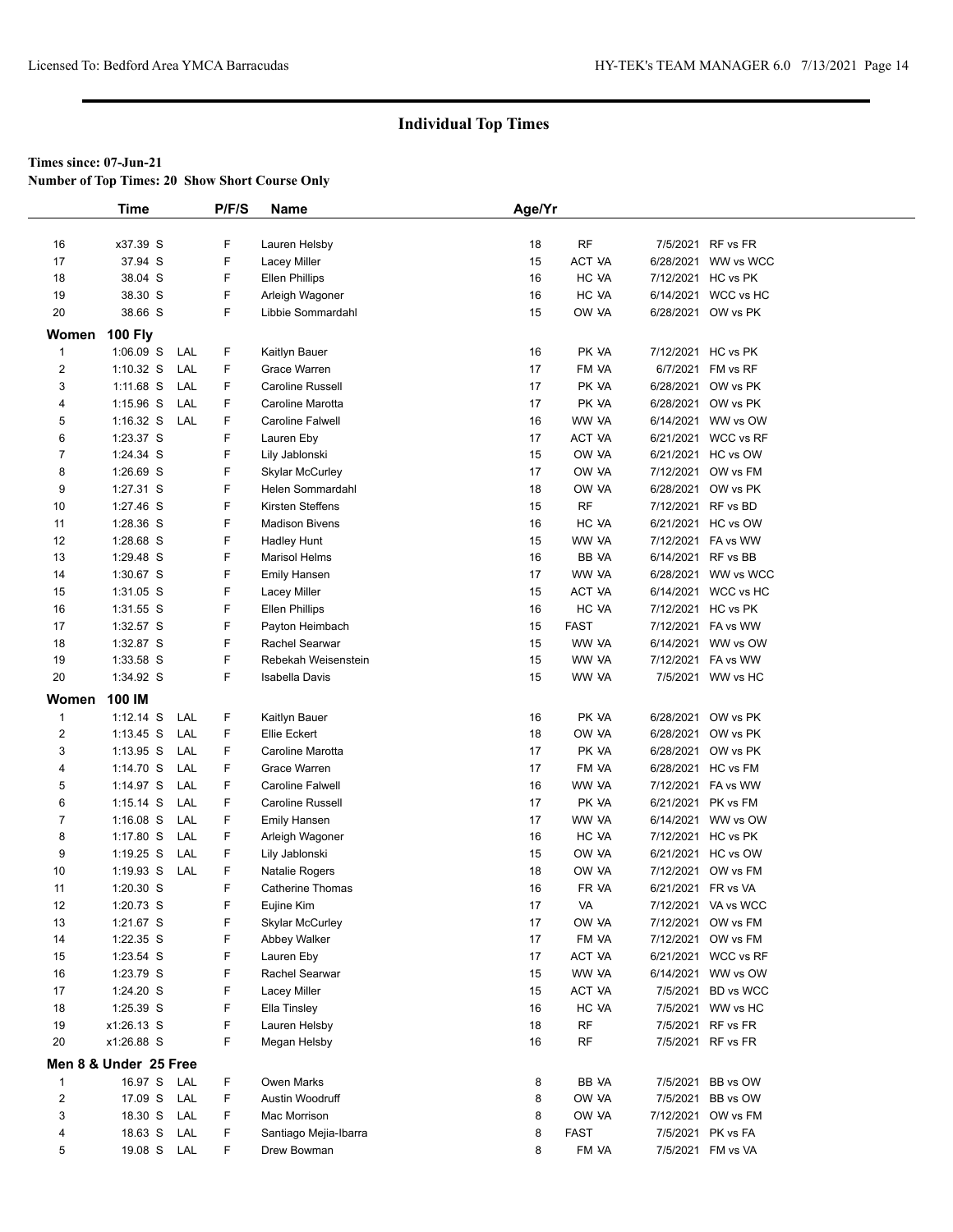**Number of Top Times: 20 Show Short Course Only**

|                | Time                  |     | P/F/S | Name                    | Age/Yr         |              |                    |                    |
|----------------|-----------------------|-----|-------|-------------------------|----------------|--------------|--------------------|--------------------|
|                |                       |     |       |                         |                |              |                    |                    |
| 6              | 19.43 S               | LAL | F     | Drew Carpenter          | $\overline{7}$ | PK VA        |                    | 6/7/2021 BB vs PK  |
| 7              | 19.53 S               | LAL | F     | <b>Walker Williams</b>  | $\overline{7}$ | PK VA        | 6/14/2021 PK vs VA |                    |
| 8              | 19.79 S               | LAL | F     | Noah Leger              | 8              | OW VA        |                    | 6/21/2021 HC vs OW |
| 9              | 20.87 S               | LAL | F     | Kj Davis                | 8              | <b>BD VA</b> | 6/28/2021 BD vs BB |                    |
| 10             | 21.03 S               | LAL | F     | Wes Fischer             | 8              | PK VA        |                    | 6/28/2021 OW vs PK |
| 11             | 21.49 S               | LAL | F     | Clayton Cox             | 8              | OW VA        |                    | 6/14/2021 WW vs OW |
| 12             | 21.53 S               | LAL | F     | <b>Tobin Smith</b>      | 8              | HC VA        |                    | 7/12/2021 HC vs PK |
| 13             | 21.57 S               | LAL | F     | Carter Kappler          | 8              | HC VA        |                    | 7/12/2021 HC vs PK |
| 14             | 21.86 S               |     | F     | Covi Sinclair           | 8              | PK VA        |                    | 6/28/2021 OW vs PK |
| 15             | 22.17 S               |     | F     | Lawson McSwain          | 7              | PK VA        |                    | 6/21/2021 PK vs FM |
| 16             | 22.44 S               |     | F     | Khole Smith             | 8              | <b>RF</b>    | 6/14/2021 RF vs BB |                    |
| 17             | 22.70 S               |     | F     | Mason Sloan             | 8              | OW VA        |                    | 6/28/2021 OW vs PK |
| 18             | 22.92 S               |     | F     | Harper Grannell         | 8              | <b>RF</b>    | 7/12/2021 RF vs BD |                    |
| 19             | 23.19 S               |     | F     | Jaxen Smith             | 8              | <b>BD VA</b> |                    | 7/5/2021 BD vs WCC |
| 20             | 23.43 S               |     | F     | <b>Mason Patterson</b>  | 8              | HC VA        |                    | 6/21/2021 HC vs OW |
|                | Men 8 & Under 50 Free |     |       |                         |                |              |                    |                    |
| $\mathbf{1}$   | 37.93 S               | LAL | F     | Austin Woodruff         | 8              | OW VA        | 7/5/2021           | BB vs OW           |
| $\overline{2}$ | 40.71 S               | LAL | F     | <b>Owen Marks</b>       | 8              | <b>BB VA</b> |                    | 7/5/2021 BB vs OW  |
| 3              | 40.74 S               | LAL | F     | Santiago Mejia-Ibarra   | 8              | <b>FAST</b>  |                    | 6/7/2021 WCC vs FA |
| 4              | 41.23 S               | LAL | F     | Mac Morrison            | 8              | OW VA        |                    | 7/12/2021 OW vs FM |
| 5              | 42.33 S               | LAL | F     | Noah Leger              | 8              | OW VA        |                    | 6/21/2021 HC vs OW |
| 6              | 42.86 S               | LAL | F     | <b>Drew Carpenter</b>   | $\overline{7}$ | PK VA        |                    | 7/5/2021 PK vs FA  |
| 7              | 44.76 S               | LAL | F     | Drew Bowman             | 8              | FM VA        |                    | 6/28/2021 HC vs FM |
| 8              | 46.44 S               | LAL | F     | <b>Walker Williams</b>  | $\overline{7}$ | PK VA        | 6/14/2021 PK vs VA |                    |
| 9              | 48.26 S               | LAL | F     | Clayton Cox             | 8              | OW VA        |                    | 6/28/2021 OW vs PK |
| 10             | 48.96 S               | LAL | F     | Khole Smith             | 8              | <b>RF</b>    | 7/12/2021 RF vs BD |                    |
| 11             | 49.41 S               |     | F     | Wes Fischer             | 8              | PK VA        |                    | 7/12/2021 HC vs PK |
| $12*$          | 49.97 S               |     | F     | Lawson McSwain          | $\overline{7}$ | PK VA        |                    | 7/12/2021 HC vs PK |
| $12*$          | 49.97 S               |     | F     | Carter Kappler          | 8              | HC VA        |                    | 7/12/2021 HC vs PK |
| 14             | 50.21 S               |     | F     | Kj Davis                | 8              | <b>BD VA</b> |                    | 7/5/2021 BD vs WCC |
| 15             | 51.92 S               |     | F     | Jacob Childrey          | 8              | HC VA        |                    | 7/12/2021 HC vs PK |
| 16             | 52.15 S               |     | F     | Jaxen Smith             | 8              | <b>BD VA</b> |                    | 7/5/2021 BD vs WCC |
| 17             | 52.23 S               |     | F     | Cash Annas              | 8              | <b>BD VA</b> |                    | 6/21/2021 BD vs WW |
| 18             | 52.39 S               |     | F     | <b>Mason Patterson</b>  | 8              | HC VA        |                    | 7/5/2021 WW vs HC  |
| 19             | 52.76 S               |     | F     | <b>Miles Petrikonis</b> | 8              | PK VA        |                    | 7/12/2021 HC vs PK |
| 20             | 52.88 S               |     | F     | <b>Patrick Williams</b> | 8              | <b>RF</b>    | 7/12/2021 RF vs BD |                    |
|                | Men 8 & Under 25 Back |     |       |                         |                |              |                    |                    |
| $\mathbf{1}$   | 20.76 S LAL           |     | F     | Austin Woodruff         | 8              | OW VA        |                    | 6/21/2021 HC vs OW |
| 2              | 23.75 S               | LAL | F     | Noah Leger              | 8              | OW VA        |                    | 7/5/2021 BB vs OW  |
| 3              | 24.07 S               | LAL | F     | Cash Annas              | 8              | BD VA        |                    | 6/21/2021 BD vs WW |
| 4              | 24.41 S               | LAL | F     | Santiago Mejia-Ibarra   | 8              | <b>FAST</b>  |                    | 7/12/2021 FA vs WW |
| 5              | 24.57 S               | LAL | F     | Drew Bowman             | 8              | FM VA        |                    | 7/5/2021 FM vs VA  |
| 6              | 24.58 S               | LAL | F     | <b>Owen Marks</b>       | 8              | BB VA        |                    | 6/7/2021 BB vs PK  |
| $\overline{7}$ | 24.61 S               | LAL | F     | Drew Carpenter          | $\overline{7}$ | PK VA        |                    | 7/12/2021 HC vs PK |
| 8              | 25.41 S               | LAL | F     | Mason Sloan             | 8              | OW VA        |                    | 7/12/2021 OW vs FM |
| 9              | 25.56 S               | LAL | F     | Clayton Cox             | 8              | OW VA        |                    | 6/28/2021 OW vs PK |
| $10*$          | 25.74 S               | LAL | F     | <b>Tobin Smith</b>      | 8              | HC VA        |                    | 6/21/2021 HC vs OW |
| $10*$          | 25.74 S               | LAL | F     | Mac Morrison            | 8              | OW VA        |                    | 6/21/2021 HC vs OW |
| 12             | 26.12 S               | LAL | F     | <b>Walker Williams</b>  | $\overline{7}$ | PK VA        | 6/14/2021 PK vs VA |                    |
| 13             | 26.35 S               | LAL | F     | Carter Kappler          | 8              | HC VA        |                    | 7/12/2021 HC vs PK |
| 14             | 26.50 S               | LAL | F     | Noah Todd               | 8              | <b>FAST</b>  | 6/21/2021 FA vs BB |                    |
| 15             | 27.67 S               | LAL | F     | Kj Davis                | 8              | BD VA        | 6/28/2021 BD vs BB |                    |
| 16             | 28.81 S               |     | F     | <b>Mason Patterson</b>  | 8              | HC VA        |                    | 6/28/2021 HC vs FM |
| 17             | 29.16 S               |     | F     | Harper Grannell         | 8              | RF           | 7/12/2021 RF vs BD |                    |
|                |                       |     |       |                         |                |              |                    |                    |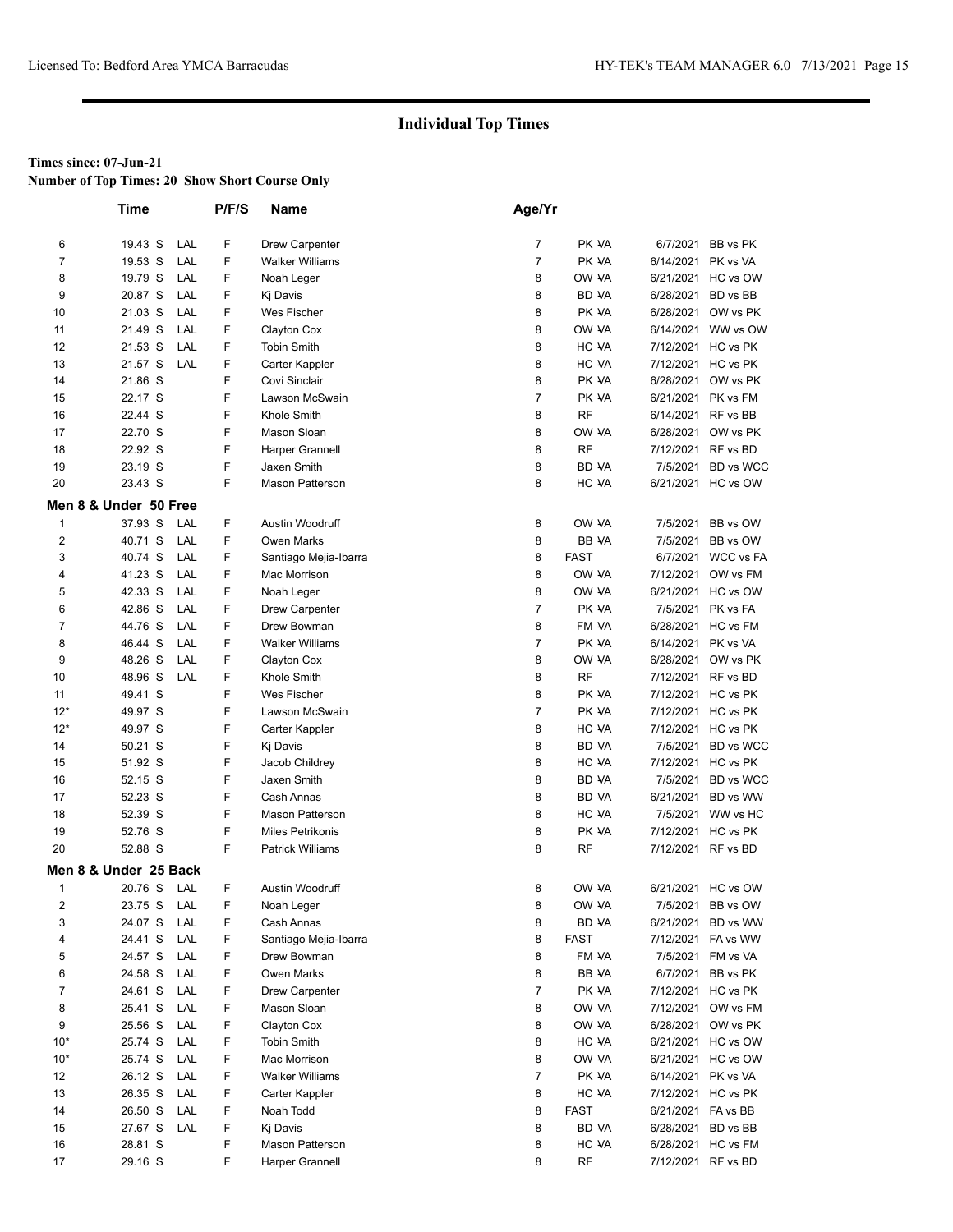**Number of Top Times: 20 Show Short Course Only**

|                | <b>Time</b>             | P/F/S     | Name                    | Age/Yr         |             |           |                     |  |
|----------------|-------------------------|-----------|-------------------------|----------------|-------------|-----------|---------------------|--|
|                |                         |           |                         |                |             |           |                     |  |
| 18             | 29.48 S                 | F         | <b>Patrick Williams</b> | 8              | RF          |           | 7/5/2021 RF vs FR   |  |
| 19             | 29.67 S                 | F         | Wes Fischer             | 8              | PK VA       | 6/28/2021 | OW vs PK            |  |
| 20             | 29.89 S                 | F.        | <b>Wesley Milam</b>     | $\overline{7}$ | OW VA       |           | 7/5/2021 BB vs OW   |  |
|                | Men 8 & Under 25 Breast |           |                         |                |             |           |                     |  |
| $\mathbf{1}$   | 24.59 S                 | F<br>LAL  | Owen Marks              | 8              | BB VA       | 6/7/2021  | BB vs PK            |  |
| 2              | 25.29 S                 | F<br>LAL  | Austin Woodruff         | 8              | OW VA       | 6/7/2021  | OW vs BD            |  |
| 3              | 26.04 S                 | LAL<br>F  | Noah Leger              | 8              | OW VA       |           | 6/28/2021 OW vs PK  |  |
| 4              | 26.19 S                 | LAL<br>F  | Drew Bowman             | 8              | FM VA       |           | 6/28/2021 HC vs FM  |  |
| 5              | 26.23 S                 | F<br>LAL  | Santiago Mejia-Ibarra   | 8              | <b>FAST</b> |           | 7/5/2021 PK vs FA   |  |
| 6              | 28.22 S                 | LAL<br>F  | Grayson Steinweg        | 8              | PK VA       |           | 6/21/2021 PK vs FM  |  |
| $\overline{7}$ | 30.30 S                 | F<br>LAL  | Lawson McSwain          | $\overline{7}$ | PK VA       | 6/28/2021 | OW vs PK            |  |
| 8              | 30.57 S                 | F<br>LAL  | Covi Sinclair           | 8              | PK VA       |           | 7/12/2021 HC vs PK  |  |
| 9              | 31.28 S                 | F         | Clayton Cox             | 8              | OW VA       |           | 7/5/2021 BB vs OW   |  |
| 10             | 32.25 S                 | F         | Jameson Curl            | 8              | OW VA       |           | 6/7/2021 OW vs BD   |  |
| 11             | 32.28 S                 | F         | Ryan Mezzano            | 7              | PK VA       |           | 7/5/2021 PK vs FA   |  |
| 12             | 32.81 S                 | F         | William Hansen          | 8              | PK VA       |           | 7/5/2021 PK vs FA   |  |
| 13             | 33.15 S                 | F         | Cash Annas              | 8              | BD VA       | 7/5/2021  | <b>BD</b> vs WCC    |  |
| 14             | 33.76 S                 | F         | Mason DiBrango          | 7              | HC VA       | 6/21/2021 | HC vs OW            |  |
| 15             | 34.77 S                 | F         | <b>Mason Patterson</b>  | 8              | HC VA       |           | 6/14/2021 WCC vs HC |  |
| 16             | 34.80 S                 | F         | Mac Morrison            | 8              | OW VA       | 7/5/2021  | BB vs OW            |  |
| 17             | 34.91 S                 | F         | Anderson Holt           | 7              | OW VA       |           | 6/7/2021 OW vs BD   |  |
| 18             | 35.21 S                 | F         | William Marotta         | 8              | PK VA       |           | 7/5/2021 PK vs FA   |  |
| 19             | 35.63 S                 | F         | Luke Albert             | 7              | PK VA       | 7/5/2021  | PK vs FA            |  |
| 20             | 36.43 S                 | F         | <b>Miles Petrikonis</b> | 8              | PK VA       |           | 6/28/2021 OW vs PK  |  |
|                | Men 8 & Under 25 Fly    |           |                         |                |             |           |                     |  |
| $\mathbf{1}$   | 19.80 S                 | F<br>LAL  | Mac Morrison            | 8              | OW VA       |           | 6/21/2021 HC vs OW  |  |
| $\overline{2}$ | 19.90 S                 | LAL<br>F  | Austin Woodruff         | 8              | OW VA       | 6/21/2021 | HC vs OW            |  |
| 3              | 20.19 S                 | F<br>LAL  | Owen Marks              | 8              | BB VA       | 6/7/2021  | BB vs PK            |  |
| 4              | 21.48 S                 | F.<br>LAL | Santiago Mejia-Ibarra   | 8              | <b>FAST</b> |           | 6/7/2021 WCC vs FA  |  |
| 5              | 21.73 S                 | LAL<br>F  | Noah Leger              | 8              | OW VA       |           | 6/7/2021 OW vs BD   |  |
| 6              | 23.79 S                 | F<br>LAL  | Drew Carpenter          | 7              | PK VA       |           | 6/28/2021 OW vs PK  |  |
| $\overline{7}$ | 25.73 S                 | F<br>LAL  | Covi Sinclair           | 8              | PK VA       |           | 7/12/2021 HC vs PK  |  |
| 8              | 25.88 S                 | LAL<br>F  | Clayton Cox             | 8              | OW VA       |           | 6/7/2021 OW vs BD   |  |
| 9              | 26.00 S                 | LAL<br>F  | Mason Sloan             | 8              | OW VA       |           | 7/12/2021 OW vs FM  |  |
| 10             | 26.02 S                 | F.<br>LAL | <b>Walker Williams</b>  | 7              | PK VA       |           | 6/28/2021 OW vs PK  |  |
| 11             | 26.41 S                 | LAL<br>F  | Drew Bowman             | 8              | FM VA       |           | 6/28/2021 HC vs FM  |  |
| 12             | 26.64 S                 | F<br>LAL  | Cash Annas              | 8              | BD VA       | 6/21/2021 | BD vs WW            |  |
| 13             | 26.96 S                 | F<br>LAL  | Jameson Curl            | 8              | OW VA       |           | 6/14/2021 WW vs OW  |  |
| 14             | 27.21 S                 | LAL<br>F  | Friedrich Jurgovan      | 8              | PK VA       |           | 7/12/2021 HC vs PK  |  |
| 15             | 29.10 S                 | F         | Mason Patterson         | 8              | HC VA       |           | 6/7/2021 FR vs HC   |  |
| 16             | 29.72 S                 | F         | William Marotta         | 8              | PK VA       |           | 7/12/2021 HC vs PK  |  |
| 17             | 32.28 S                 | F         | Mason DiBrango          | $\overline{7}$ | HC VA       |           | 6/28/2021 HC vs FM  |  |
| 18             | 33.74 S                 | F         | Compton Bobby           | $\overline{7}$ | RF          |           | 7/12/2021 RF vs BD  |  |
| 19             | 34.14 S                 | F         | Grayson Steinweg        | 8              | PK VA       |           | 6/21/2021 PK vs FM  |  |
| 20             | 34.23 S                 | F         | <b>Rhinehart Aaron</b>  | 6              | PK VA       |           | 6/21/2021 PK vs FM  |  |
|                | Men 8 & Under 100 IM    |           |                         |                |             |           |                     |  |
| $\mathbf{1}$   | 1:41.79 S               | LAL<br>F  | Austin Woodruff         | 8              | OW VA       |           | 7/12/2021 OW vs FM  |  |
| $\overline{2}$ | 1:46.79 S               | F<br>LAL  | Noah Leger              | 8              | OW VA       | 7/12/2021 | OW vs FM            |  |
| 3              | 1:47.93 S               | F<br>LAL  | Santiago Mejia-Ibarra   | 8              | <b>FAST</b> | 7/5/2021  | PK vs FA            |  |
| 4              | 1:53.19 S               | F<br>LAL  | Owen Marks              | 8              | BB VA       |           | 7/5/2021 BB vs OW   |  |
| 5              | 1:57.73 S               | F<br>LAL  | Drew Bowman             | 8              | FM VA       |           | 6/28/2021 HC vs FM  |  |
| 6              | 2:00.74 S               | F<br>LAL  | Mac Morrison            | 8              | OW VA       |           | 7/5/2021 BB vs OW   |  |
| $\overline{7}$ | 2:09.32 S               | F<br>LAL  | Cash Annas              | 8              | BD VA       |           | 7/5/2021 BD vs WCC  |  |
|                |                         |           |                         |                |             |           |                     |  |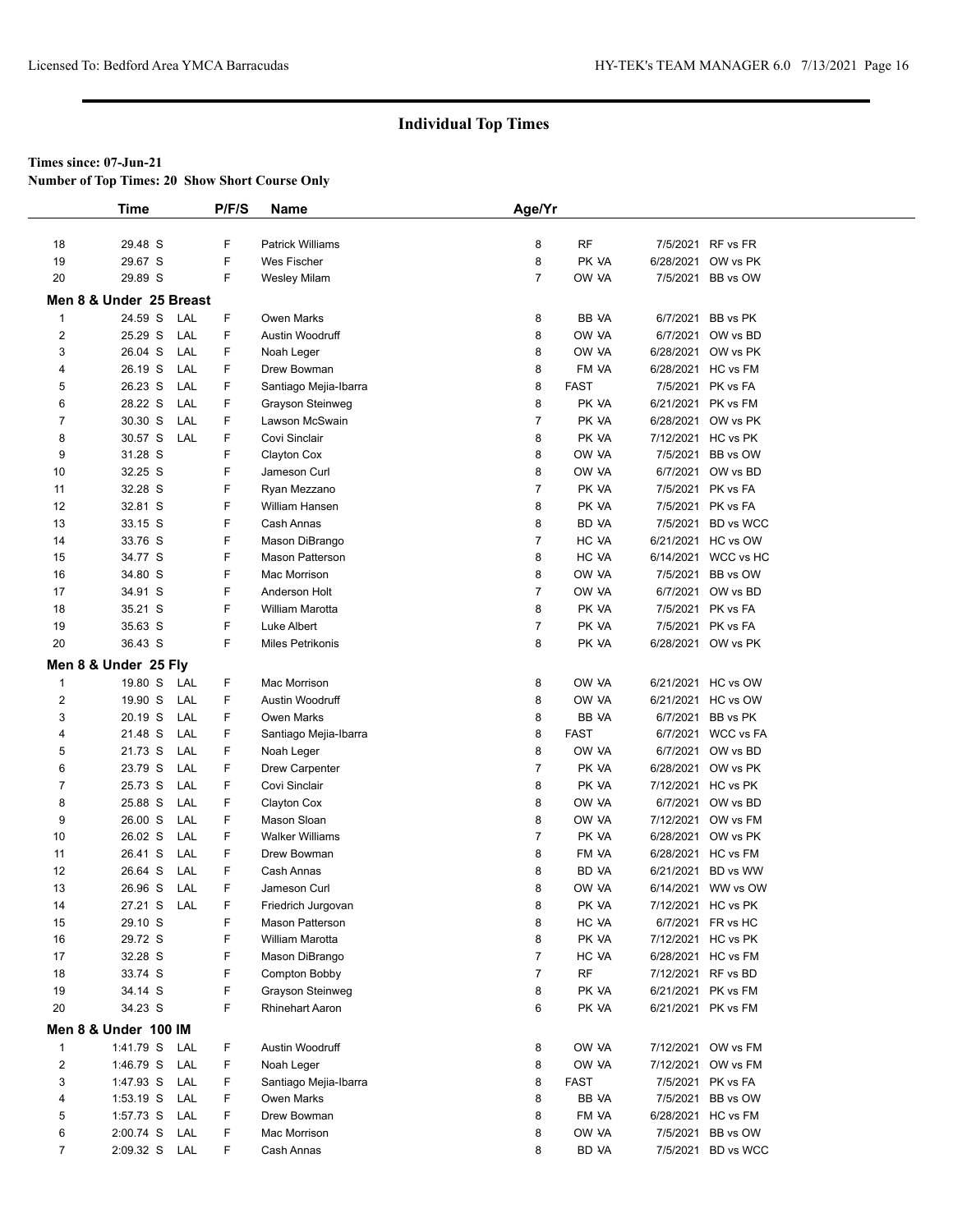**Number of Top Times: 20 Show Short Course Only**

|                | <b>Time</b>             |            | P/F/S | <b>Name</b>              | Age/Yr         |             |                    |                     |  |
|----------------|-------------------------|------------|-------|--------------------------|----------------|-------------|--------------------|---------------------|--|
|                |                         |            |       |                          |                |             |                    |                     |  |
| 8              | 2:14.08 S               | LAL        | F     | Lawson McSwain           | $\overline{7}$ | PK VA       |                    | 7/12/2021 HC vs PK  |  |
| 9              | $2:15.50$ S             | LAL        | F     | Covi Sinclair            | 8              | PK VA       |                    | 7/12/2021 HC vs PK  |  |
| 10             | 2:20.59 S               | LAL        | F     | <b>Mason Patterson</b>   | 8              | HC VA       |                    | 7/5/2021 WW vs HC   |  |
| 11             | 2:22.44 S               | LAL        | F     | <b>Patrick Williams</b>  | 8              | <b>RF</b>   | 7/12/2021 RF vs BD |                     |  |
| 12             | 2:25.05 S               | LAL        | F     | Jameson Curl             | 8              | OW VA       |                    | 6/28/2021 OW vs PK  |  |
| 13             | 2:36.74 S               |            | F     | Mason DiBrango           | $\overline{7}$ | HC VA       |                    | 6/28/2021 HC vs FM  |  |
| 14             | 2:40.25 S               |            | F     | Anderson Holt            | $\overline{7}$ | OW VA       | 6/28/2021          | OW vs PK            |  |
| 15             | 2:45.25 S               |            | F     | <b>Henry Blair</b>       | 8              | <b>FAST</b> | 6/21/2021          | FA vs BB            |  |
| 16             | 2:47.13 S               |            | F     | Compton Bobby            | 7              | <b>RF</b>   | 7/12/2021 RF vs BD |                     |  |
|                | <b>Men 9-10 25 Free</b> |            |       |                          |                |             |                    |                     |  |
| $\mathbf{1}$   | 15.08 S                 | LAL        | F     | David Roberts            | 10             | PK VA       | 6/14/2021 PK vs VA |                     |  |
| $\overline{2}$ | 15.22 S                 | <b>LAL</b> | F     | Owen Williams            | 10             | PK VA       | 7/5/2021           | PK vs FA            |  |
| 3              | 15.43 S                 | LAL        | F     | <b>Mitchell Rogers</b>   | 10             | OW VA       | 6/28/2021          | OW vs PK            |  |
| 4              | 15.90 S                 | LAL        | F     | <b>Bowen Hunt</b>        | 10             | WW VA       |                    | 7/12/2021 FA vs WW  |  |
| 5              | 16.03 S                 | LAL        | F     | <b>William Peck</b>      | 10             | <b>RF</b>   | 7/12/2021 RF vs BD |                     |  |
| 6              | 16.48 S                 | LAL        | F     | <b>Brody Wall</b>        | 10             | HC VA       |                    | 7/12/2021 HC vs PK  |  |
| 7              | 16.83 S                 | LAL        | F     | Sam Edwards              | 10             | OW VA       |                    | 6/21/2021 HC vs OW  |  |
| 8              | 17.20 S                 | LAL        | F     | Caleb Wu                 | 10             | FM VA       | 6/21/2021          | PK vs FM            |  |
| 9              | 17.27 S                 | LAL        | F     | Nate Smith               | 10             | FM VA       | 7/12/2021          | OW vs FM            |  |
| 10             | 17.28 S                 | LAL        | F     | Liam Loper               | 10             | PK VA       |                    | 7/12/2021 HC vs PK  |  |
| 11             | 17.29 S                 | LAL        | F     | Julian Adams             | 10             | PK VA       | 6/14/2021          | PK vs VA            |  |
| 12             | 17.37 S                 | LAL        | F     | <b>Grant Manning</b>     | 10             | VA          | 7/5/2021           | FM vs VA            |  |
| 13             | 17.65 S                 |            | F     | <b>Colin Mandell</b>     | 9              | PK VA       |                    | 7/12/2021 HC vs PK  |  |
| 14             | 18.32 S                 |            | F     | Daniel Gustafson         | 9              | HC VA       | 7/12/2021          | HC vs PK            |  |
| 15             | 18.84 S                 |            | F     | Zachary Bauer            | 9              | PK VA       | 6/21/2021          | PK vs FM            |  |
| 16             | 19.01 S                 |            | F     | <b>Bryce Hampton</b>     | 10             | OW VA       |                    | 6/14/2021 WW vs OW  |  |
| 17             | 19.02 S                 |            | F     | William Largen           | 9              | ACT VA      |                    | 7/5/2021 BD vs WCC  |  |
| 18             | 19.19 S                 |            | F     | Jackson Barksdale        | 9              | FM VA       |                    | 6/7/2021 FM vs RF   |  |
| 19             | 19.20 S                 |            | F     | Aidan Moss               | 9              | BB VA       | 6/7/2021           | BB vs PK            |  |
| 20             | 19.21 S                 |            | F     | Clay Newcomb             | 9              | FR VA       | 7/12/2021 BB vs FR |                     |  |
|                |                         |            |       |                          |                |             |                    |                     |  |
|                | <b>Men 9-10 50 Free</b> |            |       |                          |                |             |                    |                     |  |
| $\mathbf{1}$   | 32.58 S                 | LAL        | F     | David Roberts            | 10             | PK VA       |                    | 7/12/2021 HC vs PK  |  |
| 2              | 33.45 S                 | LAL        | F     | <b>Mitchell Rogers</b>   | 10             | OW VA       | 6/14/2021          | WW vs OW            |  |
| 3              | 34.15 S                 | LAL        | F     | Owen Williams            | 10             | PK VA       | 6/14/2021          | PK vs VA            |  |
| $\overline{4}$ | 34.21 S                 | LAL        | F     | <b>Bowen Hunt</b>        | 10             | WW VA       |                    | 7/12/2021 FA vs WW  |  |
| 5              | 36.23 S                 | LAL        | F     | Caleb Wu                 | 10             | FM VA       | 6/14/2021 FM vs FA |                     |  |
| 6              | 37.00 S                 | LAL        | F     | <b>William Peck</b>      | 10             | <b>RF</b>   | 6/28/2021 VA vs RF |                     |  |
| $\overline{7}$ | 37.08 S                 | LAL        | F     | Sam Edwards              | 10             | OW VA       |                    | 6/28/2021 OW vs PK  |  |
| 8              | 38.77 S                 | LAL        | F     | Nate Smith               | 10             | FM VA       |                    | 7/12/2021 OW vs FM  |  |
| 9              | 38.85 S                 | LAL        | F     | Colt Kirby               | 10             | FM VA       | 7/12/2021          | OW vs FM            |  |
| 10             | 39.05 S                 | LAL        | F     | Zachary Bauer            | 9              | PK VA       | 6/28/2021          | OW vs PK            |  |
| 11             | 39.56 S                 |            | F     | <b>Brody Wall</b>        | 10             | HC VA       |                    | 7/12/2021 HC vs PK  |  |
| 12             | 39.60 S                 |            | F     | Aidan Moss               | 9              | BB VA       |                    | 6/7/2021 BB vs PK   |  |
| 13             | 40.19 S                 |            | F     | <b>Grant Manning</b>     | 10             | VA          |                    | 7/12/2021 VA vs WCC |  |
| 14             | 40.79 S                 |            | F     | Colin Mandell            | 9              | PK VA       | 7/5/2021           | PK vs FA            |  |
| 15             | 41.88 S                 |            | F     | William Largen           | 9              | ACT VA      | 7/5/2021           | BD vs WCC           |  |
| 16             | 41.96 S                 |            | F     | Liam Loper               | 10             | PK VA       |                    | 7/12/2021 HC vs PK  |  |
| 17             | 42.16 S                 |            | F     | Julian Adams             | 10             | PK VA       |                    | 6/21/2021 PK vs FM  |  |
| 18             | 42.37 S                 |            | F     | <b>Bryce Hampton</b>     | 10             | OW VA       |                    | 7/5/2021 BB vs OW   |  |
| 19             | 42.77 S                 |            | F     | <b>Braedon Carpenter</b> | 10             | PK VA       |                    | 6/7/2021 BB vs PK   |  |
| 20             | 44.22 S                 |            | F     | Jonathan Korby           | 10             | VA          | 6/28/2021 VA vs RF |                     |  |
|                | <b>Men 9-10 25 Back</b> |            |       |                          |                |             |                    |                     |  |
| $\mathbf{1}$   | 18.68 S LAL             |            | F     | Owen Williams            | 10             | PK VA       |                    | 6/28/2021 OW vs PK  |  |
|                |                         |            |       |                          |                |             |                    |                     |  |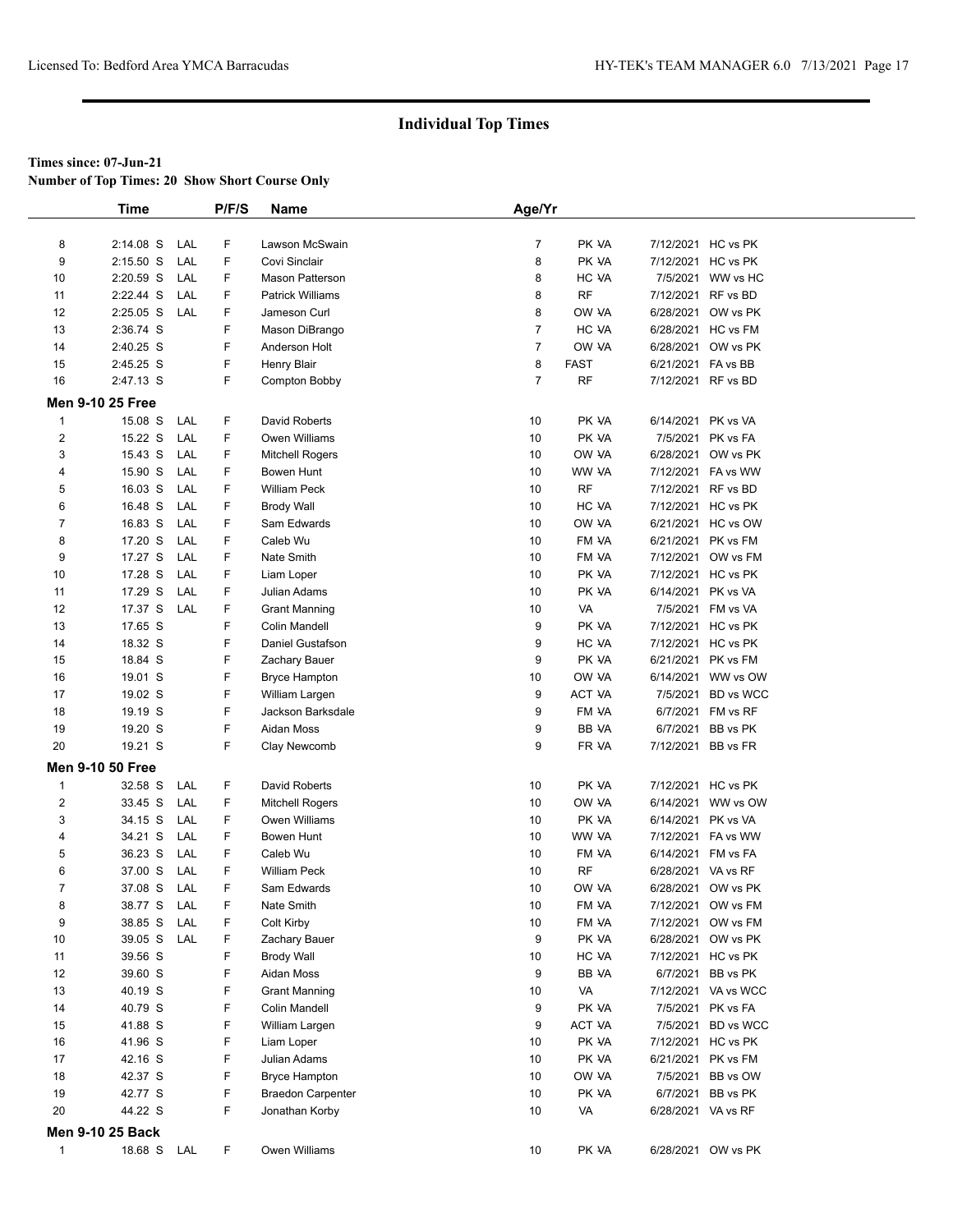**Number of Top Times: 20 Show Short Course Only**

|                         | Time                      |            | P/F/S | <b>Name</b>              | Age/Yr |           |                    |                     |
|-------------------------|---------------------------|------------|-------|--------------------------|--------|-----------|--------------------|---------------------|
|                         |                           |            |       |                          |        |           |                    |                     |
| $\overline{\mathbf{c}}$ | 18.84 S                   | LAL        | F     | Sam Edwards              | 10     | OW VA     |                    | 6/28/2021 OW vs PK  |
| 3                       | 19.21 S                   | LAL        | F     | David Roberts            | 10     | PK VA     | 6/14/2021 PK vs VA |                     |
| 4                       | 19.31 S                   | LAL        | F     | <b>Mitchell Rogers</b>   | 10     | OW VA     |                    | 7/5/2021 BB vs OW   |
| 5                       | 19.61 S                   | LAL        | F     | Bowen Hunt               | 10     | WW VA     |                    | 7/12/2021 FA vs WW  |
| 6                       | 20.61 S                   | LAL        | F     | Caleb Wu                 | 10     | FM VA     | 6/21/2021 PK vs FM |                     |
| 7                       | 21.45 S                   | LAL        | F     | Colin Mandell            | 9      | PK VA     |                    | 6/28/2021 OW vs PK  |
| 8                       | 22.08 S                   | LAL        | F     | Colt Kirby               | 10     | FM VA     |                    | 7/12/2021 OW vs FM  |
| 9                       | 22.18 S                   | LAL        | F     | Aidan Moss               | 9      | BB VA     |                    | 6/7/2021 BB vs PK   |
| 10                      | 22.26 S                   | LAL        | F     | <b>Bryce Hampton</b>     | 10     | OW VA     |                    | 6/7/2021 OW vs BD   |
| 11                      | 23.64 S                   |            | F     | Jackson Barksdale        | 9      | FM VA     |                    | 6/28/2021 HC vs FM  |
| 12                      | 23.76 S                   |            | F     | Nate Smith               | 10     | FM VA     |                    | 6/28/2021 HC vs FM  |
| 13                      | 23.82 S                   |            | F     | <b>Brody Wall</b>        | 10     | HC VA     |                    | 7/12/2021 HC vs PK  |
| 14                      | 23.84 S                   |            | F     | Zachary Bauer            | 9      | PK VA     |                    | 7/5/2021 PK vs FA   |
| 15                      | 23.86 S                   |            | F     | Jonathan Pillai          | 10     | FM VA     |                    | 7/5/2021 FM vs VA   |
| 16                      | 23.97 S                   |            | F     | <b>Grant Manning</b>     | 10     | VA        | 6/28/2021 VA vs RF |                     |
| 17                      | 24.64 S                   |            | F     | Liam Loper               | 10     | PK VA     |                    | 7/12/2021 HC vs PK  |
| 18                      | 24.97 S                   |            | F     | <b>Braedon Carpenter</b> | 10     | PK VA     |                    | 7/5/2021 PK vs FA   |
| 19                      | 25.13 S                   |            | F     | John Eaton               | 10     | FM VA     |                    | 7/12/2021 OW vs FM  |
| 20                      | 25.40 S                   |            | F     | Bax Wolanski             | 9      | BB VA     | 7/12/2021 BB vs FR |                     |
|                         | <b>Men 9-10 25 Breast</b> |            |       |                          |        |           |                    |                     |
| $\mathbf{1}$            | 20.13 S                   | LAL        | F     | Caleb Wu                 | 10     | FM VA     |                    | 7/12/2021 OW vs FM  |
| $\overline{2}$          | 20.17 S                   | LAL        | F     | Mitchell Rogers          | 10     | OW VA     |                    | 6/21/2021 HC vs OW  |
| 3                       | 22.06 S                   | LAL        | F     | Owen Williams            | 10     | PK VA     |                    | 7/12/2021 HC vs PK  |
| 4                       | 22.35 S                   | LAL        | F     | Sam Edwards              | 10     | OW VA     |                    | 6/28/2021 OW vs PK  |
| 5                       | 22.72 S                   | LAL        | F     | Daniel Gustafson         | 9      | HC VA     |                    | 7/12/2021 HC vs PK  |
| 6                       | 22.84 S                   | LAL        | F     | <b>William Peck</b>      | 10     | <b>RF</b> | 6/28/2021 VA vs RF |                     |
| 7                       | 23.26 S                   | <b>LAL</b> | F     | Bowen Hunt               | 10     | WW VA     |                    | 7/5/2021 WW vs HC   |
| 8                       | 23.56 S                   | LAL        | F     | <b>Braedon Carpenter</b> | 10     | PK VA     |                    | 7/12/2021 HC vs PK  |
| 9                       | 23.80 S                   | LAL        | F     | <b>Grant Manning</b>     | 10     | VA        | 6/28/2021 VA vs RF |                     |
| 10                      | 23.93 S                   | LAL        | F     | Nate Smith               | 10     | FM VA     | 6/14/2021 FM vs FA |                     |
| 11                      | 24.51 S                   |            | F     | Colt Kirby               | 10     | FM VA     |                    | 7/5/2021 FM vs VA   |
| 12                      | 25.26 S                   |            | F     | John Eaton               | 10     | FM VA     |                    | 7/5/2021 FM vs VA   |
| 13                      | 25.39 S                   |            | F     | Grayson Latham           | 10     | PK VA     |                    | 7/12/2021 HC vs PK  |
| 14                      | 25.55 S                   |            | F     | Zachary Bauer            | 9      | PK VA     |                    | 6/28/2021 OW vs PK  |
| 15                      | 25.63 S                   |            | F     | Thomas Sigler            | 9      | BB VA     | 7/12/2021 BB vs FR |                     |
| 16                      | 26.61 S                   |            | F     | Jonathan Korby           | 10     | VA        |                    | 7/12/2021 VA vs WCC |
| 17                      | 27.48 S                   |            | F     | James Mabery             | 10     | PK VA     | 7/12/2021 HC vs PK |                     |
| 18                      | 27.51 S                   |            | F     | Clay Newcomb             | 9      | FR VA     | 7/12/2021 BB vs FR |                     |
| 19                      | 28.36 S                   |            | F     | <b>Bryce Hampton</b>     | 10     | OW VA     |                    | 6/28/2021 OW vs PK  |
| 20                      | 28.63 S                   |            | F     | Aidan Moss               | 9      | BB VA     |                    | 6/7/2021 BB vs PK   |
|                         |                           |            |       |                          |        |           |                    |                     |
| Men 9-10 25 Fly         |                           |            |       |                          |        |           |                    |                     |
| $\mathbf{1}$            | 16.17 S LAL               |            | F     | David Roberts            | 10     | PK VA     |                    | 6/7/2021 BB vs PK   |
| $\overline{\mathbf{c}}$ | 16.46 S                   | LAL        | F     | <b>Mitchell Rogers</b>   | 10     | OW VA     |                    | 7/12/2021 OW vs FM  |
| 3                       | 16.86 S                   | LAL        | F     | Owen Williams            | 10     | PK VA     |                    | 6/28/2021 OW vs PK  |
| 4                       | 17.95 S                   | LAL        | F     | Bowen Hunt               | 10     | WW VA     |                    | 6/28/2021 WW vs WCC |
| 5                       | 18.34 S                   | LAL        | F     | Caleb Wu                 | 10     | FM VA     |                    | 7/12/2021 OW vs FM  |
| 6                       | 19.17 S                   | LAL        | F     | Sam Edwards              | 10     | OW VA     |                    | 6/14/2021 WW vs OW  |
| 7                       | 19.70 S                   | LAL        | F     | Colt Kirby               | 10     | FM VA     | 6/14/2021 FM vs FA |                     |
| 8                       | 20.22 S                   | LAL        | F     | William Peck             | 10     | <b>RF</b> | 7/12/2021 RF vs BD |                     |
| 9                       | 20.76 S                   | LAL        | F     | <b>Colin Mandell</b>     | 9      | PK VA     |                    | 6/28/2021 OW vs PK  |
| 10                      | 20.95 S                   | LAL        | F     | <b>Grant Manning</b>     | 10     | VA        | 6/28/2021 VA vs RF |                     |
| 11                      | 21.70 S                   |            | F     | Peter Houck              | 9      | PK VA     |                    | 7/12/2021 HC vs PK  |
| 12                      | 21.92 S                   |            | F     | Thomas Sigler            | 9      | BB VA     | 7/12/2021 BB vs FR |                     |
| 13                      | 22.00 S                   |            | F     | Aidan Moss               | 9      | BB VA     | 6/21/2021 FA vs BB |                     |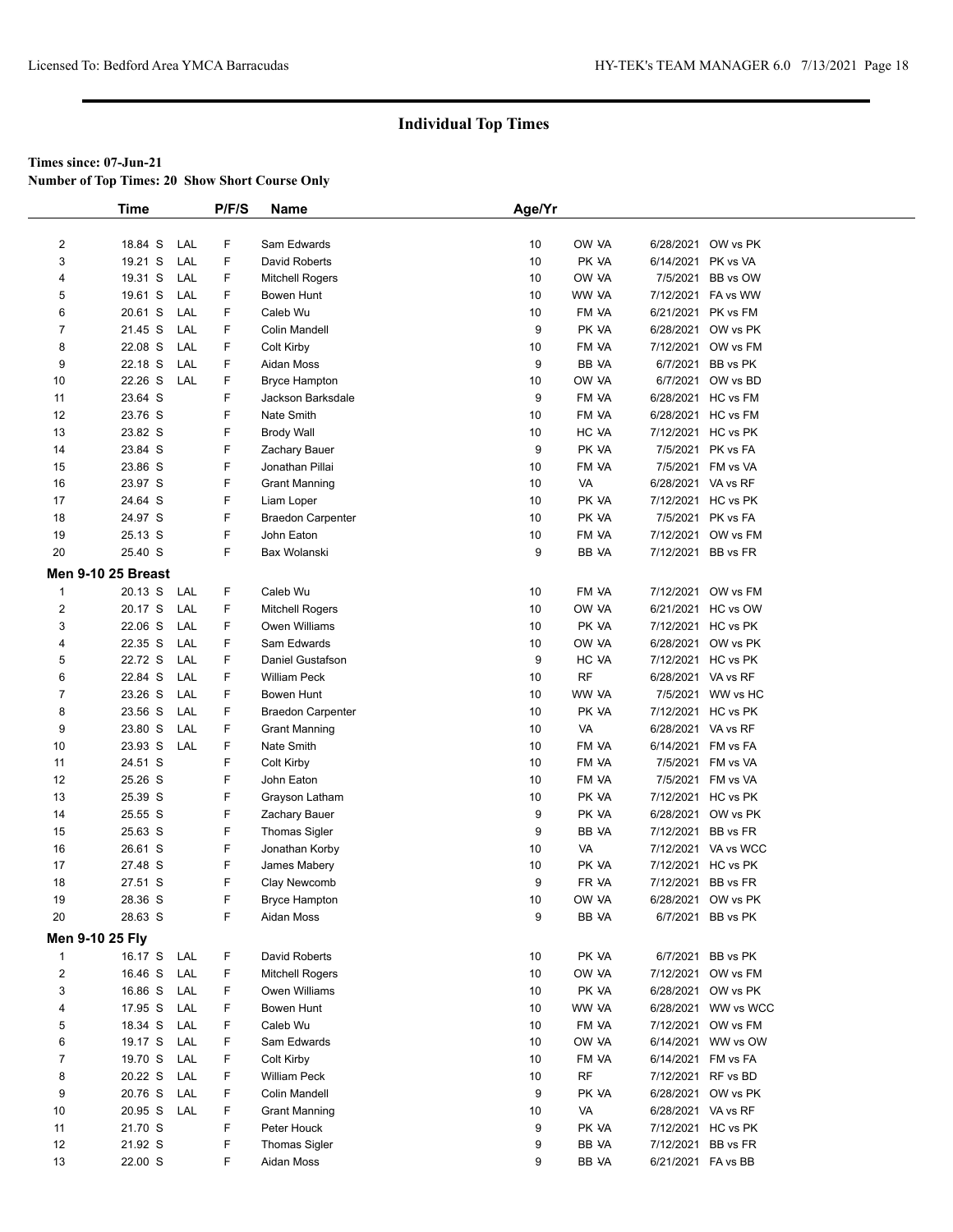**Number of Top Times: 20 Show Short Course Only**

|                | <b>Time</b>        |            | P/F/S  | Name                            | Age/Yr                |                     |                    |                                          |  |
|----------------|--------------------|------------|--------|---------------------------------|-----------------------|---------------------|--------------------|------------------------------------------|--|
|                |                    |            |        |                                 |                       |                     |                    |                                          |  |
| 14             | 22.12 S            |            | F      | <b>Bryce Hampton</b>            | 10                    | OW VA               | 6/7/2021           | OW vs BD                                 |  |
| 15             | 22.36 S            |            | F      | Julian Adams                    | 10                    | PK VA               | 6/21/2021          | PK vs FM                                 |  |
| 16             | 22.74 S            |            | F      | <b>Nate Smith</b>               | 10                    | FM VA               |                    | 7/12/2021 OW vs FM                       |  |
| 17             | 23.04 S            |            | F      | Liam Loper                      | 10                    | PK VA               |                    | 6/21/2021 PK vs FM                       |  |
| 18             | 24.66 S            |            | F      | Zachary Bauer                   | 9                     | PK VA               | 6/14/2021 PK vs VA |                                          |  |
| 19             | 24.76 S            |            | F      | Jackson Barksdale               | 9                     | FM VA               |                    | 6/7/2021 FM vs RF                        |  |
| 20             | 25.10 S            |            | F      | William Largen                  | 9                     | ACT VA              |                    | 6/28/2021 WW vs WCC                      |  |
|                | Men 9-10 100 IM    |            |        |                                 |                       |                     |                    |                                          |  |
| 1              | $1:21.64$ S        | LAL        | F      | <b>Mitchell Rogers</b>          | 10                    | OW VA               |                    | 6/7/2021 OW vs BD                        |  |
| $\overline{c}$ | 1:28.38 S          | LAL        | F      | David Roberts                   | 10                    | PK VA               | 6/14/2021 PK vs VA |                                          |  |
| 3              | 1:28.84 S          | LAL        | F      | Caleb Wu                        | 10                    | FM VA               |                    | 7/12/2021 OW vs FM                       |  |
| 4              | 1:29.04 S          | LAL        | F      | Owen Williams                   | 10                    | PK VA               |                    | 7/12/2021 HC vs PK                       |  |
| 5              | 1:32.28 S          | LAL        | F      | Sam Edwards                     | 10                    | OW VA               |                    | 7/12/2021 OW vs FM                       |  |
| 6              | $1:36.53$ S        | LAL        | F      | Bowen Hunt                      | 10                    | WW VA               |                    | 7/12/2021 FA vs WW                       |  |
| 7              | 1:38.36 S          | LAL        | F      | Colt Kirby                      | 10                    | FM VA               |                    | 7/12/2021 OW vs FM                       |  |
| 8              | $1:39.45$ S        | LAL        | F      | William Peck                    | 10                    | <b>RF</b>           | 7/12/2021 RF vs BD |                                          |  |
| 9              | 1:41.58 S          | LAL        | F      | Zachary Bauer                   | 9                     | PK VA               |                    | 6/28/2021 OW vs PK                       |  |
| 10             | 1:47.06 S          | LAL        | F      | William Largen                  | 9                     | <b>ACT VA</b>       |                    | 6/14/2021 WCC vs HC                      |  |
| 11             | 1:47.59 S          | LAL        | F      | Aidan Moss                      | 9                     | BB VA               | 6/14/2021 RF vs BB |                                          |  |
| 12             | 1:48.54 S          |            | F      | <b>Grant Manning</b>            | 10                    | VA                  | 6/28/2021 VA vs RF |                                          |  |
| 13             | 1:50.55 S          |            | F      | <b>Thomas Sigler</b>            | 9                     | BB VA               | 7/12/2021 BB vs FR |                                          |  |
| 14             | 1:51.98 S          |            | F      | Jonathan Korby                  | 10                    | VA                  |                    | 7/12/2021 VA vs WCC                      |  |
| 15             | 1:53.03 S          |            | F      | <b>Bryce Hampton</b>            | 10                    | OW VA               |                    | 7/12/2021 OW vs FM                       |  |
| 16             | 1:53.73 S          |            | F      | <b>Braedon Carpenter</b>        | 10                    | PK VA               |                    | 6/28/2021 OW vs PK                       |  |
| 17             | 1:56.53 S          |            | F      | Daniel Gustafson                | 9                     | HC VA               |                    | 7/12/2021 HC vs PK                       |  |
| 18             | 2:06.96 S          |            | F      | Jackson Barksdale               | 9                     | FM VA               |                    | 7/5/2021 FM vs VA                        |  |
| 19             | 2:13.04 S          |            | F      | <b>Wyatt Matthews</b>           | 10                    | ACT VA              |                    | 7/5/2021 BD vs WCC                       |  |
| 20             | 2:19.29 S          |            | F      | Zac Matthews                    | 9                     | ACT VA              |                    | 7/12/2021 VA vs WCC                      |  |
|                |                    |            |        |                                 |                       |                     |                    |                                          |  |
|                | Men 11-12 50 Free  |            |        |                                 |                       |                     |                    |                                          |  |
| 1              | 28.38 S            | LAL        | F<br>F | Graham Woodruff                 | 12<br>12 <sup>2</sup> | OW VA               |                    | 6/28/2021 OW vs PK                       |  |
| 2              | 29.35 S            | LAL        |        | Luke Hottle                     |                       | OW VA               |                    | 7/12/2021 OW vs FM                       |  |
| 3              | 30.60 S            | LAL        | F      | Hudson Rice                     | 12 <sup>2</sup>       | HC VA               |                    | 6/14/2021 WCC vs HC                      |  |
| 4              | 31.11 S            | LAL        | F<br>F | Logan Wright                    | 12 <sup>2</sup>       | WW VA               |                    | 7/12/2021 FA vs WW<br>7/5/2021 PK vs FA  |  |
| 5              | 31.32 S            | LAL        |        | Jackson Carpenter               | 11                    | PK VA               |                    |                                          |  |
| 6              | 31.73 S            | LAL        | F      | Benjamin Kobek                  | 12                    | <b>FAST</b>         |                    | 7/12/2021 FA vs WW                       |  |
| 7              | 32.35 S            | LAL        | F<br>F | Adam Wells                      | 11                    | HC VA               |                    | 7/12/2021 HC vs PK                       |  |
| 8              | 32.43 S<br>32.63 S | LAL        | F      | William Hoffman                 | 12<br>11              | PK VA               |                    | 7/12/2021 HC vs PK<br>6/28/2021 HC vs FM |  |
| 9              |                    | LAL        |        | <b>Broderick Nelson</b>         |                       | FM VA               |                    |                                          |  |
| 10<br>11       | 32.86 S<br>33.05 S | LAL<br>LAL | F<br>F | Luke Morrison<br>Samuel Roberts | 11<br>12              | OW VA<br>PK VA      |                    | 6/28/2021 OW vs PK<br>7/5/2021 PK vs FA  |  |
|                | 33.39 S            |            |        |                                 |                       |                     |                    | 6/14/2021 WW vs OW                       |  |
| 12             |                    | LAL        | F      | Joshua Edwards                  | 12                    | OW VA               |                    |                                          |  |
| 13             | 33.63 S            | LAL        | F<br>F | Dean Albert                     | 12                    | PK VA               |                    | 7/12/2021 HC vs PK                       |  |
| 14             | 33.94 S            | LAL        |        | Haven Manning                   | 12                    | VA<br><b>ACT VA</b> |                    | 7/5/2021 FM vs VA                        |  |
| 15             | 34.36 S            | LAL        | F      | Cole Campbell                   | 12                    |                     |                    | 7/12/2021 VA vs WCC                      |  |
| 16             | 35.05 S            | LAL        | F      | Tee Thornton                    | 12                    | HC VA               |                    | 6/21/2021 HC vs OW                       |  |
| 17             | 35.10 S            | LAL        | F      | <b>Tanner Malone</b>            | 11                    | VA                  |                    | 7/12/2021 VA vs WCC                      |  |
| 18             | 36.00 S            |            | F      | Hill Gooch                      | 12                    | FM VA               |                    | 7/5/2021 FM vs VA                        |  |
| 19             | 36.32 S            |            | F      | Jacob Leger                     | 12                    | OW VA               |                    | 7/12/2021 OW vs FM                       |  |
| 20             | 36.75 S            |            | F      | Jeb Milam                       | 11                    | PK VA               | 6/14/2021 PK vs VA |                                          |  |
|                | Men 11-12 100 Free |            |        |                                 |                       |                     |                    |                                          |  |
| 1              | 1:03.08 S LAL      |            | F      | Graham Woodruff                 | 12                    | OW VA               |                    | 6/28/2021 OW vs PK                       |  |
| $\overline{2}$ | 1:06.94 S          | LAL        | F      | Luke Hottle                     | 12                    | OW VA               |                    | 6/21/2021 HC vs OW                       |  |
| 3              | 1:07.03 S LAL      |            | F      | Jackson Carpenter               | 11                    | PK VA               |                    | 6/28/2021 OW vs PK                       |  |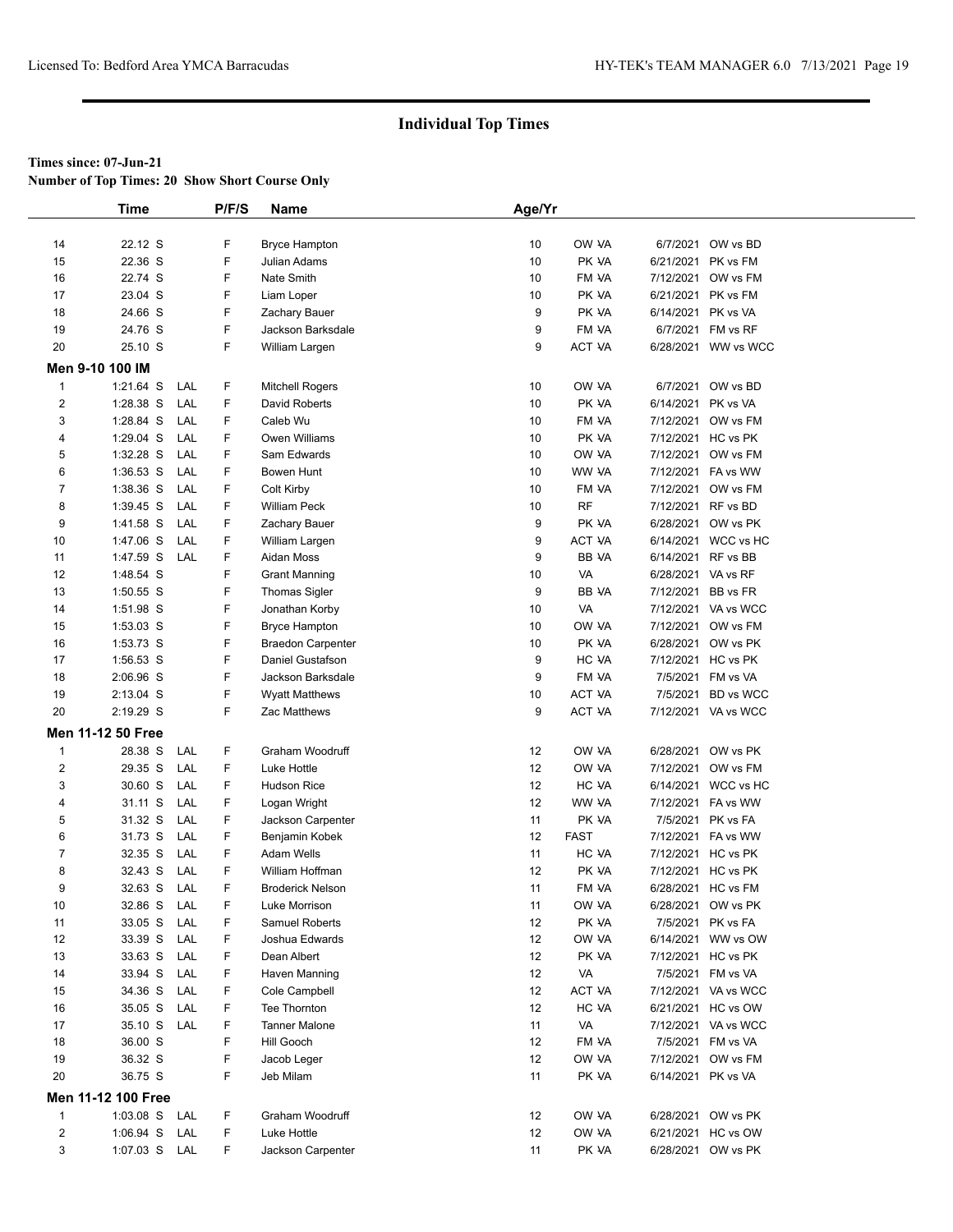**Number of Top Times: 20 Show Short Course Only**

|                | <b>Time</b>                |     | P/F/S | Name                    | Age/Yr |              |                    |                     |
|----------------|----------------------------|-----|-------|-------------------------|--------|--------------|--------------------|---------------------|
|                |                            |     |       |                         |        |              |                    |                     |
| 4              | 1:07.47 S                  | LAL | F     | <b>Hudson Rice</b>      | 12     | HC VA        |                    | 6/14/2021 WCC vs HC |
| 5              | $1:10.34$ S                | LAL | F     | <b>Broderick Nelson</b> | 11     | FM VA        | 6/14/2021 FM vs FA |                     |
| 6              | 1:11.57 S                  | LAL | F     | Haven Manning           | 12     | VA           |                    | 7/12/2021 VA vs WCC |
| $\overline{7}$ | 1:13.14 S                  | LAL | F     | Benjamin Kobek          | 12     | <b>FAST</b>  | 6/21/2021 FA vs BB |                     |
| 8              | 1:13.79 S                  | LAL | F     | Adam Wells              | 11     | HC VA        |                    | 7/12/2021 HC vs PK  |
| 9              | $1:14.20$ S                | LAL | F     | Luke Morrison           | 11     | OW VA        |                    | 6/28/2021 OW vs PK  |
| 10             | 1:15.11 S                  | LAL | F     | William Hoffman         | 12     | PK VA        |                    | 7/12/2021 HC vs PK  |
| 11             | $1:16.53$ S                | LAL | F     | Joshua Edwards          | 12     | OW VA        |                    | 6/7/2021 OW vs BD   |
| 12             | $1:16.55$ S                | LAL | F     | <b>Samuel Roberts</b>   | 12     | PK VA        | 6/21/2021 PK vs FM |                     |
| 13             | 1:17.67 S                  | LAL | F     | Cole Campbell           | 12     | ACT VA       |                    | 6/28/2021 WW vs WCC |
| 14             | $1:20.41$ S                | LAL | F     | Hill Gooch              | 12     | FM VA        |                    | 7/5/2021 FM vs VA   |
| 15             | 1:21.86 S                  |     | F     | Jeb Milam               | 11     | PK VA        |                    | 7/5/2021 PK vs FA   |
| 16             | 1:22.38 S                  |     | F     | Dean Albert             | 12     | PK VA        |                    | 6/21/2021 PK vs FM  |
| 17             | $1:22.43$ S                |     | F     | David Matthews          | 12     | PK VA        |                    | 6/28/2021 OW vs PK  |
| 18             | 1:22.88 S                  |     | F     | Jacob Leger             | 12     | OW VA        |                    | 7/12/2021 OW vs FM  |
| 19             | 1:22.98 S                  |     | F     | Logan Wright            | 12     | WW VA        |                    | 6/7/2021 VA vs WW   |
| 20             | 1:23.92 S                  |     | F     | <b>Tanner Malone</b>    | 11     | VA           |                    | 7/5/2021 FM vs VA   |
|                |                            |     |       |                         |        |              |                    |                     |
|                | Men 11-12 50 Back          |     |       |                         |        |              |                    |                     |
| $\mathbf{1}$   | 34.32 S                    | LAL | F     | Graham Woodruff         | 12     | OW VA        |                    | 7/12/2021 OW vs FM  |
| $\overline{2}$ | 36.65 S                    | LAL | F     | Jackson Carpenter       | 11     | PK VA        |                    | 6/28/2021 OW vs PK  |
| 3              | 37.28 S                    | LAL | F     | Luke Hottle             | 12     | OW VA        |                    | 6/14/2021 WW vs OW  |
| 4              | 37.99 S                    | LAL | F     | Benjamin Kobek          | 12     | <b>FAST</b>  | 6/14/2021 FM vs FA |                     |
| 5              | 38.19 S                    | LAL | F.    | Luke Morrison           | 11     | OW VA        |                    | 6/28/2021 OW vs PK  |
| 6              | 38.35 S                    | LAL | F     | <b>Hudson Rice</b>      | 12     | HC VA        |                    | 6/7/2021 FR vs HC   |
| $\overline{7}$ | 38.72 S                    | LAL | F.    | Samuel Roberts          | 12     | PK VA        |                    | 7/5/2021 PK vs FA   |
| 8              | 39.40 S                    | LAL | F     | Haven Manning           | 12     | VA           |                    | 7/5/2021 FM vs VA   |
| 9              | 41.01 S                    | LAL | F     | Hill Gooch              | 12     | FM VA        | 6/14/2021 FM vs FA |                     |
| 10             | 41.75 S                    | LAL | F     | Joshua Edwards          | 12     | OW VA        |                    | 6/7/2021 OW vs BD   |
| 11             | 42.20 S                    | LAL | F     | Jacob Leger             | 12     | OW VA        |                    | 6/7/2021 OW vs BD   |
| 12             | 42.29 S                    | LAL | F     | <b>Broderick Nelson</b> | 11     | FM VA        |                    | 7/5/2021 FM vs VA   |
| 13             | 42.43 S                    | LAL | F     | Dean Albert             | 12     | PK VA        |                    | 7/12/2021 HC vs PK  |
| 14             | 43.57 S                    | LAL | F     | Cole Campbell           | 12     | ACT VA       |                    | 6/28/2021 WW vs WCC |
| 15             | 44.27 S                    | LAL | F     | Jeb Milam               | 11     | PK VA        | 6/21/2021          | PK vs FM            |
| 16             | 46.99 S                    |     | F     | <b>Tyler Stickle</b>    | 12     | VA           |                    | 7/5/2021 FM vs VA   |
| 17             | 47.38 S                    |     | F     | John Smith              | 12     | <b>FAST</b>  | 6/21/2021 FA vs BB |                     |
| 18             | 47.59 S                    |     | F     | <b>Grady Tryall</b>     | 12     | <b>FAST</b>  | 6/21/2021 FA vs BB |                     |
| 19             | 47.62 S                    |     | F     | Owen Porter             | 11     | OW VA        | 7/5/2021           | BB vs OW            |
| 20             | 47.96 S                    |     | F.    | <b>Andrew Novalis</b>   | 11     | <b>BD VA</b> |                    | 7/5/2021 BD vs WCC  |
|                | <b>Men 11-12 50 Breast</b> |     |       |                         |        |              |                    |                     |
| $\overline{1}$ | 38.05 S                    | LAL | F     | Luke Hottle             | 12     | OW VA        |                    | 6/28/2021 OW vs PK  |
| $\overline{2}$ | 39.52 S                    | LAL | F     | <b>Hudson Rice</b>      | 12     | HC VA        |                    | 6/28/2021 HC vs FM  |
| 3              | 40.22 S                    | LAL | F     | <b>Broderick Nelson</b> | 11     | FM VA        |                    | 7/5/2021 FM vs VA   |
| 4              | 40.39 S                    | LAL | F     | Haven Manning           | 12     | VA           |                    | 7/5/2021 FM vs VA   |
| 5              | 42.69 S                    | LAL | F     | Graham Woodruff         | 12     | OW VA        |                    | 6/7/2021 OW vs BD   |
|                |                            | LAL | F     | William Hoffman         |        |              |                    |                     |
| 6              | 43.40 S                    |     |       |                         | 12     | PK VA        |                    | 7/12/2021 HC vs PK  |
| $\overline{7}$ | 43.60 S                    | LAL | F     | Benjamin Kobek          | 12     | <b>FAST</b>  |                    | 7/12/2021 FA vs WW  |
| 8              | 44.47 S                    | LAL | F     | Logan Wright            | 12     | WW VA        |                    | 7/12/2021 FA vs WW  |
| 9              | 44.84 S                    | LAL | F     | Jackson Carpenter       | 11     | PK VA        |                    | 7/5/2021 PK vs FA   |
| 10             | 44.88 S                    | LAL | F     | Joshua Edwards          | 12     | OW VA        |                    | 6/28/2021 OW vs PK  |
| 11             | 45.63 S                    | LAL | F     | <b>Tanner Malone</b>    | 11     | VA           |                    | 7/5/2021 FM vs VA   |
| 12             | 46.21 S                    | LAL | F     | Adam Wells              | 11     | HC VA        |                    | 6/7/2021 FR vs HC   |
| 13             | 46.87 S                    | LAL | F     | Cole Campbell           | 12     | ACT VA       |                    | 7/12/2021 VA vs WCC |
| 14             | 46.92 S                    | LAL | F     | Dean Albert             | 12     | PK VA        |                    | 7/12/2021 HC vs PK  |
| 15             | 47.11 S                    | LAL | F     | Owen Porter             | 11     | OW VA        |                    | 6/7/2021 OW vs BD   |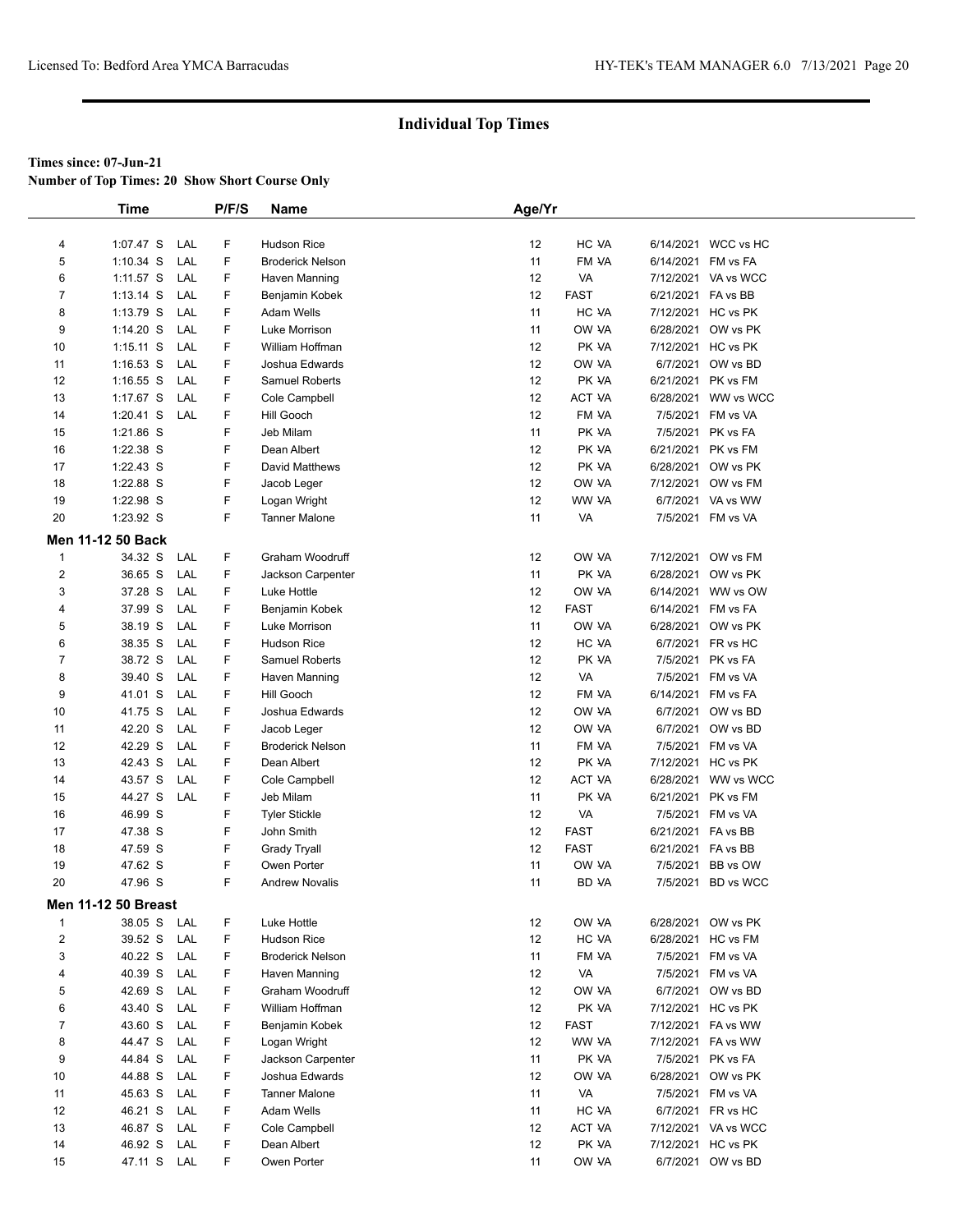**Number of Top Times: 20 Show Short Course Only**

|                         | <b>Time</b>       |     | P/F/S | <b>Name</b>             | Age/Yr |             |                    |                     |
|-------------------------|-------------------|-----|-------|-------------------------|--------|-------------|--------------------|---------------------|
|                         |                   |     |       |                         |        |             |                    |                     |
| 16                      | 48.22 S           | LAL | F     | Jeb Milam               | 11     | PK VA       |                    | 6/7/2021 BB vs PK   |
| 17                      | 48.42 S           | LAL | F     | Luke Morrison           | 11     | OW VA       |                    | 6/14/2021 WW vs OW  |
| 18                      | 48.65 S           | LAL | F     | David Matthews          | 12     | PK VA       |                    | 6/28/2021 OW vs PK  |
| 19                      | 49.29 S           | LAL | F     | Jet Benson              | 11     | HC VA       |                    | 7/12/2021 HC vs PK  |
| 20                      | 50.46 S           |     | F     | Seth Fischer            | 11     | PK VA       |                    | 7/12/2021 HC vs PK  |
|                         |                   |     |       |                         |        |             |                    |                     |
|                         | Men 11-12 50 Fly  |     |       |                         |        |             |                    |                     |
| $\mathbf{1}$            | 32.05 S           | LAL | F     | Luke Hottle             | 12     | OW VA       |                    | 6/28/2021 OW vs PK  |
| $\overline{\mathbf{c}}$ | 33.56 S           | LAL | F     | Jackson Carpenter       | 11     | PK VA       |                    | 7/12/2021 HC vs PK  |
| 3                       | 33.59 S           | LAL | F     | Hudson Rice             | 12     | HC VA       |                    | 6/21/2021 HC vs OW  |
| 4                       | 34.24 S           | LAL | F     | Graham Woodruff         | 12     | OW VA       |                    | 6/7/2021 OW vs BD   |
| 5                       | 35.04 S           | LAL | F     | <b>Broderick Nelson</b> | 11     | FM VA       |                    | 6/7/2021 FM vs RF   |
| 6                       | 36.72 S           | LAL | F     | Samuel Roberts          | 12     | PK VA       |                    | 6/21/2021 PK vs FM  |
| 7                       | 36.84 S           | LAL | F     | Haven Manning           | 12     | VA          | 6/28/2021 VA vs RF |                     |
| 8                       | 37.18 S           | LAL | F     | Luke Morrison           | 11     | OW VA       |                    | 7/5/2021 BB vs OW   |
| 9                       | 37.57 S           | LAL | F     | Logan Wright            | 12     | WW VA       |                    | 7/12/2021 FA vs WW  |
| 10                      | 38.84 S           | LAL | F     | Benjamin Kobek          | 12     | <b>FAST</b> |                    | 7/12/2021 FA vs WW  |
| 11                      | 38.85 S           | LAL | F     | Joshua Edwards          | 12     | OW VA       |                    | 6/28/2021 OW vs PK  |
| 12                      | 42.63 S           | LAL | F     | <b>Adam Wells</b>       | 11     | HC VA       |                    | 6/28/2021 HC vs FM  |
| 13                      | 42.72 S           | LAL | F     | <b>Tanner Malone</b>    | 11     | VA          | 6/21/2021 FR vs VA |                     |
| 14                      | 43.22 S           | LAL | F     | Jacob Leger             | 12     | OW VA       |                    | 7/12/2021 OW vs FM  |
| 15                      | 43.77 S           |     | F     | <b>Grady Tryall</b>     | 12     | <b>FAST</b> |                    | 7/12/2021 FA vs WW  |
| 16                      | 44.02 S           |     | F     | Jeb Milam               | 11     | PK VA       |                    | 7/12/2021 HC vs PK  |
| 17                      | 46.71 S           |     | F     | Miles DelBene           | 11     | HC VA       |                    | 6/7/2021 FR vs HC   |
| 18                      | 48.62 S           |     | F     | Nikko Guanzon           | 12     | BB VA       | 6/21/2021 FA vs BB |                     |
| 19                      | 48.88 S           |     | F     | <b>Tyler Stickle</b>    | 12     | VA          | 6/21/2021 FR vs VA |                     |
| 20                      | 48.89 S           |     | F     | Xavier Bannister        | 12     | PK VA       |                    | 7/12/2021 HC vs PK  |
|                         | Men 11-12 100 IM  |     |       |                         |        |             |                    |                     |
| $\mathbf{1}$            | $1:13.15$ S       | LAL | F     | Luke Hottle             | 12     | OW VA       |                    | 6/28/2021 OW vs PK  |
| 2                       | $1:14.13$ S       | LAL | F     | Graham Woodruff         | 12     | OW VA       |                    | 6/21/2021 HC vs OW  |
| 3                       | $1:15.58$ S       | LAL | F     | Hudson Rice             | 12     | HC VA       |                    | 6/21/2021 HC vs OW  |
| 4                       | $1:17.46$ S       | LAL | F     | Jackson Carpenter       | 11     | PK VA       |                    | 7/12/2021 HC vs PK  |
| 5                       | 1:21.84 S         | LAL | F     | <b>Broderick Nelson</b> | 11     | FM VA       |                    | 6/7/2021 FM vs RF   |
| 6                       | $1:25.55$ S       | LAL | F     | Logan Wright            | 12     | WW VA       |                    | 7/12/2021 FA vs WW  |
| 7                       | 1:25.67 S         | LAL | F     | Luke Morrison           | 11     | OW VA       |                    | 7/12/2021 OW vs FM  |
| 8                       | $1:26.16$ S       | LAL | F     | Samuel Roberts          | 12     | PK VA       | 6/14/2021 PK vs VA |                     |
| 9                       | $1:29.05$ S       | LAL | F     | Joshua Edwards          | 12     | OW VA       |                    | 6/28/2021 OW vs PK  |
| 10                      | $1:31.42$ S       | LAL | F     | Jeb Milam               | 11     | PK VA       |                    | 6/7/2021 BB vs PK   |
| 11                      | $1:31.45$ S       | LAL | F     | Benjamin Kobek          | 12     | <b>FAST</b> | 6/28/2021 FA vs FR |                     |
| 12                      | 1:31.56 S         | LAL | F     | Haven Manning           | 12     | VA          |                    | 6/7/2021 VA vs WW   |
| 13                      | $1:32.14$ S       | LAL | F     | Cole Campbell           | 12     | ACT VA      |                    | 6/21/2021 WCC vs RF |
| 14                      | 1:32.87 S         | LAL | F     | <b>Tanner Malone</b>    | 11     | VA          |                    | 7/12/2021 VA vs WCC |
| 15                      | 1:33.72 S LAL     |     | F     | Adam Wells              | 11     | HC VA       |                    | 6/28/2021 HC vs FM  |
| 16                      | 1:33.87 S LAL     |     | F     | Hill Gooch              | 12     | FM VA       | 6/14/2021 FM vs FA |                     |
| 17                      | 1:37.09 S         |     | F     | Dean Albert             | 12     | PK VA       |                    | 6/21/2021 PK vs FM  |
| 18                      | 1:38.14 S         |     | F     | Miles DelBene           | 11     | HC VA       |                    | 6/7/2021 FR vs HC   |
| 19                      | 1:40.07 S         |     | F     | Owen Porter             | 11     | OW VA       |                    | 6/28/2021 OW vs PK  |
| 20                      | 1:40.74 S         |     | F     | Jeremiah Milhorn        | 12     | FAST        |                    | 6/14/2021 FM vs FA  |
|                         |                   |     |       |                         |        |             |                    |                     |
|                         | Men 13-14 50 Free |     |       |                         |        |             |                    |                     |
| 1                       | 26.43 S           | LAL | F     | Max Schonfelder         | 14     | HC VA       |                    | 7/12/2021 HC vs PK  |
| $\overline{c}$          | 26.99 S           | LAL | F     | Davis Hottle            | 14     | OW VA       |                    | 6/28/2021 OW vs PK  |
| $3^*$                   | 28.66 S           | LAL | F     | Shaun Clark             | 13     | PK VA       |                    | 7/5/2021 PK vs FA   |
| 3*                      | 28.66 S           | LAL | F     | Jaedyn Clark            | 13     | PK VA       |                    | 7/12/2021 HC vs PK  |
| 5                       | 28.90 S           | LAL | F.    | Asher Barron            | 14     | WW VA       |                    | 7/12/2021 FA vs WW  |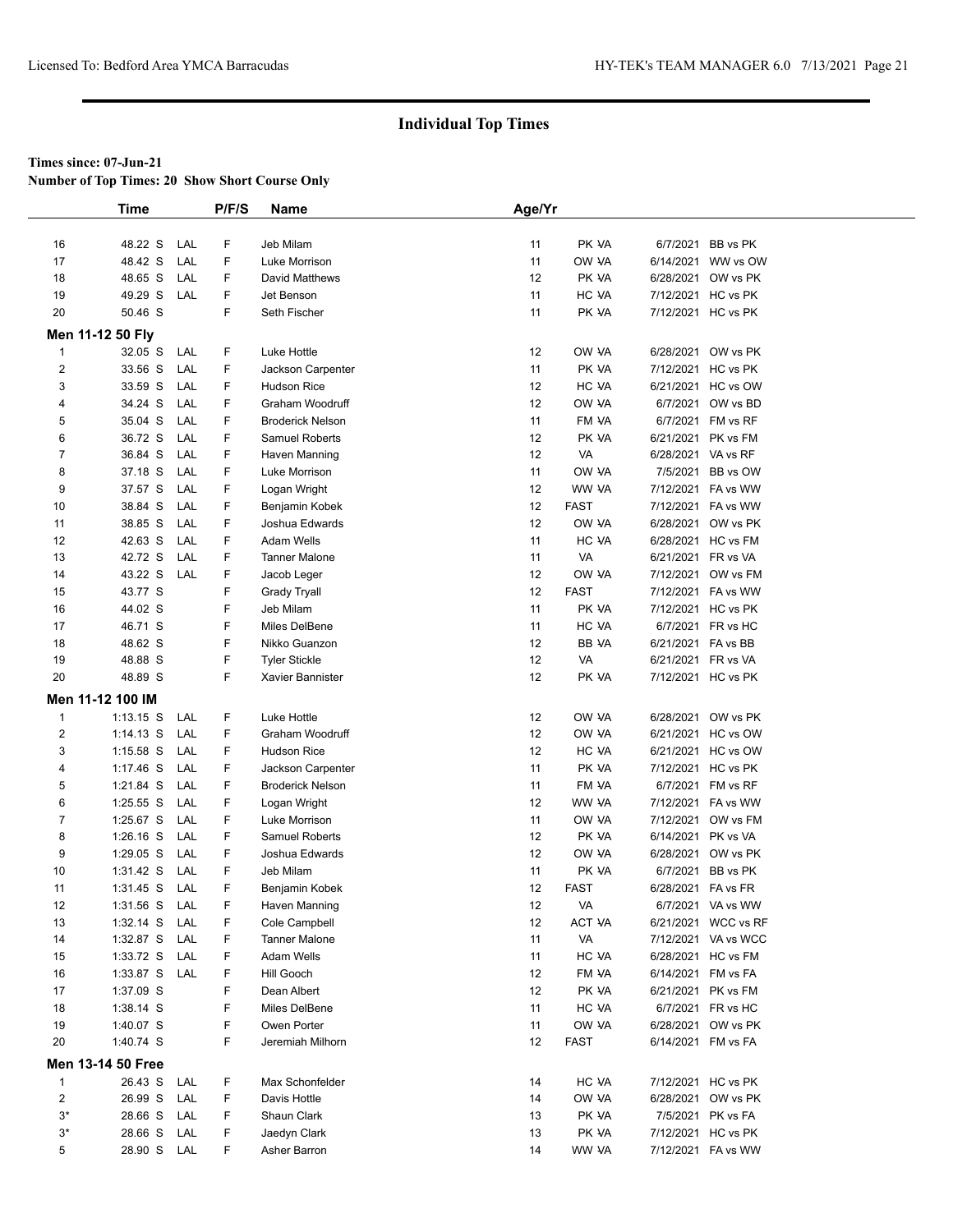**Number of Top Times: 20 Show Short Course Only**

|                | <b>Time</b>        |     | P/F/S | <b>Name</b>              | Age/Yr |             |                    |                     |
|----------------|--------------------|-----|-------|--------------------------|--------|-------------|--------------------|---------------------|
|                |                    |     |       |                          |        |             |                    |                     |
| 6              | 29.13 S            | LAL | F     | Joshua Warren            | 14     | FM VA       |                    | 7/5/2021 FM vs VA   |
| $\overline{7}$ | 29.27 S            | LAL | F     | Samuel Mejia-Ibarra      | 14     | <b>FAST</b> |                    | 7/5/2021 PK vs FA   |
| 8              | 29.44 S            | LAL | F     | William Kobek            | 14     | <b>FAST</b> |                    | 7/5/2021 PK vs FA   |
| 9              | 29.64 S            | LAL | F     | <b>Matthew Palzewicz</b> | 14     | WW VA       |                    | 7/5/2021 WW vs HC   |
| 10             | 29.66 S            | LAL | F     | <b>Landon Bivens</b>     | 14     | HC VA       |                    | 6/28/2021 HC vs FM  |
| 11             | 29.70 S            | LAL | F     | Simon Emery              | 14     | VA          |                    | 7/5/2021 FM vs VA   |
| 12             | 29.83 S            | LAL | F     | Noah Wells               | 13     | HC VA       |                    | 7/5/2021 WW vs HC   |
| 13             | 29.98 S            | LAL | F     | Charlie Webb             | 14     | OW VA       |                    | 6/7/2021 OW vs BD   |
| 14             | 30.45 S            | LAL | F     | Joshua Pillai            | 14     | FM VA       |                    | 7/5/2021 FM vs VA   |
| 15             | 30.62 S            | LAL | F     | lan Pontius              | 13     | PK VA       |                    | 7/12/2021 HC vs PK  |
| 16             | 30.67 S            | LAL | F     | Noah Kasper              | 13     | FM VA       |                    | 6/28/2021 HC vs FM  |
| 17             | 31.22 S            |     | F     | Jackson Gonzin           | 14     | FR VA       |                    | 7/5/2021 RF vs FR   |
| 18             | 31.34 S            |     | F     | Sam Wagoner              | 14     | HC VA       |                    | 7/5/2021 WW vs HC   |
| 19             | 31.50 S            |     | F     | Ethan Malone             | 14     | VA          |                    | 7/12/2021 VA vs WCC |
| 20             | 31.79 S            |     | F     | <b>Wyatt Sutphin</b>     | 13     | HC VA       |                    | 6/28/2021 HC vs FM  |
|                | Men 13-14 100 Free |     |       |                          |        |             |                    |                     |
| $\mathbf{1}$   | 58.10 S            | LAL | F     | Max Schonfelder          | 14     | HC VA       |                    | 7/5/2021 WW vs HC   |
| 2              | $1:00.11$ S        | LAL | F     | Davis Hottle             | 14     | OW VA       |                    | 7/12/2021 OW vs FM  |
| 3              | $1:01.40$ S        | LAL | F     | Joshua Warren            | 14     | FM VA       |                    | 7/12/2021 OW vs FM  |
| 4              | $1:03.07$ S        | LAL | F     | Charlie Webb             | 14     | OW VA       |                    | 6/28/2021 OW vs PK  |
| 5              | 1:03.75 S          | LAL | F     | Shaun Clark              | 13     | PK VA       |                    | 7/5/2021 PK vs FA   |
| 6              | $1:04.06$ S        | LAL | F     | Noah Wells               | 13     | HC VA       |                    | 7/12/2021 HC vs PK  |
| $\overline{7}$ | $1:04.46$ S        | LAL | F     | Samuel Mejia-Ibarra      | 14     | <b>FAST</b> |                    | 7/5/2021 PK vs FA   |
| 8              | 1:04.72 S          | LAL | F     | Jaedyn Clark             | 13     | PK VA       | 6/21/2021 PK vs FM |                     |
| 9              | 1:04.76 S          | LAL | F     | Simon Emery              | 14     | VA          |                    | 7/5/2021 FM vs VA   |
| 10             | $1:06.50$ S        | LAL | F     | <b>Matthew Palzewicz</b> | 14     | WW VA       |                    | 6/14/2021 WW vs OW  |
| 11             | $1:06.59$ S        | LAL | F     | <b>Landon Bivens</b>     | 14     | HC VA       |                    | 6/7/2021 FR vs HC   |
| 12             | 1:08.81 S          | LAL | F     | Sam Wagoner              | 14     | HC VA       |                    | 7/12/2021 HC vs PK  |
| 13             | 1:09.14 S          | LAL | F     | Noah Kasper              | 13     | FM VA       |                    | 7/5/2021 FM vs VA   |
| 14             | 1:09.95 S          | LAL | F     | Joshua Pillai            | 14     | FM VA       |                    | 7/12/2021 OW vs FM  |
| 15             | 1:10.81 S          |     | F     | William Kobek            | 14     | <b>FAST</b> |                    | 7/5/2021 PK vs FA   |
| 16             | 1:11.72 S          |     | F     | Ethan Malone             | 14     | VA          |                    | 7/12/2021 VA vs WCC |
| 17             | $1:12.11$ S        |     | F     | lan Pontius              | 13     | PK VA       |                    | 6/28/2021 OW vs PK  |
| 18             | 1:12.47 S          |     | F     | <b>Wyatt Sutphin</b>     | 13     | HC VA       |                    | 6/14/2021 WCC vs HC |
| 19             | 1:12.78 S          |     | F     | Mason Cooper             | 14     | PK VA       | 6/21/2021 PK vs FM |                     |
| 20             | $1:15.03$ S        |     | F     | Conner Burton            | 13     | FR VA       | 6/28/2021 FA vs FR |                     |
|                | Men 13-14 50 Back  |     |       |                          |        |             |                    |                     |
| $\mathbf{1}$   | 31.76 S            | LAL | F     | Davis Hottle             | 14     | OW VA       |                    | 6/14/2021 WW vs OW  |
| 2              | 33.06 S            | LAL | F     | <b>Matthew Palzewicz</b> | 14     | WW VA       |                    | 7/5/2021 WW vs HC   |
| 3              | 33.45 S            | LAL | F     | Landon Bivens            | 14     | HC VA       |                    | 7/5/2021 WW vs HC   |
| 4              | 34.44 S            | LAL | F     | Max Schonfelder          | 14     | HC VA       |                    | 6/28/2021 HC vs FM  |
| 5              | 34.53 S            | LAL | F     | Asher Barron             | 14     | WW VA       |                    | 7/12/2021 FA vs WW  |
| 6              | 35.01 S            | LAL | F     | Noah Kasper              | 13     | FM VA       |                    | 6/28/2021 HC vs FM  |
| 7              | 35.20 S            | LAL | F     | Mason Cooper             | 14     | PK VA       |                    | 6/28/2021 OW vs PK  |
| 8              | 36.59 S            | LAL | F     | Noah Wells               | 13     | HC VA       |                    | 6/21/2021 HC vs OW  |
| 9              | 37.04 S            | LAL | F     | Jaedyn Clark             | 13     | PK VA       |                    | 7/5/2021 PK vs FA   |
| 10             | 37.09 S            | LAL | F     | lan Pontius              | 13     | PK VA       |                    | 7/12/2021 HC vs PK  |
| 11             | 37.86 S            | LAL | F     | William Kobek            | 14     | <b>FAST</b> | 6/28/2021 FA vs FR |                     |
| 12             | 38.03 S            | LAL | F     | Sam Wagoner              | 14     | HC VA       |                    | 6/14/2021 WCC vs HC |
| 13             | 38.33 S            |     | F     | David Hiss               | 13     | FM VA       |                    | 6/21/2021 PK vs FM  |
| 14             | 38.43 S            |     | F     | Charlie Webb             | 14     | OW VA       |                    | 7/5/2021 BB vs OW   |
| 15             | 38.59 S            |     | F     | Logan Houlihan           | 13     | <b>FAST</b> | 6/21/2021 FA vs BB |                     |
| 16             | 40.10 S            |     | F     | Everett Heimbach         | 13     | <b>FAST</b> | 6/28/2021 FA vs FR |                     |
| 17             | 40.57 S            |     | F     | Jackson Gonzin           | 14     | FR VA       |                    | 6/7/2021 FR vs HC   |
|                |                    |     |       |                          |        |             |                    |                     |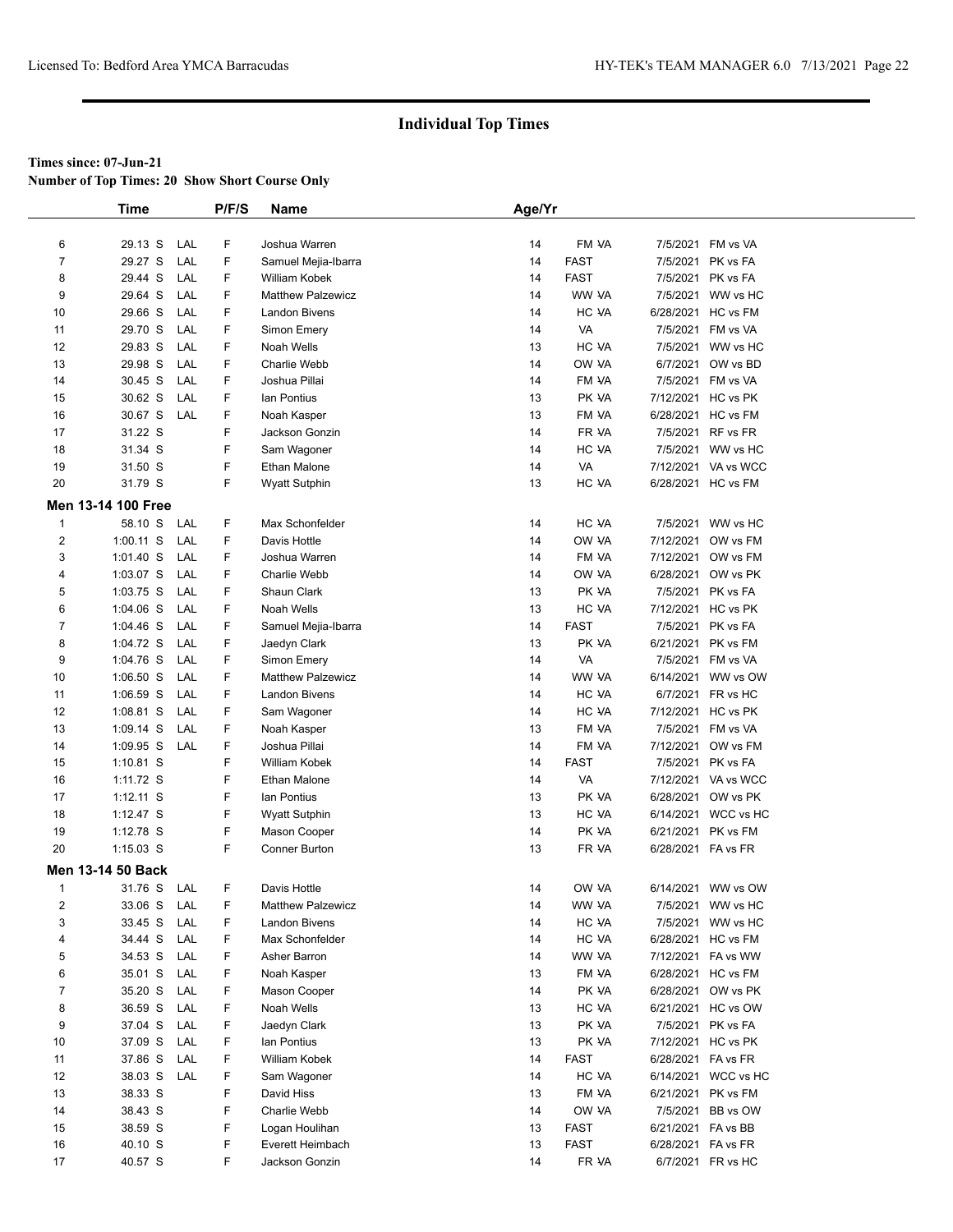**Number of Top Times: 20 Show Short Course Only**

|                         | <b>Time</b>                 |     | P/F/S | <b>Name</b>              | Age/Yr |             |                    |                       |
|-------------------------|-----------------------------|-----|-------|--------------------------|--------|-------------|--------------------|-----------------------|
|                         |                             |     |       |                          |        |             |                    |                       |
| 18                      | 40.59 S                     |     | F     | <b>Andrew Mayfield</b>   | 13     | RF          |                    | 7/5/2021 RF vs FR     |
| 19                      | 41.22 S                     |     | F     | <b>Rusty Hooks</b>       | 14     | WW VA       | 6/14/2021          | WW vs OW              |
| 20                      | 42.33 S                     |     | F     | Noah Ford                | 13     | WW VA       |                    | 7/5/2021 WW vs HC     |
|                         | Men 13-14 100 Back          |     |       |                          |        |             |                    |                       |
| $\mathbf{1}$            | $1:09.80$ S                 | LAL | F     | Davis Hottle             | 14     | OW VA       |                    | 6/7/2021 OW vs BD     |
| 2                       | $1:15.61$ S                 | LAL | F     | <b>Matthew Palzewicz</b> | 14     | WW VA       |                    | 6/14/2021 WW vs OW    |
| 3                       | $1:16.48$ S                 | LAL | F     | Landon Bivens            | 14     | HC VA       |                    | 7/12/2021 HC vs PK    |
| 4                       | $1:16.71$ S                 | LAL | F     | Noah Kasper              | 13     | FM VA       |                    | 6/28/2021 HC vs FM    |
| 5                       | $1:16.76$ S                 | LAL | F     | Jaedyn Clark             | 13     | PK VA       |                    | 6/28/2021 OW vs PK    |
| 6                       | 1:17.97 S                   | LAL | F     | Joshua Warren            | 14     | FM VA       |                    | 6/21/2021 PK vs FM    |
| $\overline{7}$          | 1:18.24 S                   | LAL | F     | Mason Cooper             | 14     | PK VA       |                    | 6/28/2021 OW vs PK    |
| 8                       | $1:19.75$ S                 | LAL | F     | Simon Emery              | 14     | VA          |                    | 6/7/2021 VA vs WW     |
| 9                       | $1:20.50$ S                 | LAL | F     | David Hiss               | 13     | FM VA       |                    | 6/28/2021 HC vs FM    |
| 10                      | $1:20.53$ S                 | LAL | F.    | Charlie Webb             | 14     | OW VA       |                    | 6/28/2021 OW vs PK    |
| 11                      | 1:21.50 S                   | LAL | F     | William Kobek            | 14     | <b>FAST</b> |                    | 7/5/2021 PK vs FA     |
| 12                      | 1:23.67 S                   | LAL | F     | lan Pontius              | 13     | PK VA       |                    | 7/12/2021 HC vs PK    |
| 13                      | 1:24.01 S                   | LAL | F     | Noah Wells               | 13     | HC VA       |                    | 6/7/2021 FR vs HC     |
| 14                      | 1:24.25 S                   | LAL | F     | Sam Wagoner              | 14     | HC VA       |                    | 7/12/2021 HC vs PK    |
| 15                      | 1:28.40 S                   |     | F     | Logan Houlihan           | 13     | <b>FAST</b> | 6/21/2021 FA vs BB |                       |
| 16                      | 1:30.94 S                   |     | F     | Gavin Harrington         | 13     | FM VA       |                    | 6/28/2021 HC vs FM    |
| 17                      | 1:31.84 S                   |     | F     | <b>Wyatt Sutphin</b>     | 13     | HC VA       |                    | 6/28/2021 HC vs FM    |
| 18                      | 1:32.70 S                   |     | F     | <b>Rusty Hooks</b>       | 14     | WW VA       |                    | 6/21/2021 BD vs WW    |
| 19                      | 1:34.81 S                   |     | F     | Everett Heimbach         | 13     | <b>FAST</b> |                    | 6/14/2021 FM vs FA    |
| 20                      | 1:34.88 S                   |     | F     | Noah Ford                | 13     | WW VA       |                    | 7/12/2021 FA vs WW    |
|                         | <b>Men 13-14 50 Breast</b>  |     |       |                          |        |             |                    |                       |
| $\mathbf{1}$            | 35.79 S                     | LAL | F     | Davis Hottle             | 14     | OW VA       |                    | 6/7/2021 OW vs BD     |
| $\overline{c}$          | 36.08 S                     | LAL | F     | Simon Emery              | 14     | VA          |                    | 6/7/2021 VA vs WW     |
| 3                       | 36.18 S                     | LAL | F     | Asher Barron             | 14     | WW VA       |                    | 7/5/2021 WW vs HC     |
| 4                       | 36.99 S                     | LAL | F.    | Samuel Mejia-Ibarra      | 14     | <b>FAST</b> |                    | 6/7/2021 WCC vs FA    |
| 5                       | 37.66 S                     | LAL | F     | Charlie Webb             | 14     | OW VA       |                    | 6/28/2021 OW vs PK    |
| 6                       | 37.98 S                     | LAL | F.    | Shaun Clark              | 13     | PK VA       |                    | 6/28/2021 OW vs PK    |
| 7                       | 40.42 S                     | LAL | F     | Jaedyn Clark             | 13     | PK VA       |                    | 7/12/2021 HC vs PK    |
| 8                       | 40.97 S                     | LAL | F     | Noah Wells               | 13     | HC VA       |                    | 6/21/2021 HC vs OW    |
| 9                       | 41.23 S                     | LAL | F.    | <b>Wyatt Sutphin</b>     | 13     | HC VA       |                    | 7/12/2021 HC vs PK    |
| 10                      | 41.62 S                     | LAL | F     | Jack Peck                | 14     | <b>RF</b>   | 7/12/2021 RF vs BD |                       |
| 11                      | 41.65 S                     | LAL | F     | Tj Younger               | 14     | <b>RF</b>   | 7/12/2021 RF vs BD |                       |
| 12                      | 42.34 S                     | LAL | F     | Noah Kasper              | 13     | FM VA       |                    | 6/7/2021 FM vs RF     |
| 13                      | 43.01 S                     | LAL | F     | Lantz Burton             | 14     | PK VA       |                    | 7/5/2021 PK vs FA     |
| 14                      | 43.30 S                     | LAL | F     | Josh Searwar             | 14     | WW VA       |                    | 7/12/2021    FA vs WW |
| 15                      | 43.68 S                     |     | F     | John Scruggs             | 14     | BB VA       | 6/14/2021 RF vs BB |                       |
| 16                      | 43.70 S                     |     | F     | Hagen Locklin            | 13     | PK VA       |                    | 6/28/2021 OW vs PK    |
| 17                      | 44.31 S                     |     | F     | Alec Stickle             | 14     | VA          | 6/28/2021 VA vs RF |                       |
| 18                      | 44.75 S                     |     | F     | David Hiss               | 13     | FM VA       |                    | 7/5/2021 FM vs VA     |
| 19                      | 44.77 S                     |     | F     | Parker Sittason          | 14     | BB VA       | 6/21/2021 FA vs BB |                       |
| 20                      | 45.39 S                     |     | F     | Noah Ford                | 13     | WW VA       |                    | 6/28/2021 WW vs WCC   |
|                         |                             |     |       |                          |        |             |                    |                       |
|                         | <b>Men 13-14 100 Breast</b> |     |       |                          |        |             |                    |                       |
| $\mathbf{1}$            | 1:15.39 S LAL               |     | F     | Davis Hottle             | 14     | OW VA       |                    | 6/14/2021 WW vs OW    |
| $\overline{\mathbf{c}}$ | $1:20.26$ S                 | LAL | F     | Simon Emery              | 14     | VA          | 6/28/2021 VA vs RF |                       |
| 3                       | $1:22.10$ S                 | LAL | F     | Asher Barron             | 14     | WW VA       |                    | 7/12/2021 FA vs WW    |
| 4                       | $1:23.15$ S                 | LAL | F     | Samuel Mejia-Ibarra      | 14     | FAST        |                    | 7/12/2021    FA vs WW |
| 5                       | 1:24.77 S                   | LAL | F     | Shaun Clark              | 13     | PK VA       |                    | 7/5/2021 PK vs FA     |
| 6                       | $1:26.01$ S                 | LAL | F     | Charlie Webb             | 14     | OW VA       |                    | 6/21/2021 HC vs OW    |
| $\overline{7}$          | 1:27.52 S LAL               |     | F     | Joshua Warren            | 14     | FM VA       |                    | 6/14/2021 FM vs FA    |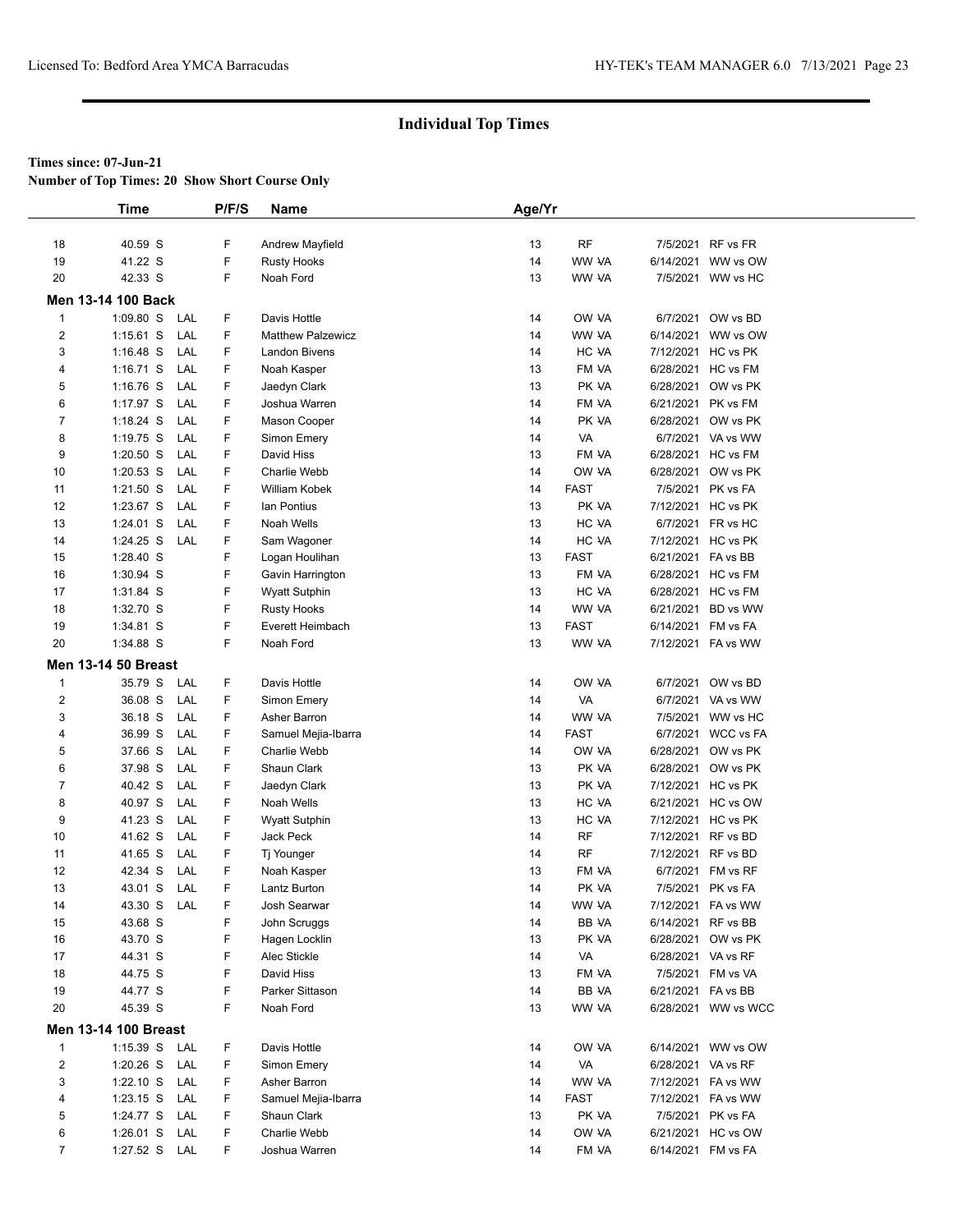**Number of Top Times: 20 Show Short Course Only**

|                | <b>Time</b>       |     | P/F/S | Name                     | Age/Yr |             |                    |                     |  |
|----------------|-------------------|-----|-------|--------------------------|--------|-------------|--------------------|---------------------|--|
|                |                   |     |       |                          |        |             |                    |                     |  |
| 8              | $1:29.52$ S       | LAL | F     | Noah Wells               | 13     | HC VA       |                    | 7/12/2021 HC vs PK  |  |
| 9              | 1:33.42 S         | LAL | F     | <b>Landon Bivens</b>     | 14     | HC VA       |                    | 6/28/2021 HC vs FM  |  |
| 10             | 1:33.69 S         | LAL | F     | Jaedyn Clark             | 13     | PK VA       | 6/14/2021 PK vs VA |                     |  |
| 11             | 1:34.20 S         | LAL | F     | Jack Peck                | 14     | <b>RF</b>   |                    | 7/5/2021 RF vs FR   |  |
| 12             | 1:34.40 S         | LAL | F     | Josh Searwar             | 14     | WW VA       |                    | 7/12/2021 FA vs WW  |  |
| 13             | $1:36.04$ S       | LAL | F     | Tj Younger               | 14     | RF          | 6/28/2021 VA vs RF |                     |  |
| 14             | 1:36.84 S         | LAL | F     | Lantz Burton             | 14     | PK VA       |                    | 6/28/2021 OW vs PK  |  |
| 15             | 1:37.40 S         |     | F     | David Hiss               | 13     | FM VA       |                    | 6/28/2021 HC vs FM  |  |
| 16             | 1:37.82 S         |     | F     | Hagen Locklin            | 13     | PK VA       |                    | 6/28/2021 OW vs PK  |  |
| 17             | 1:38.24 S         |     | F     | John Scruggs             | 14     | BB VA       | 6/14/2021 RF vs BB |                     |  |
| 18             | 1:38.47 S         |     | F     | <b>Wyatt Sutphin</b>     | 13     | HC VA       |                    | 7/12/2021 HC vs PK  |  |
| 19             | 1:39.06 S         |     | F     | Alec Stickle             | 14     | VA          |                    | 7/5/2021 FM vs VA   |  |
| 20             | 1:39.31 S         |     | F     | William Kobek            | 14     | <b>FAST</b> | 6/28/2021 FA vs FR |                     |  |
|                |                   |     |       |                          |        |             |                    |                     |  |
|                | Men 13-14 50 Fly  |     |       |                          |        |             |                    |                     |  |
| $\mathbf{1}$   | 29.17 S           | LAL | F     | Davis Hottle             | 14     | OW VA       |                    | 6/28/2021 OW vs PK  |  |
| $\overline{2}$ | 29.33 S           | LAL | F     | Max Schonfelder          | 14     | HC VA       |                    | 6/28/2021 HC vs FM  |  |
| 3              | 31.01 S           | LAL | F     | Joshua Pillai            | 14     | FM VA       |                    | 7/12/2021 OW vs FM  |  |
| 4              | 31.41 S           | LAL | F     | Jaedyn Clark             | 13     | PK VA       |                    | 7/12/2021 HC vs PK  |  |
| 5              | 31.97 S           | LAL | F     | Shaun Clark              | 13     | PK VA       | 6/14/2021 PK vs VA |                     |  |
| 6              | 32.10 S           | LAL | F     | Joshua Warren            | 14     | FM VA       |                    | 7/5/2021 FM vs VA   |  |
| $\overline{7}$ | 33.88 S           | LAL | F     | Samuel Mejia-Ibarra      | 14     | <b>FAST</b> |                    | 7/5/2021 PK vs FA   |  |
| 8              | 34.05 S           | LAL | F     | Asher Barron             | 14     | WW VA       |                    | 6/28/2021 WW vs WCC |  |
| 9              | 35.09 S           | LAL | F     | William Kobek            | 14     | <b>FAST</b> |                    | 7/12/2021 FA vs WW  |  |
| 10             | 35.19 S           | LAL | F     | Mason Cooper             | 14     | PK VA       |                    | 6/28/2021 OW vs PK  |  |
| 11             | 35.29 S           | LAL | F     | Everett Heimbach         | 13     | <b>FAST</b> |                    | 7/12/2021 FA vs WW  |  |
| 12             | 35.37 S           | LAL | F     | Ethan Malone             | 14     | VA          | 6/21/2021 FR vs VA |                     |  |
| 13             | 35.43 S           | LAL | F     | Noah Wells               | 13     | HC VA       |                    | 6/14/2021 WCC vs HC |  |
| 14             | 35.58 S           | LAL | F     | Sam Wagoner              | 14     | HC VA       |                    | 6/28/2021 HC vs FM  |  |
| 15             | 35.79 S           | LAL | F     | Landon Bivens            | 14     | HC VA       |                    | 6/7/2021 FR vs HC   |  |
| 16             | 36.31 S           | LAL | F     | <b>Jack Peck</b>         | 14     | <b>RF</b>   | 6/28/2021 VA vs RF |                     |  |
| 17             | 36.58 S           | LAL | F     | <b>Matthew Palzewicz</b> | 14     | WW VA       |                    | 6/21/2021 BD vs WW  |  |
| 18             | 38.23 S           |     | F     | Charlie Webb             | 14     | OW VA       |                    | 7/5/2021 BB vs OW   |  |
| 19             | 38.32 S           |     | F     | <b>Will Pacot</b>        | 13     | OW VA       |                    | 7/12/2021 OW vs FM  |  |
| 20             | 39.21 S           |     | F     | Apollo Guanzon           | 13     | BB VA       | 7/12/2021 BB vs FR |                     |  |
|                | Men 13-14 100 Fly |     |       |                          |        |             |                    |                     |  |
| $\mathbf{1}$   | 1:05.67 S         | LAL | F     | Max Schonfelder          | 14     | HC VA       |                    | 6/28/2021 HC vs FM  |  |
| $\overline{2}$ | $1:06.64$ S       | LAL | F     | Davis Hottle             | 14     | OW VA       |                    | 6/28/2021 OW vs PK  |  |
| 3              | $1:10.22$ S       | LAL | F     | Shaun Clark              | 13     | PK VA       | 6/21/2021 PK vs FM |                     |  |
| 4              | $1:11.02$ S       | LAL | F     | Joshua Warren            | 14     | FM VA       |                    | 6/21/2021 PK vs FM  |  |
| 5              | 1:19.27 $S$       | LAL | F     | Simon Emery              | 14     | VA          |                    | 7/12/2021 VA vs WCC |  |
| 6              | $1:22.04$ S       | LAL | F     | <b>Landon Bivens</b>     | 14     | HC VA       |                    | 6/21/2021 HC vs OW  |  |
| $\overline{7}$ | $1:23.81$ S       | LAL | F     | Jack Peck                | 14     | RF          | 6/28/2021 VA vs RF |                     |  |
| 8              | 1:24.84 S         | LAL | F     | Asher Barron             | 14     | WW VA       |                    | 6/21/2021 BD vs WW  |  |
| 9              | 1:25.79 S         | LAL | F     | <b>Matthew Palzewicz</b> | 14     | WW VA       |                    | 7/12/2021 FA vs WW  |  |
| 10             | $1:26.46$ S       | LAL | F     | Charlie Webb             | 14     | OW VA       |                    | 6/7/2021 OW vs BD   |  |
| 11             | $1:26.56$ S       | LAL | F     | Everett Heimbach         | 13     | FAST        |                    | 7/12/2021 FA vs WW  |  |
| 12             | 1:27.92 S         | LAL | F     | Mason Cooper             | 14     | PK VA       |                    | 6/28/2021 OW vs PK  |  |
| 13             | 1:34.79 S         | LAL | F     | <b>Ethan Malone</b>      | 14     | VA          |                    | 6/7/2021 VA vs WW   |  |
| 14             | $1:36.01$ S       | LAL | F     | Gavin Harrington         | 13     | FM VA       |                    | 6/7/2021 FM vs RF   |  |
| 15             | 1:36.80 S         |     | F     | Will Pacot               | 13     | OW VA       |                    | 7/12/2021 OW vs FM  |  |
| 16             | 1:39.87 S         |     | F     | Josh Searwar             | 14     | WW VA       |                    | 7/5/2021 WW vs HC   |  |
| 17             | 1:40.51 S         |     | F     | Apollo Guanzon           |        | BB VA       | 6/21/2021 FA vs BB |                     |  |
|                |                   |     | F     |                          | 13     |             |                    |                     |  |
| 18             | 1:40.66 S         |     |       | William Kobek            | 14     | <b>FAST</b> | 6/28/2021 FA vs FR |                     |  |
| 19             | 1:45.26 S         |     | F     | <b>Rusty Hooks</b>       | 14     | WW VA       |                    | 7/12/2021 FA vs WW  |  |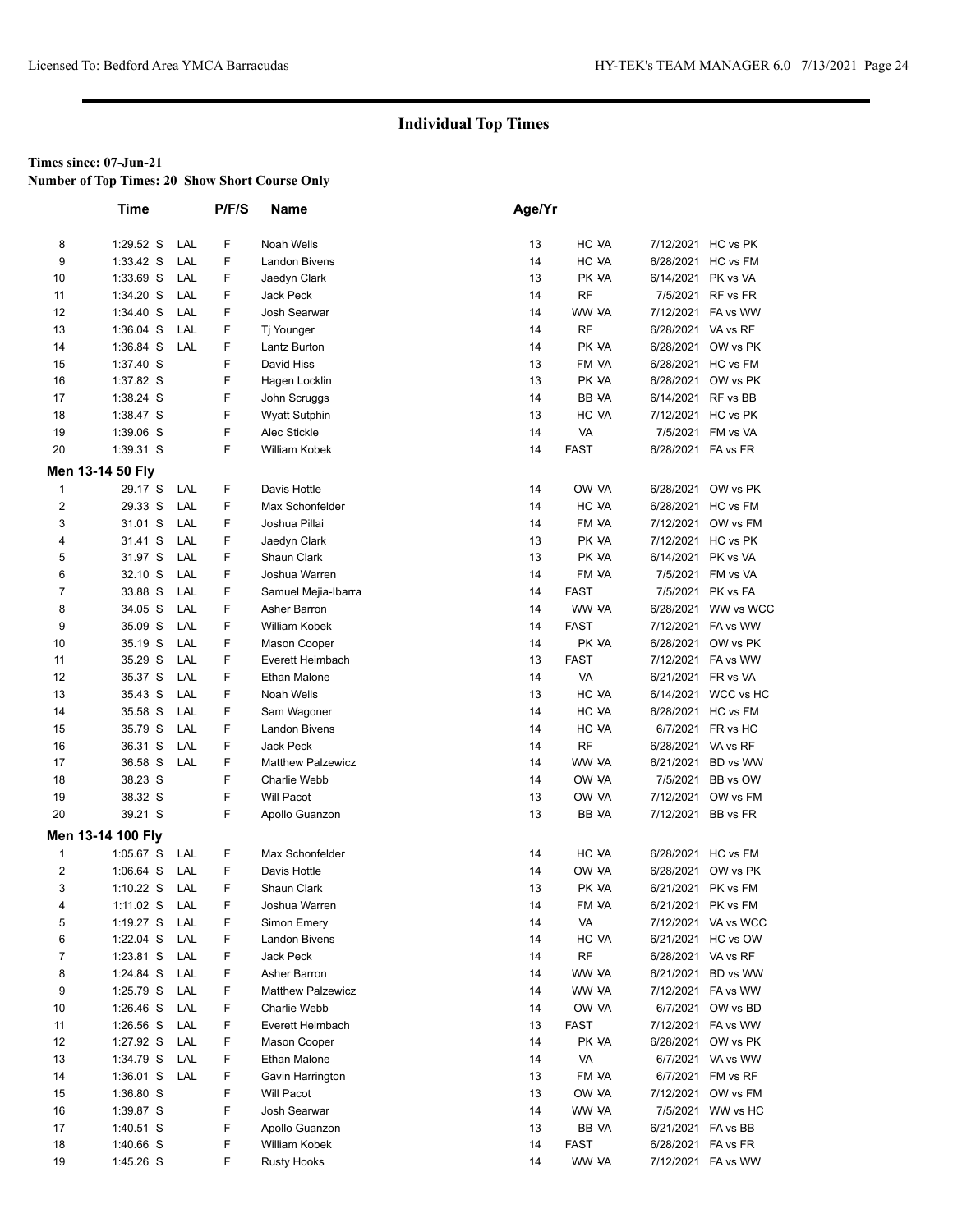**Number of Top Times: 20 Show Short Course Only**

|                | <b>Time</b>                |            | P/F/S  | Name                        | Age/Yr   |                    |                        |                                           |  |
|----------------|----------------------------|------------|--------|-----------------------------|----------|--------------------|------------------------|-------------------------------------------|--|
|                |                            |            |        |                             |          |                    |                        |                                           |  |
| 20             | 1:52.67 S                  |            | F      | <b>Ashton Hunt</b>          | 13       | WW VA              |                        | 6/7/2021 VA vs WW                         |  |
|                | Men 13-14 100 IM           |            |        |                             |          |                    |                        |                                           |  |
| $\mathbf{1}$   | 1:08.32 S                  | LAL        | F      | Davis Hottle                | 14       | OW VA              |                        | 6/28/2021 OW vs PK                        |  |
| 2              | $1:12.03$ S                | LAL        | F      | Samuel Mejia-Ibarra         | 14       | <b>FAST</b>        | 7/12/2021              | FA vs WW                                  |  |
| 3              | $1:12.26$ S                | LAL        | F      | Asher Barron                | 14       | WW VA              |                        | 7/12/2021 FA vs WW                        |  |
| 4              | $1:13.91$ S                | LAL        | F      | <b>Landon Bivens</b>        | 14       | HC VA              |                        | 6/21/2021 HC vs OW                        |  |
| 5              | $1:14.53$ S                | LAL        | F      | Charlie Webb                | 14       | OW VA              |                        | 6/21/2021 HC vs OW                        |  |
| 6              | $1:15.00$ S                | LAL        | F      | Shaun Clark                 | 13       | PK VA              |                        | 6/28/2021 OW vs PK                        |  |
| $\overline{7}$ | $1:15.03$ S                | LAL        | F      | Joshua Warren               | 14       | FM VA              | 6/14/2021 FM vs FA     |                                           |  |
| 8              | $1:15.96$ S                | LAL        | F      | Jaedyn Clark                | 13       | PK VA              | 7/5/2021               | PK vs FA                                  |  |
| 9              | $1:17.17$ S                | LAL        | F      | Simon Emery                 | 14       | VA                 |                        | 6/7/2021 VA vs WW                         |  |
| 10             | 1:18.49 S                  | LAL        | F      | Noah Kasper                 | 13       | FM VA              |                        | 6/7/2021 FM vs RF                         |  |
| 11             | 1:19.79 S                  | LAL        | F      | Noah Wells                  | 13       | HC VA              |                        | 7/5/2021 WW vs HC                         |  |
| 12             | 1:20.94 S                  |            | F      | Mason Cooper                | 14       | PK VA              |                        | 7/12/2021 HC vs PK                        |  |
| 13             | 1:22.07 S                  |            | F      | <b>Matthew Palzewicz</b>    | 14       | WW VA              |                        | 6/7/2021 VA vs WW                         |  |
| 14             | 1:23.49 S                  |            | F      | David Hiss                  | 13       | FM VA              | 6/28/2021              | HC vs FM                                  |  |
| 15             | 1:24.04 S                  |            | F      | Joshua Pillai               | 14       | FM VA              | 6/21/2021 PK vs FM     |                                           |  |
| 16             | 1:25.47 S                  |            | F      | Ethan Malone                | 14       | VA                 |                        | 7/5/2021 FM vs VA                         |  |
| 17             | 1:25.69 S                  |            | F      | <b>Wyatt Sutphin</b>        | 13       | HC VA              |                        | 6/21/2021 HC vs OW                        |  |
| 18             | 1:26.12 S                  |            | F      | Everett Heimbach            | 13       | <b>FAST</b>        | 6/14/2021 FM vs FA     |                                           |  |
| 19             | $1:26.16$ S<br>$1:26.56$ S |            | F      | Sam Wagoner                 | 14       | HC VA              |                        | 6/7/2021 FR vs HC                         |  |
| 20             |                            |            | F      | Conner Burton               | 13       | FR VA              | 7/12/2021 BB vs FR     |                                           |  |
|                | Men 25 Free                |            |        |                             |          |                    |                        |                                           |  |
| $\mathbf{1}$   | 22.96 S                    |            | F      | Joel Pillai                 | 17       | FM VA              | 6/21/2021 PK vs FM     |                                           |  |
|                | Men 50 Free                |            |        |                             |          |                    |                        |                                           |  |
| $\mathbf{1}$   | 24.37 S                    | LAL        | F      | <b>Brendan Whitfield</b>    | 16       | OW VA              |                        | 6/28/2021 OW vs PK                        |  |
| $\overline{2}$ | 25.13 S                    | LAL        | F      | <b>Jack Mills</b>           | 15       | HC VA              |                        | 6/14/2021 WCC vs HC                       |  |
| 3              | 25.72 S                    | LAL        | F      | Owen Widzisz                | 15       | OW VA              |                        | 7/12/2021 OW vs FM                        |  |
| 4              | 25.82 S                    | LAL        | F      | Jc Gordon                   | 15       | FM VA              | 7/12/2021              | OW vs FM                                  |  |
| 5              | 26.12 S                    | LAL        | F      | Ryan Learn                  | 18       | <b>FAST</b>        | 6/21/2021 FA vs BB     |                                           |  |
| 6              | 26.35 S                    | LAL        | F      | Ryan Frasier                | 15       | WW VA              |                        | 7/5/2021 WW vs HC                         |  |
| 7              | 26.65 S                    | LAL        | F      | <b>Gabriel Provost</b>      | 15       | FM VA              | 6/28/2021              | HC vs FM                                  |  |
| 8              | 26.74 S                    | LAL        | F      | Jackson Bauer               | 16       | PK VA              |                        | 7/12/2021 HC vs PK                        |  |
| 9              | 26.84 S                    | LAL        | F      | Evan Schonfelder            | 17       | HC VA              |                        | 6/21/2021 HC vs OW                        |  |
| 10             | 27.23 S                    | LAL        | F      | Sean Kim                    | 15       | VA                 |                        | 7/12/2021 VA vs WCC                       |  |
| 11             | 27.32 S                    | LAL        | F      | Isaac Parish                | 17       | WW VA              |                        | 6/28/2021 WW vs WCC                       |  |
| 12             | 27.52 S                    |            | F      | <b>Andrew Rogers</b>        | 15       | OW VA              |                        | 7/12/2021 OW vs FM                        |  |
| 13             | 27.59 S                    |            | F      | Jackson Hunt                | 16       | WW VA              |                        | 6/28/2021 WW vs WCC                       |  |
| 14             | 27.68 S                    |            | F      | Samuel Quintana             | 18       | <b>FAST</b>        |                        | 6/7/2021 WCC vs FA                        |  |
| 15             | 27.72 S<br>27.80 S         |            | F      | Davis Sneed                 | 17       | FM VA<br><b>RF</b> |                        | 7/12/2021 OW vs FM<br>6/21/2021 WCC vs RF |  |
| 16<br>17       | 28.05 S                    |            | F<br>F | Shane Smith<br>Owen Rempfer | 17       | HC VA              |                        | 6/28/2021 HC vs FM                        |  |
| 18             | 28.11 S                    |            | F      | Joey Procopio               | 15<br>16 | ACT VA             |                        | 6/21/2021 WCC vs RF                       |  |
| 19             | 28.18 S                    |            | F      | Josh Smith                  | 16       | HC VA              |                        | 6/14/2021 WCC vs HC                       |  |
| 20             | 28.22 S                    |            | F      | Hunter Smith                | 16       | <b>FAST</b>        | 6/21/2021 FA vs BB     |                                           |  |
|                |                            |            |        |                             |          |                    |                        |                                           |  |
| Men            | 100 Free                   |            |        |                             |          |                    |                        |                                           |  |
| $\mathbf{1}$   | 52.30 S                    | LAL        | F      | <b>Brendan Whitfield</b>    | 16       | OW VA              |                        | 6/21/2021 HC vs OW                        |  |
| $\overline{2}$ | 54.54 S                    | LAL        | F      | Jc Gordon                   | 15       | FM VA              | 6/14/2021 FM vs FA     |                                           |  |
| 3              | 54.56 S                    | LAL        | F      | Jack Mills                  | 15       | HC VA              |                        | 6/7/2021 FR vs HC                         |  |
| 4              | 56.61 S                    | LAL<br>LAL | F      | Owen Widzisz                | 15       | OW VA              |                        | 6/28/2021 OW vs PK                        |  |
| 5<br>6         | 58.60 S<br>58.88 S         | LAL        | F<br>F | Evan Shopbell<br>Ryan Learn | 17<br>18 | WW VA<br>FAST      | 6/14/2021<br>6/14/2021 | WW vs OW<br>FM vs FA                      |  |
| $\overline{7}$ | 59.09 S                    | LAL        | F      | Ryan Frasier                | 15       | WW VA              |                        | 6/21/2021 BD vs WW                        |  |
|                |                            |            |        |                             |          |                    |                        |                                           |  |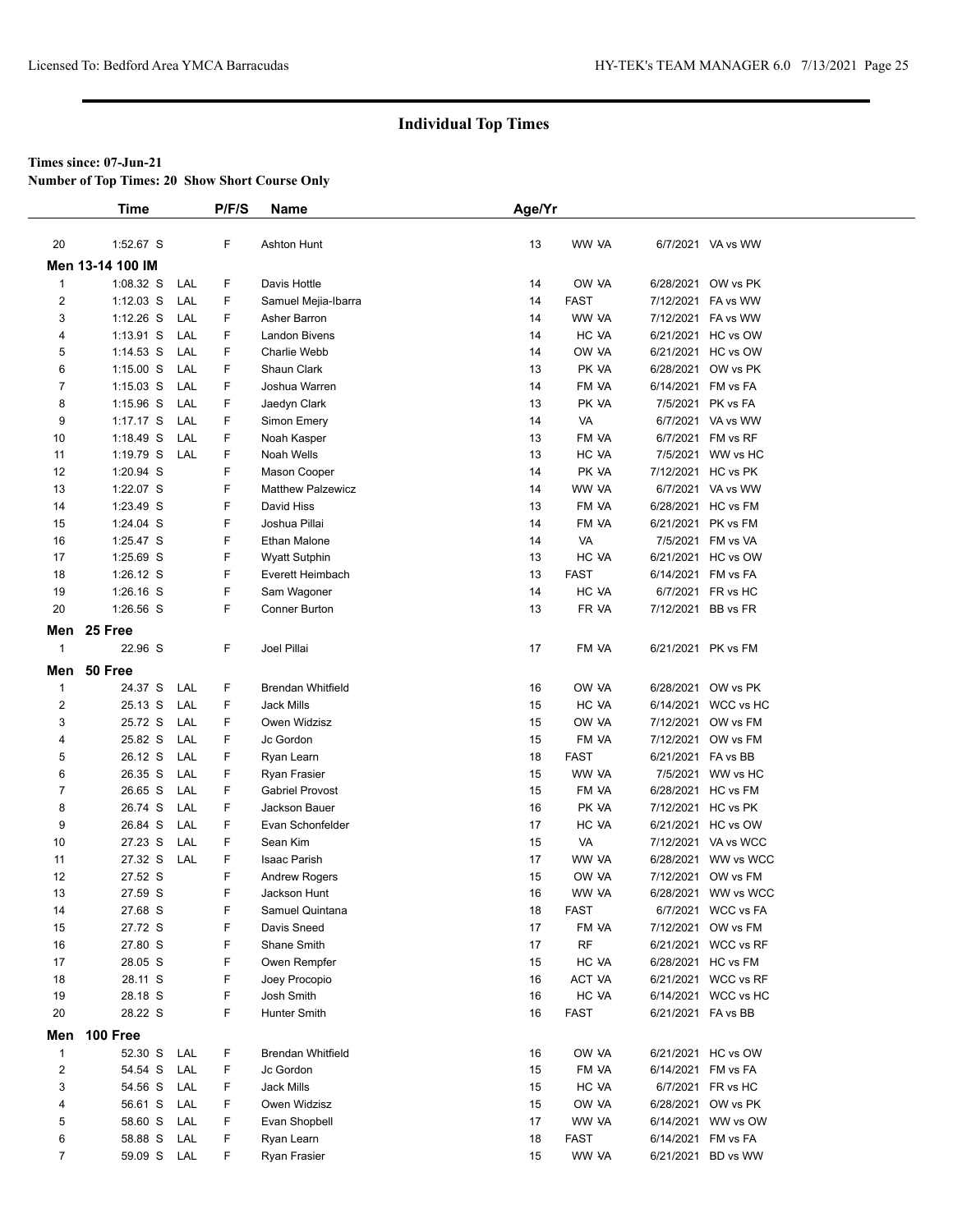**Number of Top Times: 20 Show Short Course Only**

|                | Time          |     | P/F/S | Name                     | Age/Yr |                      |                    |                     |
|----------------|---------------|-----|-------|--------------------------|--------|----------------------|--------------------|---------------------|
|                |               |     |       |                          |        |                      |                    |                     |
| 8              | 59.77 S       | LAL | F     | <b>Charlie Schindler</b> | 18     | PK VA                |                    | 7/12/2021 HC vs PK  |
| 9              | $1:00.26$ S   | LAL | F     | Evan Schonfelder         | 17     | HC VA                |                    | 7/12/2021 HC vs PK  |
| 10             | $1:00.41$ S   | LAL | F     | <b>Gabriel Provost</b>   | 15     | FM VA                | 7/12/2021          | OW vs FM            |
| 11             | $1:00.75$ S   | LAL | F     | Samuel Quintana          | 18     | <b>FAST</b>          |                    | 7/12/2021 FA vs WW  |
| 12             | $1:01.32$ S   | LAL | F     | <b>Thomas Fenton</b>     | 15     | PK VA                |                    | 7/12/2021 HC vs PK  |
| 13             | 1:01.40 S     |     | F     | <b>Andrew Rogers</b>     | 15     | OW VA                |                    | 7/12/2021 OW vs FM  |
| 14             | 1:01.60 S     |     | F     | <b>Gavin Miller</b>      | 17     | ACT VA               |                    | 6/7/2021 WCC vs FA  |
| 15             | $1:01.64$ S   |     | F     | Jackson Hunt             | 16     | WW VA                | 6/21/2021          | BD vs WW            |
| 16             | $1:02.49$ S   |     | F     | Luke King                | 16     | HC VA                |                    | 7/5/2021 WW vs HC   |
| 17             | 1:02.80 S     |     | F     | Cameron St Clair         | 17     | HC VA                |                    | 6/28/2021 HC vs FM  |
| 18             | $1:03.36$ S   |     | F     | <b>Ethan Alley</b>       | 18     | RF                   |                    | 7/12/2021 RF vs BD  |
| 19             | 1:04.01 S     |     | F     | Shane Smith              | 17     | RF                   | 6/28/2021 VA vs RF |                     |
| 20             | 1:04.21 S     |     | F     | Owen Rempfer             | 15     | HC VA                |                    | 6/21/2021 HC vs OW  |
|                | Men 25 Back   |     |       |                          |        |                      |                    |                     |
| $\mathbf{1}$   | 26.79 S       |     | F     | Joel Pillai              | 17     | FM VA                |                    | 6/21/2021 PK vs FM  |
| Men            | 50 Back       |     |       |                          |        |                      |                    |                     |
| $\mathbf{1}$   | 27.16 S       | LAL | F     | <b>Brendan Whitfield</b> | 16     | OW VA                |                    | 7/12/2021 OW vs FM  |
| $\overline{c}$ | 29.80 S       | LAL | F     | Jack Mills               | 15     | HC VA                |                    | 6/28/2021 HC vs FM  |
| 3              | 30.17 S       | LAL | F     | Owen Widzisz             | 15     | OW VA                |                    | 6/7/2021 OW vs BD   |
| 4              | 31.21 S       | LAL | F     | Cameron St Clair         | 17     | HC VA                |                    | 6/21/2021 HC vs OW  |
| 5              | 31.83 S       | LAL | F     | Jackson Bauer            | 16     | PK VA                |                    | 7/12/2021 HC vs PK  |
| 6              | 32.07 S       | LAL | F     | Kyle Sennett             | 17     | VA                   |                    | 6/7/2021 VA vs WW   |
| $\overline{7}$ | 32.60 S       | LAL | F     | Ryan Frasier             | 15     | WW VA                |                    | 6/7/2021 VA vs WW   |
| 8              | 32.71 S       | LAL | F     | Josh Smith               | 16     | HC VA                |                    | 6/21/2021 HC vs OW  |
| 9              | 32.73 S       | LAL | F     | <b>Charles Drinkard</b>  | 16     | FR VA                | 7/12/2021          | BB vs FR            |
| 10             | 33.00 S       | LAL | F     | Hunter Smith             | 16     | <b>FAST</b>          |                    | 7/12/2021 FA vs WW  |
| 11             | 33.28 S       | LAL | F     | <b>Ethan Alley</b>       | 18     | <b>RF</b>            |                    | 7/5/2021 RF vs FR   |
| 12             | 33.30 S       | LAL | F     | Jackson Hunt             | 16     | WW VA                |                    | 7/12/2021 FA vs WW  |
| 13             | 33.33 S       | LAL | F     | Evan Schonfelder         | 17     | HC VA                |                    | 6/21/2021 HC vs OW  |
| 14             | 33.38 S       | LAL | F     | Benjamin Smith           | 15     | <b>FAST</b>          |                    | 6/14/2021 FM vs FA  |
| 15             | 34.33 S       |     | F     | Ryan Learn               | 18     | <b>FAST</b>          | 6/28/2021 FA vs FR |                     |
| 16             | 34.76 S       |     | F     | Aiden Tuck               | 17     | WW VA                |                    | 6/14/2021 WW vs OW  |
| 17             | 34.93 S       |     | F     | <b>Brayden Turner</b>    | 16     | HC VA                |                    | 6/21/2021 HC vs OW  |
| 18             | 34.98 S       |     | F     | Drew Mahland             | 15     | PK VA                |                    | 6/28/2021 OW vs PK  |
| 19             | 35.54 S       |     | F     | <b>Nathaniel Parish</b>  | 15     | WW VA                |                    | 6/14/2021 WW vs OW  |
| 20             | 35.62 S       |     | F     | Davis Sneed              | 17     | FM VA                |                    | 6/21/2021 PK vs FM  |
| Men            | 100 Back      |     |       |                          |        |                      |                    |                     |
| $\mathbf{1}$   | 1:00.26 S LAL |     | F     | <b>Brendan Whitfield</b> | 16     | OW VA                |                    | 7/12/2021 OW vs FM  |
| $\overline{c}$ | $1:04.80$ S   | LAL | F     | Jc Gordon                | 15     | FM VA                |                    | 6/28/2021 HC vs FM  |
| 3              | $1:06.75$ S   | LAL | F     | Cameron St Clair         | 17     | HC VA                |                    | 6/21/2021 HC vs OW  |
| 4              | 1:08.96 S     | LAL | F     | Owen Widzisz             | 15     | OW VA                |                    | 6/21/2021 HC vs OW  |
| 5              | $1:09.60$ S   | LAL | F     | Ben Hiss                 | 17     | FM VA                |                    | 6/28/2021 HC vs FM  |
| 6              | 1:09.74 S     | LAL | F     | Ryan Frasier             | 15     | WW VA                | 6/21/2021          | BD vs WW            |
| $\overline{7}$ | 1:10.52 $S$   | LAL | F     | Jackson Bauer            | 16     | PK VA                |                    | 7/12/2021 HC vs PK  |
| 8              | $1:11.48$ S   | LAL | F     | Isaac Parish             | 17     | WW VA                |                    | 6/28/2021 WW vs WCC |
| 9              | $1:11.55$ S   | LAL | F     | <b>Ethan Alley</b>       | 18     | <b>RF</b>            | 6/28/2021 VA vs RF |                     |
| 10             | 1:11.94 S     | LAL | F     | Kyle Sennett             | 17     | VA                   |                    | 6/7/2021 VA vs WW   |
| 11             | 1:12.40 S     | LAL | F     | Josh Smith               | 16     | HC VA                |                    | 6/14/2021 WCC vs HC |
| 12             | 1:13.49 S     | LAL | F     | Evan Schonfelder         | 17     | HC VA                | 6/14/2021          | WCC vs HC           |
| 13             | 1:15.15 S     | LAL | F     | <b>Charles Drinkard</b>  | 16     | FR VA                | 6/28/2021 FA vs FR |                     |
| 14             | 1:15.24 S     | LAL | F     | Benjamin Smith           | 15     | <b>FAST</b>          | 6/14/2021 FM vs FA |                     |
| 15             | $1:15.27$ S   | LAL | F     | Drew Mahland             | 15     | PK VA<br><b>FAST</b> |                    | 6/28/2021 OW vs PK  |
| 16             | 1:15.51 S LAL |     | F     | Hunter Smith             | 16     |                      |                    | 7/12/2021 FA vs WW  |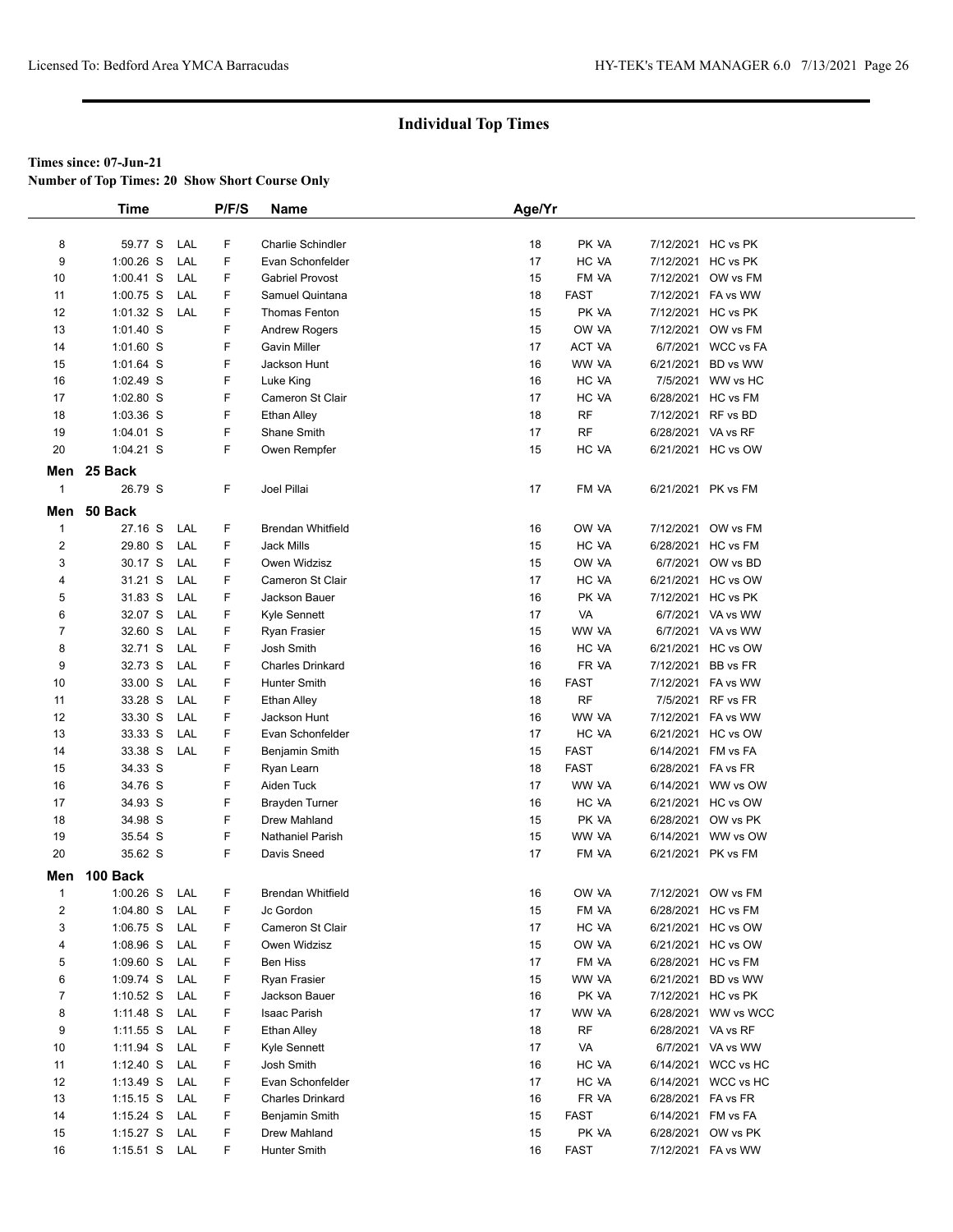**Number of Top Times: 20 Show Short Course Only**

|                         | <b>Time</b>   |     | P/F/S  | Name                                            | Age/Yr |             |                    |                              |  |
|-------------------------|---------------|-----|--------|-------------------------------------------------|--------|-------------|--------------------|------------------------------|--|
|                         |               |     |        |                                                 |        |             |                    |                              |  |
| 17                      | 1:15.96 S     |     | F      | Jackson Hunt                                    | 16     | WW VA       | 7/12/2021          | FA vs WW                     |  |
| 18                      | $1:16.24$ S   |     | F      | Thomas Fenton                                   | 15     | PK VA       | 7/5/2021           | PK vs FA                     |  |
| 19                      | 1:16.98 S     |     | F      | Luke King                                       | 16     | HC VA       | 6/14/2021          | WCC vs HC                    |  |
| 20                      | $1:17.30$ S   |     | F      | <b>Andrew Rogers</b>                            | 15     | OW VA       |                    | 6/7/2021 OW vs BD            |  |
| Men                     | 50 Breast     |     |        |                                                 |        |             |                    |                              |  |
|                         |               |     |        |                                                 |        |             |                    |                              |  |
| $\mathbf{1}$            | 31.54 S       | LAL | F<br>F | <b>Brendan Whitfield</b>                        | 16     | OW VA       | 6/14/2021          | WW vs OW                     |  |
| 2                       | 31.87 S       | LAL | F      | Michael Marotta                                 | 17     | PK VA       | 6/28/2021          | OW vs PK                     |  |
| 3                       | 32.81 S       | LAL |        | <b>Ben Hiss</b>                                 | 17     | FM VA       | 6/28/2021          | HC vs FM                     |  |
| 4                       | 32.95 S       | LAL | F      | <b>Charlie Schindler</b><br><b>Gavin Miller</b> | 18     | PK VA       | 6/14/2021          | PK vs VA<br><b>WCC vs FA</b> |  |
| 5                       | 33.50 S       | LAL | F      |                                                 | 17     | ACT VA      | 6/7/2021           |                              |  |
| 6                       | 34.73 S       | LAL | F      | Isaac Parish                                    | 17     | WW VA       | 6/7/2021           | VA vs WW                     |  |
| 7                       | 34.85 S       | LAL | F      | Evan Shopbell                                   | 17     | WW VA       | 6/14/2021          | WW vs OW                     |  |
| 8                       | 35.03 S       | LAL | F      | Owen Rempfer                                    | 15     | HC VA       |                    | 7/12/2021 HC vs PK           |  |
| 9                       | 35.58 S       | LAL | F      | <b>Adam Ellett</b>                              | 17     | HC VA       |                    | 7/12/2021 HC vs PK           |  |
| 10                      | 35.71 S       | LAL | F      | <b>Thomas Fenton</b>                            | 15     | PK VA       |                    | 7/5/2021 PK vs FA            |  |
| 11                      | 35.72 S       | LAL | F      | Mason Drummond                                  | 15     | ACT VA      | 6/21/2021          | WCC vs RF                    |  |
| 12                      | 35.78 S       | LAL | F      | Sean Kim                                        | 15     | VA          | 6/28/2021 VA vs RF |                              |  |
| 13                      | 36.17 S       | LAL | F      | Ryan Learn                                      | 18     | <b>FAST</b> | 6/28/2021          | FA vs FR                     |  |
| $14*$                   | 36.33 S       | LAL | F      | Jack Mills                                      | 15     | HC VA       | 6/28/2021          | HC vs FM                     |  |
| $14*$                   | 36.33 S       | LAL | F      | Ethan Alley                                     | 18     | <b>RF</b>   | 6/7/2021           | FM vs RF                     |  |
| $16*$                   | 36.35 S       | LAL | F      | Owen Widzisz                                    | 15     | OW VA       | 6/7/2021           | OW vs BD                     |  |
| $16*$                   | 36.35 S       | LAL | F      | Ethan Mayfield                                  | 17     | <b>RF</b>   | 6/28/2021          | VA vs RF                     |  |
| 18                      | 36.70 S       | LAL | F      | Drew Mahland                                    | 15     | PK VA       | 6/28/2021          | OW vs PK                     |  |
| 19                      | 36.83 S       | LAL | F      | <b>Gabriel Provost</b>                          | 15     | FM VA       | 6/28/2021          | HC vs FM                     |  |
| 20                      | 37.09 S       | LAL | F      | Carter Rice                                     | 16     | HC VA       |                    | 6/7/2021 FR vs HC            |  |
| Men                     | 100 Breast    |     |        |                                                 |        |             |                    |                              |  |
| $\mathbf 1$             | $1:09.61$ S   | LAL | F      | <b>Brendan Whitfield</b>                        | 16     | OW VA       | 7/5/2021           | BB vs OW                     |  |
| 2                       | $1:10.57$ S   | LAL | F      | Michael Marotta                                 | 17     | PK VA       |                    | 7/12/2021 HC vs PK           |  |
| 3                       | $1:12.79$ S   | LAL | F      | <b>Charlie Schindler</b>                        | 18     | PK VA       | 6/14/2021          | PK vs VA                     |  |
| 4                       | 1:13.78 S     | LAL | F      | <b>Ben Hiss</b>                                 | 17     | FM VA       |                    | 6/28/2021 HC vs FM           |  |
| 5                       | $1:15.42$ S   | LAL | F      | Evan Shopbell                                   | 17     | WW VA       |                    | 6/14/2021 WW vs OW           |  |
| 6                       | $1:16.03$ S   | LAL | F      | Gavin Miller                                    | 17     | ACT VA      | 7/12/2021          | VA vs WCC                    |  |
| 7                       | $1:16.66$ S   | LAL | F      | Thomas Fenton                                   | 15     | PK VA       | 6/14/2021          | PK vs VA                     |  |
| 8                       | 1:17.54 S     | LAL | F      | Isaac Parish                                    | 17     | WW VA       | 6/21/2021          | BD vs WW                     |  |
| 9                       | $1:18.73$ S   | LAL | F      | Mason Drummond                                  | 15     | ACT VA      | 6/21/2021          | WCC vs RF                    |  |
| 10                      | $1:18.94$ S   | LAL | F      | <b>Jack Mills</b>                               | 15     | HC VA       | 6/28/2021          | HC vs FM                     |  |
| 11                      | $1:20.11$ S   | LAL | F      | <b>Adam Ellett</b>                              | 17     | HC VA       | 7/12/2021          | HC vs PK                     |  |
| 12                      | $1:20.18$ S   | LAL | F      | Evan Schonfelder                                | 17     | HC VA       |                    | 7/5/2021 WW vs HC            |  |
| 13                      | 1:21.21 S     | LAL | F      | Sean Kim                                        | 15     | VA          | 6/21/2021 FR vs VA |                              |  |
| 14                      | 1:21.28 S     | LAL | F      | <b>Ethan Alley</b>                              | 18     | <b>RF</b>   |                    | 6/21/2021 WCC vs RF          |  |
| 15                      | $1:21.81$ S   | LAL | F      | Luke King                                       | 16     | HC VA       |                    | 6/28/2021 HC vs FM           |  |
| 16                      | $1:22.62$ S   | LAL | F      | Drew Mahland                                    | 15     | PK VA       |                    | 6/28/2021 OW vs PK           |  |
| 17                      | 1:22.76 S     | LAL | F      | Ethan Mayfield                                  | 17     | RF          | 6/28/2021 VA vs RF |                              |  |
| 18                      | 1:22.84 S     | LAL | F      | Luke Ellett                                     | 15     | HC VA       | 7/12/2021          | HC vs PK                     |  |
| 19                      | 1:22.91 S     | LAL | F      | Owen Rempfer                                    | 15     | HC VA       | 7/12/2021          | HC vs PK                     |  |
| 20                      | 1:22.97 S LAL |     | F      | Carter Rice                                     | 16     | HC VA       |                    | 6/28/2021 HC vs FM           |  |
|                         | Men 50 Fly    |     |        |                                                 |        |             |                    |                              |  |
| $\mathbf{1}$            | 25.98 S LAL   |     | F      | <b>Brendan Whitfield</b>                        | 16     | OW VA       |                    | 6/7/2021 OW vs BD            |  |
| $\overline{\mathbf{c}}$ | 27.29 S       | LAL | F      | Owen Widzisz                                    | 15     | OW VA       | 7/12/2021          | OW vs FM                     |  |
| 3                       | 27.55 S       | LAL | F      | Jack Mills                                      | 15     | HC VA       | 6/14/2021          | WCC vs HC                    |  |
| 4                       | 28.95 S       | LAL | F      | Ryan Learn                                      | 18     | <b>FAST</b> | 6/14/2021          | FM vs FA                     |  |
| 5                       | 29.53 S       | LAL | F      | Josh Smith                                      | 16     | HC VA       |                    | 7/12/2021 HC vs PK           |  |
| 6                       | 29.77 S LAL   |     | F      | Ryan Frasier                                    | 15     | WW VA       |                    | 7/5/2021 WW vs HC            |  |
|                         |               |     |        |                                                 |        |             |                    |                              |  |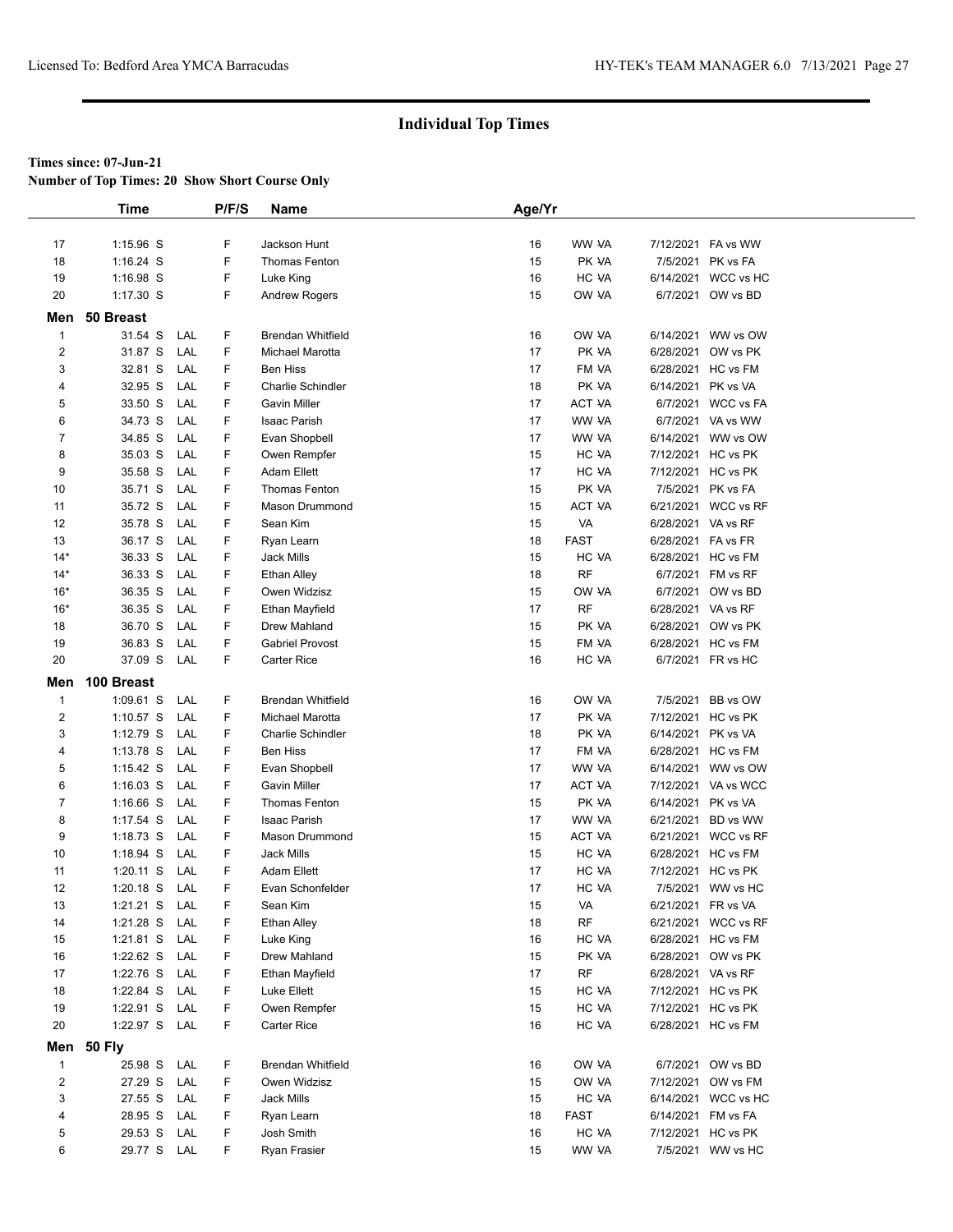**Number of Top Times: 20 Show Short Course Only**

|                         | <b>Time</b>            |     | P/F/S | <b>Name</b>                          | Age/Yr   |             |                    |                                         |
|-------------------------|------------------------|-----|-------|--------------------------------------|----------|-------------|--------------------|-----------------------------------------|
|                         |                        |     |       |                                      |          |             |                    |                                         |
| $\overline{7}$          | 29.84 S                | LAL | F     | Kyle Sennett                         | 17       | VA          |                    | 7/12/2021 VA vs WCC                     |
| 8                       | 29.93 S                | LAL | F     | Sean Kim                             | 15       | VA          | 6/28/2021 VA vs RF |                                         |
| 9                       | 30.04 S                | LAL | F     | Michael Marotta                      | 17       | PK VA       | 6/28/2021          | OW vs PK                                |
| 10                      | 30.13 S                | LAL | F     | <b>Andrew Rogers</b>                 | 15       | OW VA       | 6/28/2021          | OW vs PK                                |
| 11                      | 30.19 S                | LAL | F     | Isaac Parish                         | 17       | WW VA       |                    | 6/28/2021 WW vs WCC                     |
| 12                      | 30.41 S                | LAL | F     | Jackson Hunt                         | 16       | WW VA       |                    | 6/14/2021 WW vs OW                      |
| 13                      | 30.59 S                | LAL | F     | <b>Charlie Schindler</b>             | 18       | PK VA       | 6/28/2021          | OW vs PK                                |
| 14                      | 30.87 S                | LAL | F     | Owen Rempfer                         | 15       | HC VA       |                    | 6/14/2021 WCC vs HC                     |
| 15                      | 30.92 S                | LAL | F     | Aiden Tuck                           | 17       | WW VA       |                    | 7/12/2021 FA vs WW                      |
| 16                      | 30.94 S                | LAL | F     | Gavin Williams                       | 17       | ACT VA      |                    | 6/28/2021 WW vs WCC                     |
| 17                      | 31.12 S                |     | F     | Solomon Lewis                        | 17       | <b>RF</b>   |                    | 6/21/2021 WCC vs RF                     |
| 18                      | 31.14 S                |     | F     | Aidan Palys                          | 17       | BB VA       | 7/5/2021           | BB vs OW                                |
| 19                      | 31.41 S                |     | F     | <b>Gavin Miller</b>                  | 17       | ACT VA      | 7/5/2021           | <b>BD</b> vs WCC                        |
| 20                      | 31.80 S                |     | F     | Cameron St Clair                     | 17       | HC VA       | 6/28/2021 HC vs FM |                                         |
| Men                     | <b>100 Fly</b>         |     |       |                                      |          |             |                    |                                         |
| $\mathbf{1}$            | 57.88 S                | LAL | F     | <b>Brendan Whitfield</b>             | 16       | OW VA       |                    | 6/14/2021 WW vs OW                      |
| $\overline{\mathbf{c}}$ | 58.89 S                | LAL | F     | <b>Jack Mills</b>                    | 15       | HC VA       | 6/21/2021          | HC vs OW                                |
| 3                       | $1:03.08$ S            | LAL | F     | Owen Widzisz                         |          | OW VA       | 6/28/2021          | OW vs PK                                |
| 4                       | $1:03.21$ S            | LAL | F     | Jc Gordon                            | 15<br>15 | FM VA       |                    | 7/5/2021 FM vs VA                       |
| 5                       | 1:03.71 S              | LAL | F     | Michael Marotta                      | 17       | PK VA       |                    | 6/28/2021 OW vs PK                      |
| 6                       | 1:04.32 S              | LAL | F     | Isaac Parish                         | 17       | WW VA       |                    | 6/14/2021 WW vs OW                      |
| 7                       | $1:04.45$ S            | LAL | F     |                                      | 18       | <b>RF</b>   | 6/14/2021          | RF vs BB                                |
| $8*$                    | $1:06.03$ S            | LAL | F     | Ethan Alley<br>Kyle Sennett          | 17       | VA          | 7/5/2021           | FM vs VA                                |
| $8*$                    | $1:06.03$ S            | LAL | F     | Josh Smith                           | 16       | HC VA       |                    | 6/21/2021 HC vs OW                      |
|                         | $1:06.80$ S            | LAL | F     | <b>Ben Hiss</b>                      | 17       | FM VA       | 6/28/2021 HC vs FM |                                         |
| 10<br>11                | $1:07.13$ S            | LAL | F     | Sean Kim                             | 15       | VA          | 6/28/2021 VA vs RF |                                         |
|                         |                        | LAL | F     |                                      |          | OW VA       |                    |                                         |
| 12<br>13                | 1:08.08 S<br>1:08.57 S | LAL | F     | <b>Andrew Rogers</b><br>Jackson Hunt | 15<br>16 | WW VA       |                    | 6/14/2021 WW vs OW<br>6/7/2021 VA vs WW |
| 14                      | $1:10.00$ S            | LAL | F     |                                      | 18       | <b>FAST</b> |                    | 7/12/2021 FA vs WW                      |
| 15                      | $1:10.36$ S            | LAL | F     | Ryan Learn<br>Luke King              |          | HC VA       |                    | 6/14/2021 WCC vs HC                     |
| 16                      | $1:11.36$ S            | LAL | F     | Aiden Tuck                           | 16<br>17 | WW VA       |                    | 7/12/2021 FA vs WW                      |
| 17                      | 1:11.49 S              | LAL | F     | Owen Rempfer                         | 15       | HC VA       |                    | 6/14/2021 WCC vs HC                     |
| 18                      | 1:11.94 S              | LAL | F     | Evan Schonfelder                     | 17       | HC VA       |                    | 6/14/2021 WCC vs HC                     |
| 19                      | $1:12.83$ S            |     | F     | <b>Carter Rice</b>                   | 16       | HC VA       | 6/28/2021 HC vs FM |                                         |
| 20                      | $1:13.11$ S            |     | F     | <b>Gavin Miller</b>                  | 17       | ACT VA      |                    | 6/14/2021 WCC vs HC                     |
|                         |                        |     |       |                                      |          |             |                    |                                         |
| Men                     | 100 IM                 |     |       |                                      |          |             |                    |                                         |
| 1                       | $1:00.53$ S            | LAL | F     | <b>Brendan Whitfield</b>             | 16       | OW VA       | 6/28/2021          | OW vs PK                                |
| $\overline{2}$          | $1:04.17$ S            | LAL | F     | Jack Mills                           | 15       | HC VA       |                    | 6/14/2021 WCC vs HC                     |
| 3                       | $1:05.56$ S            | LAL | F     | Owen Widzisz                         | 15       | OW VA       |                    | 6/14/2021 WW vs OW                      |
| 4                       | 1:05.62 S              | LAL | F     | Jc Gordon                            | 15       | FM VA       | 6/14/2021          | FM vs FA                                |
| 5                       | 1:06.24 S              | LAL | F     | Evan Shopbell                        | 17       | WW VA       |                    | 6/14/2021 WW vs OW                      |
| 6                       | $1:06.77$ S            | LAL | F     | Michael Marotta                      | 17       | PK VA       | 6/21/2021 PK vs FM |                                         |
| $\overline{7}$          | 1:07.41 S              | LAL | F     | <b>Ben Hiss</b>                      | 17       | FM VA       | 6/21/2021 PK vs FM |                                         |
| 8                       | 1:07.68 S              | LAL | F     | Isaac Parish                         | 17       | WW VA       |                    | 6/7/2021 VA vs WW                       |
| 9                       | $1:08.66$ S            | LAL | F     | Charlie Schindler                    | 18       | PK VA       | 6/28/2021          | OW vs PK                                |
| 10                      | 1:09.43 S              | LAL | F     | Thomas Fenton                        | 15       | PK VA       |                    | 7/12/2021 HC vs PK                      |
| 11                      | 1:09.47 $S$            | LAL | F     | Jackson Bauer                        | 16       | PK VA       | 6/14/2021 PK vs VA |                                         |
| 12                      | $1:09.53$ S            | LAL | F     | Sean Kim                             | 15       | VA          |                    | 6/7/2021 VA vs WW                       |
| 13                      | $1:10.35$ S            | LAL | F     | Luke King                            | 16       | HC VA       |                    | 7/12/2021 HC vs PK                      |
| 14                      | 1:10.90 S              | LAL | F     | Ryan Frasier                         | 15       | WW VA       |                    | 6/7/2021 VA vs WW                       |
| 15                      | 1:11.09 S              | LAL | F     | Josh Smith                           | 16       | HC VA       |                    | 6/28/2021 HC vs FM                      |
| 16                      | 1:11.46 S              |     | F     | <b>Andrew Rogers</b>                 | 15       | OW VA       | 7/12/2021          | OW vs FM                                |
| 17                      | 1:11.99 S              |     | F     | <b>Gavin Miller</b>                  | 17       | ACT VA      | 7/5/2021           | <b>BD</b> vs WCC                        |
| 18                      | $1:12.05$ S            |     | F     | Cameron St Clair                     | 17       | HC VA       |                    | 7/5/2021 WW vs HC                       |